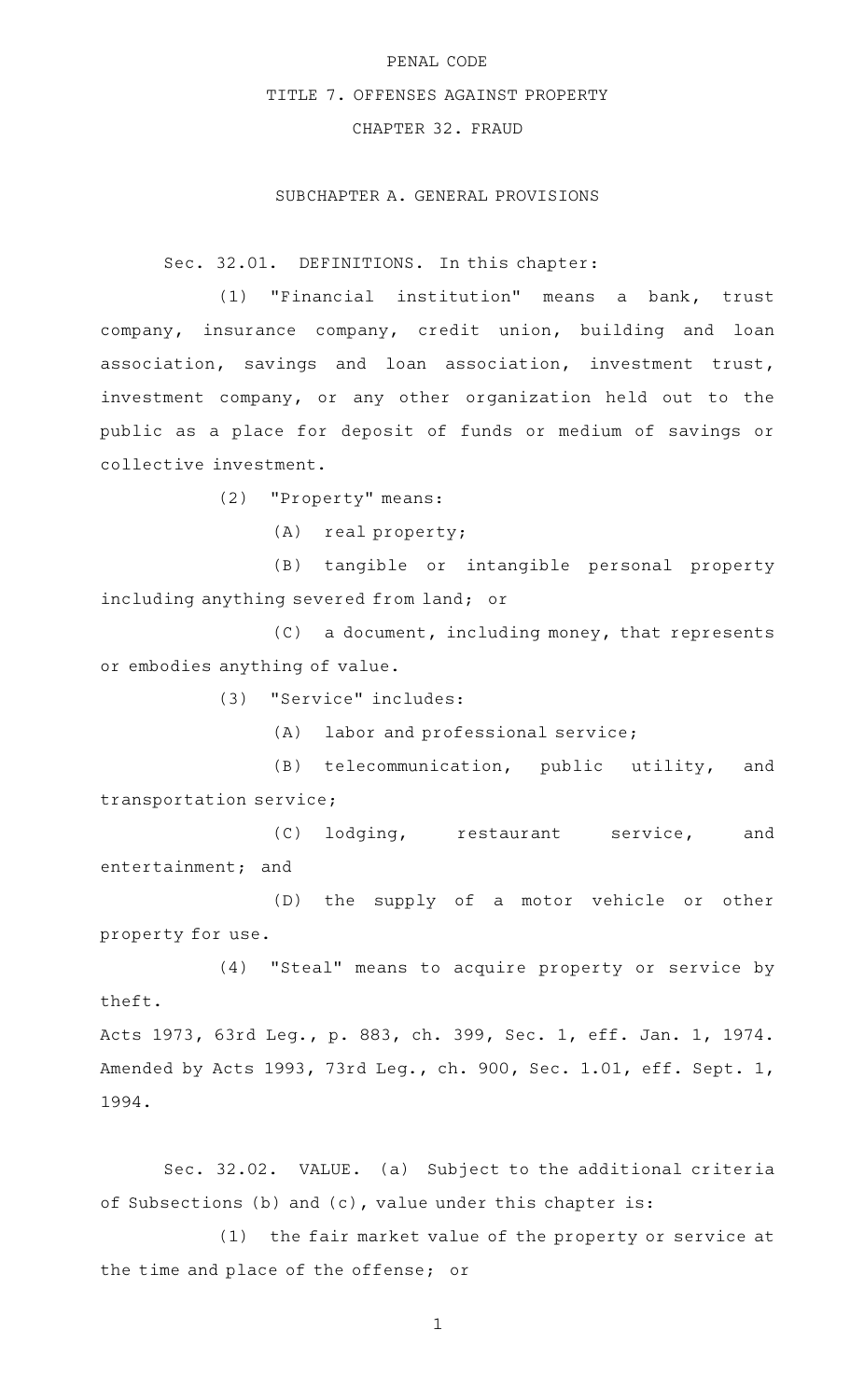(2) if the fair market value of the property cannot be ascertained, the cost of replacing the property within a reasonable time after the offense.

(b) The value of documents, other than those having a readily ascertainable market value, is:

(1) the amount due and collectible at maturity less any part that has been satisfied, if the document constitutes evidence of a debt; or

(2) the greatest amount of economic loss that the owner might reasonably suffer by virtue of loss of the document, if the document is other than evidence of a debt.

(c) If property or service has value that cannot be reasonably ascertained by the criteria set forth in Subsections (a) and (b), the property or service is deemed to have a value of \$750 or more but less than \$2,500.

(d) If the actor proves by a preponderance of the evidence that he gave consideration for or had a legal interest in the property or service stolen, the amount of the consideration or the value of the interest so proven shall be deducted from the value of the property or service ascertained under Subsection (a), (b), or (c) to determine value for purposes of this chapter.

Acts 1973, 63rd Leg., p. 883, ch. 399, Sec. 1, eff. Jan. 1, 1974. Amended by Acts 1993, 73rd Leg., ch. 900, Sec. 1.01, eff. Sept. 1, 1994.

## Amended by:

Acts 2015, 84th Leg., R.S., Ch. 1251 (H.B. [1396](http://www.legis.state.tx.us/tlodocs/84R/billtext/html/HB01396F.HTM)), Sec. 14, eff. September 1, 2015.

Sec. 32.03. AGGREGATION OF AMOUNTS INVOLVED IN FRAUD. When amounts are obtained in violation of this chapter pursuant to one scheme or continuing course of conduct, whether from the same or several sources, the conduct may be considered as one offense and the amounts aggregated in determining the grade of offense. Acts 1973, 63rd Leg., p. 883, ch. 399, Sec. 1, eff. Jan. 1, 1974. Amended by Acts 1993, 73rd Leg., ch. 900, Sec. 1.01, eff. Sept. 1, 1994.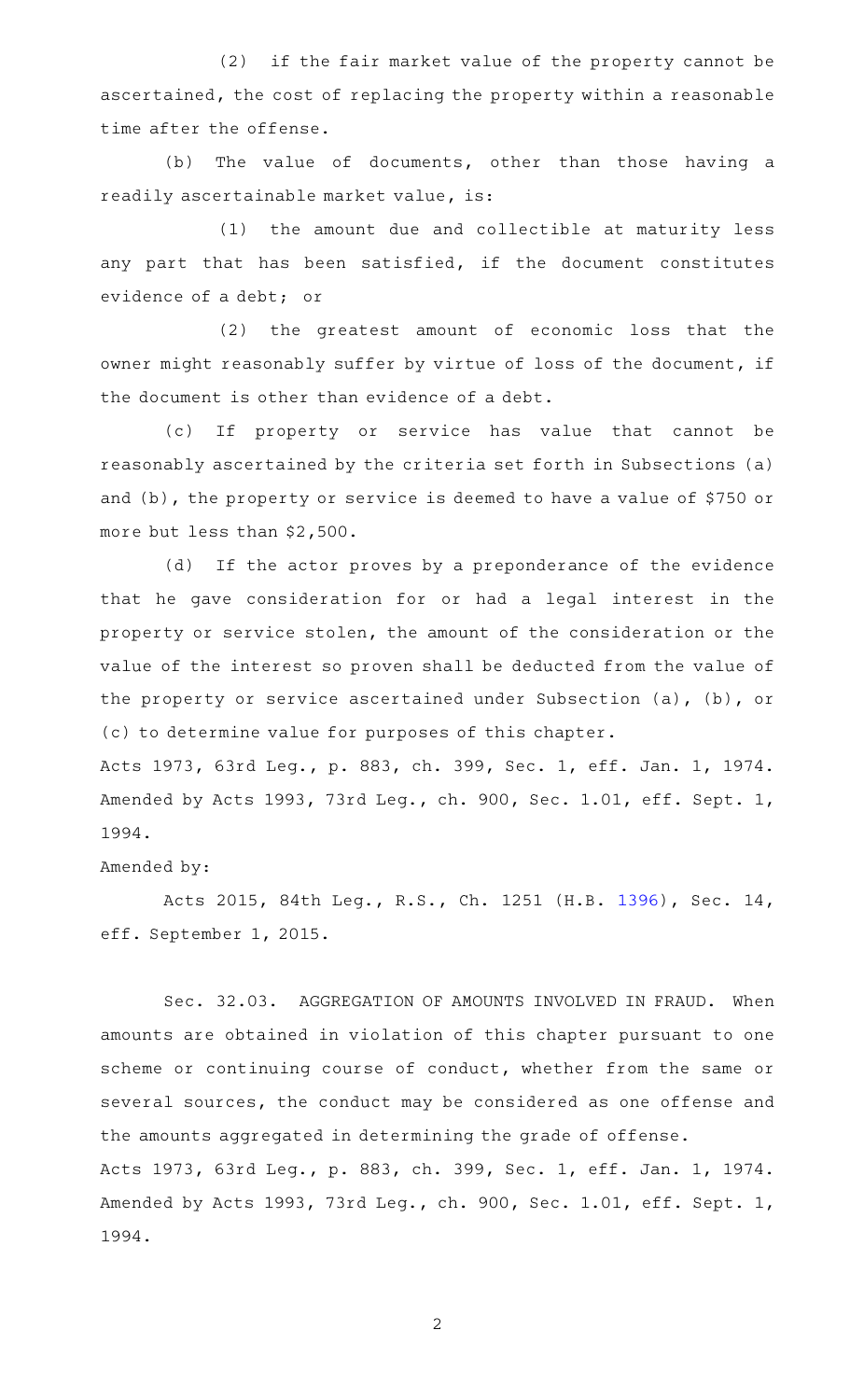Sec. 32.21. FORGERY. (a) For purposes of this section: (1) "Forge" means:

(A) to alter, make, complete, execute, or authenticate any writing so that it purports:

(i) to be the act of another who did not authorize that act;

(ii) to have been executed at a time or place or in a numbered sequence other than was in fact the case; or

(iii) to be a copy of an original when no such original existed;

 $(B)$  to issue, transfer, register the transfer of, pass, publish, or otherwise utter a writing that is forged within the meaning of Paragraph (A); or

(C) to possess a writing that is forged within the meaning of Paragraph (A) with intent to utter it in a manner specified in Paragraph (B).

(2) "Writing" includes:

(A) printing or any other method of recording information;

(B) money, coins, tokens, stamps, seals, credit cards, badges, and trademarks; and

(C) symbols of value, right, privilege, or identification.

(b) A person commits an offense if he forges a writing with intent to defraud or harm another.

(c) Except as provided by Subsections (d), (e), and (e-1), an offense under this section is a Class A misdemeanor.

(d) Subject to Subsection (e-1), an offense under this section is a state jail felony if the writing is or purports to be a will, codicil, deed, deed of trust, mortgage, security instrument, security agreement, credit card, check, authorization to debit an account at a financial institution, or similar sight order for payment of money, contract, release, or other commercial instrument.

(e) Subject to Subsection (e-1), an offense under this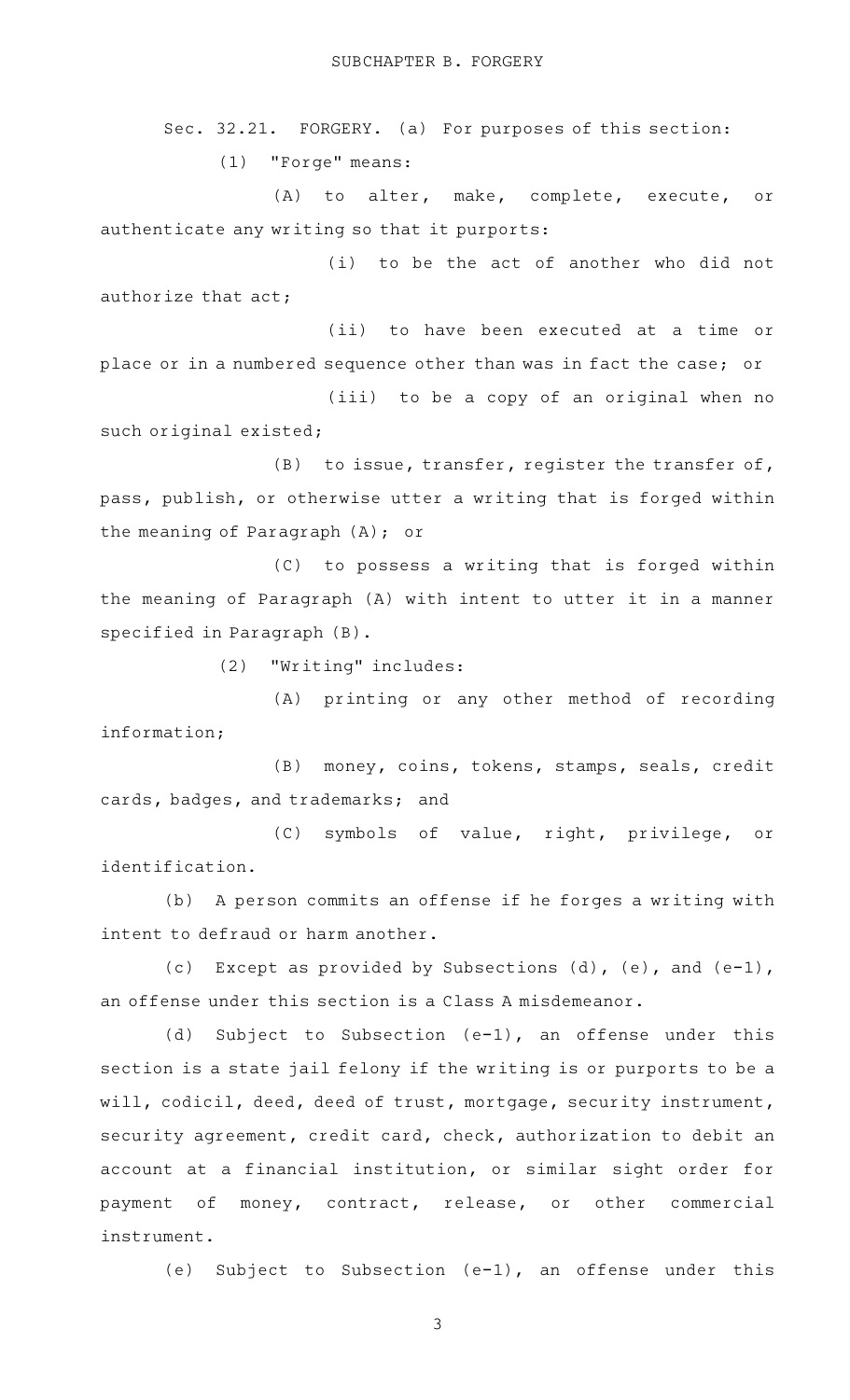section is a felony of the third degree if the writing is or purports to be:

(1) part of an issue of money, securities, postage or revenue stamps;

(2) a government record listed in Section  $37.01(2)(C)$  $37.01(2)(C)$ ; or

(3) other instruments issued by a state or national government or by a subdivision of either, or part of an issue of stock, bonds, or other instruments representing interests in or claims against another person.

 $(e-1)$  If it is shown on the trial of an offense under this section that the actor engaged in the conduct to obtain or attempt to obtain a property or service, an offense under this section is:

(1) a Class C misdemeanor if the value of the property or service is less than \$100;

(2) a Class B misdemeanor if the value of the property or service is \$100 or more but less than \$750;

(3) a Class A misdemeanor if the value of the property or service is \$750 or more but less than \$2,500;

(4) a state jail felony if the value of the property or service is \$2,500 or more but less than \$30,000;

(5) a felony of the third degree if the value of the property or service is \$30,000 or more but less than \$150,000;

(6) a felony of the second degree if the value of the property or service is \$150,000 or more but less than \$300,000; and

(7) a felony of the first degree if the value of the property or service is \$300,000 or more.

(e-2) Notwithstanding any other provision of this section, an offense under this section, other than an offense described for purposes of punishment by Subsection (e-1)(7), is increased to the next higher category of offense if it is shown on the trial of the offense that the offense was committed against an elderly individual as defined by Section [22.04](http://www.statutes.legis.state.tx.us/GetStatute.aspx?Code=PE&Value=22.04).

(f)AAA person is presumed to intend to defraud or harm another if the person acts with respect to two or more writings of the same type and if each writing is a government record listed in Section [37.01\(](http://www.statutes.legis.state.tx.us/GetStatute.aspx?Code=PE&Value=37.01)2)(C).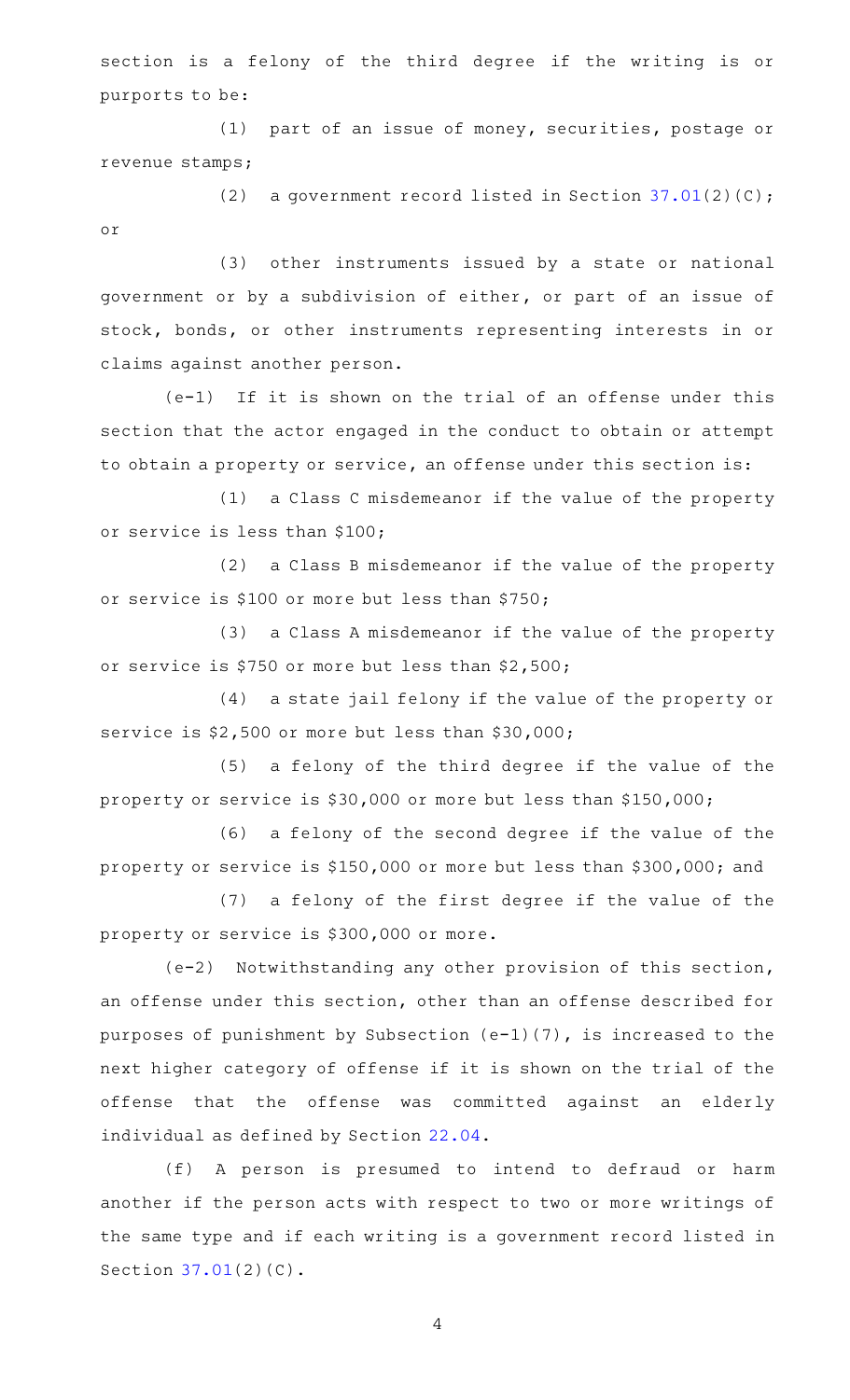(g) If conduct that constitutes an offense under this section also constitutes an offense under any other law, the actor may be prosecuted under this section or the other law. Acts 1973, 63rd Leg., p. 883, ch. 399, Sec. 1, eff. Jan. 1, 1974. Amended by Acts 1991, 72nd Leg., ch. 113, Sec. 2, eff. Sept. 1, 1991; Acts 1993, 73rd Leg., ch. 900, Sec. 1.01, eff. Sept. 1, 1994; Acts 1997, 75th Leg., ch. 189, Sec. 1, eff. May 21, 1997; Acts 2003, 78th Leg., ch. 1104, Sec. 1, eff. Sept. 1, 2003. Amended by:

Acts 2009, 81st Leg., R.S., Ch. 670 (H.B. [2328](http://www.legis.state.tx.us/tlodocs/81R/billtext/html/HB02328F.HTM)), Sec. 1, eff. September 1, 2009.

Acts 2017, 85th Leg., R.S., Ch. 977 (H.B. [351\)](http://www.legis.state.tx.us/tlodocs/85R/billtext/html/HB00351F.HTM), Sec. 25, eff. September 1, 2017.

Sec. 32.22. CRIMINAL SIMULATION. (a) A person commits an offense if, with intent to defraud or harm another:

(1) he makes or alters an object, in whole or in part, so that it appears to have value because of age, antiquity, rarity, source, or authorship that it does not have;

(2) he possesses an object so made or altered, with intent to sell, pass, or otherwise utter it; or

(3) he authenticates or certifies an object so made or altered as genuine or as different from what it is.

(b) An offense under this section is a Class A misdemeanor. Acts 1973, 63rd Leg., p. 883, ch. 399, Sec. 1, eff. Jan. 1, 1974. Amended by Acts 1993, 73rd Leg., ch. 900, Sec. 1.01, eff. Sept. 1, 1994.

Sec. 32.23. TRADEMARK COUNTERFEITING. (a) In this section:

(1) "Counterfeit mark" means a mark that is identical to or substantially indistinguishable from a protected mark the use or production of which is not authorized by the owner of the protected mark.

(2) "Identification mark" means a data plate, serial number, or part identification number.

(3) "Protected mark" means a trademark or service mark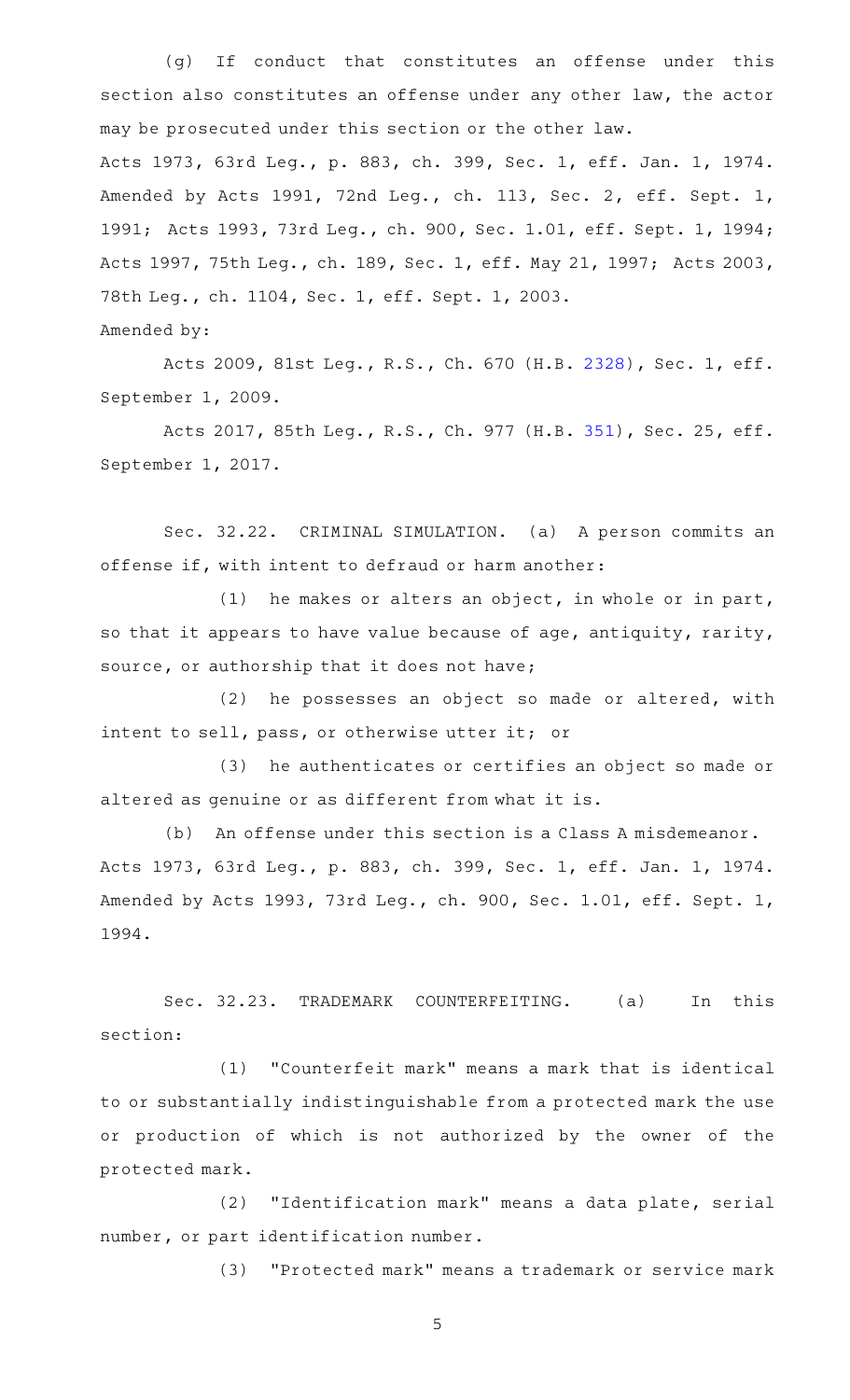or an identification mark that is:

 $(A)$  registered with the secretary of state;

(B) registered on the principal register of the United States Patent and Trademark Office;

(C) registered under the laws of another state; or

(D) protected by Section [16.105](http://www.statutes.legis.state.tx.us/GetStatute.aspx?Code=BC&Value=16.105), Business & Commerce Code, or by 36 U.S.C. Section 371 et seq.

(4) "Retail value" means the actor's regular selling price for a counterfeit mark or an item or service that bears or is identified by a counterfeit mark, except that if an item bearing a counterfeit mark is a component of a finished product, the retail value means the actor's regular selling price of the finished product on or in which the component is used, distributed, or sold.

(5) "Service mark" has the meaning assigned by Section [16.001](http://www.statutes.legis.state.tx.us/GetStatute.aspx?Code=BC&Value=16.001), Business & Commerce Code.

(6) "Trademark" has the meaning assigned by Section [16.001](http://www.statutes.legis.state.tx.us/GetStatute.aspx?Code=BC&Value=16.001), Business & Commerce Code.

(b) A person commits an offense if the person intentionally manufactures, displays, advertises, distributes, offers for sale, sells, or possesses with intent to sell or distribute a counterfeit mark or an item or service that:

(1) bears or is identified by a counterfeit mark; or

(2) the person knows or should have known bears or is identified by a counterfeit mark.

(c)AAA state or federal certificate of registration of intellectual property is prima facie evidence of the facts stated in the certificate.

(d) For the purposes of Subsection (e), when items or services are the subject of counterfeiting in violation of this section pursuant to one scheme or continuing course of conduct, the conduct may be considered as one offense and the retail value of the items or services aggregated in determining the grade of offense.

 $(e)$  An offense under this section is a:

(1) Class C misdemeanor if the retail value of the item or service is less than \$100;

(2) Class B misdemeanor if the retail value of the item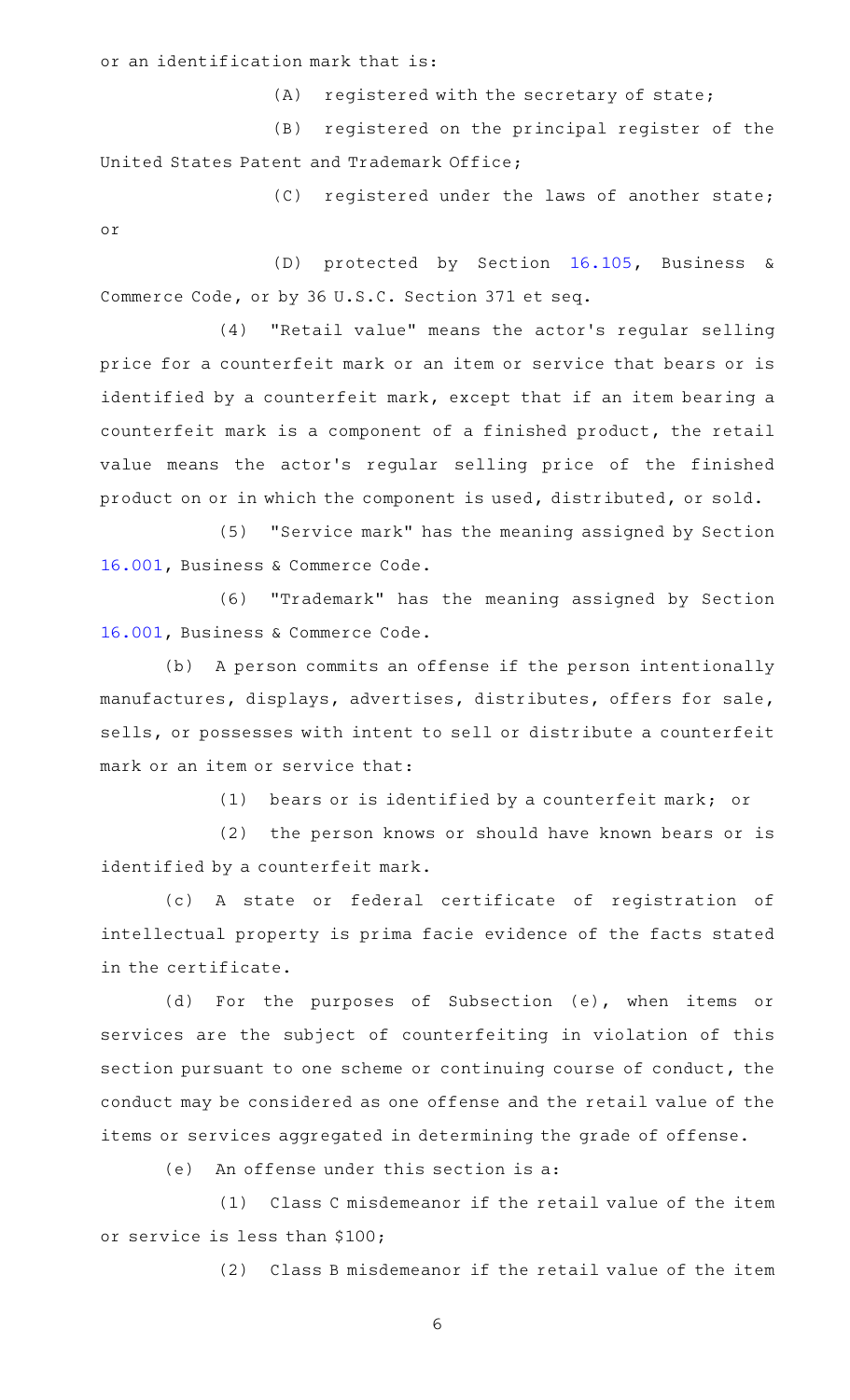or service is \$100 or more but less than \$750;

(3) Class A misdemeanor if the retail value of the item or service is \$750 or more but less than \$2,500;

(4) state jail felony if the retail value of the item or service is \$2,500 or more but less than \$30,000;

(5) felony of the third degree if the retail value of the item or service is \$30,000 or more but less than \$150,000;

(6) felony of the second degree if the retail value of the item or service is \$150,000 or more but less than \$300,000; or

(7) felony of the first degree if the retail value of the item or service is \$300,000 or more.

Added by Acts 1997, 75th Leg., ch. 1161, Sec. 2, eff. Sept. 1, 1997. Amended by:

Acts 2011, 82nd Leg., R.S., Ch. 563 (H.B. [3141](http://www.legis.state.tx.us/tlodocs/82R/billtext/html/HB03141F.HTM)), Sec. 2, eff. September 1, 2012.

Acts 2015, 84th Leg., R.S., Ch. 1251 (H.B. [1396](http://www.legis.state.tx.us/tlodocs/84R/billtext/html/HB01396F.HTM)), Sec. 15, eff. September 1, 2015.

Sec. 32.24. STEALING OR RECEIVING STOLEN CHECK OR SIMILAR SIGHT ORDER. (a) A person commits an offense if the person steals an unsigned check or similar sight order or, with knowledge that an unsigned check or similar sight order has been stolen, receives the check or sight order with intent to use it, to sell it, or to transfer it to a person other than the person from whom the check or sight order was stolen.

(b) An offense under this section is a Class A misdemeanor. Added by Acts 1999, 76th Leg., ch. 1413, Sec. 1, eff. Sept. 1, 1999.

#### SUBCHAPTER C. CREDIT

Sec. 32.31. CREDIT CARD OR DEBIT CARD ABUSE. (a) For purposes of this section:

(1) "Cardholder" means the person named on the face of a credit card or debit card to whom or for whose benefit the card is issued.

(2) "Credit card" means an identification card, plate, coupon, book, number, or any other device authorizing a designated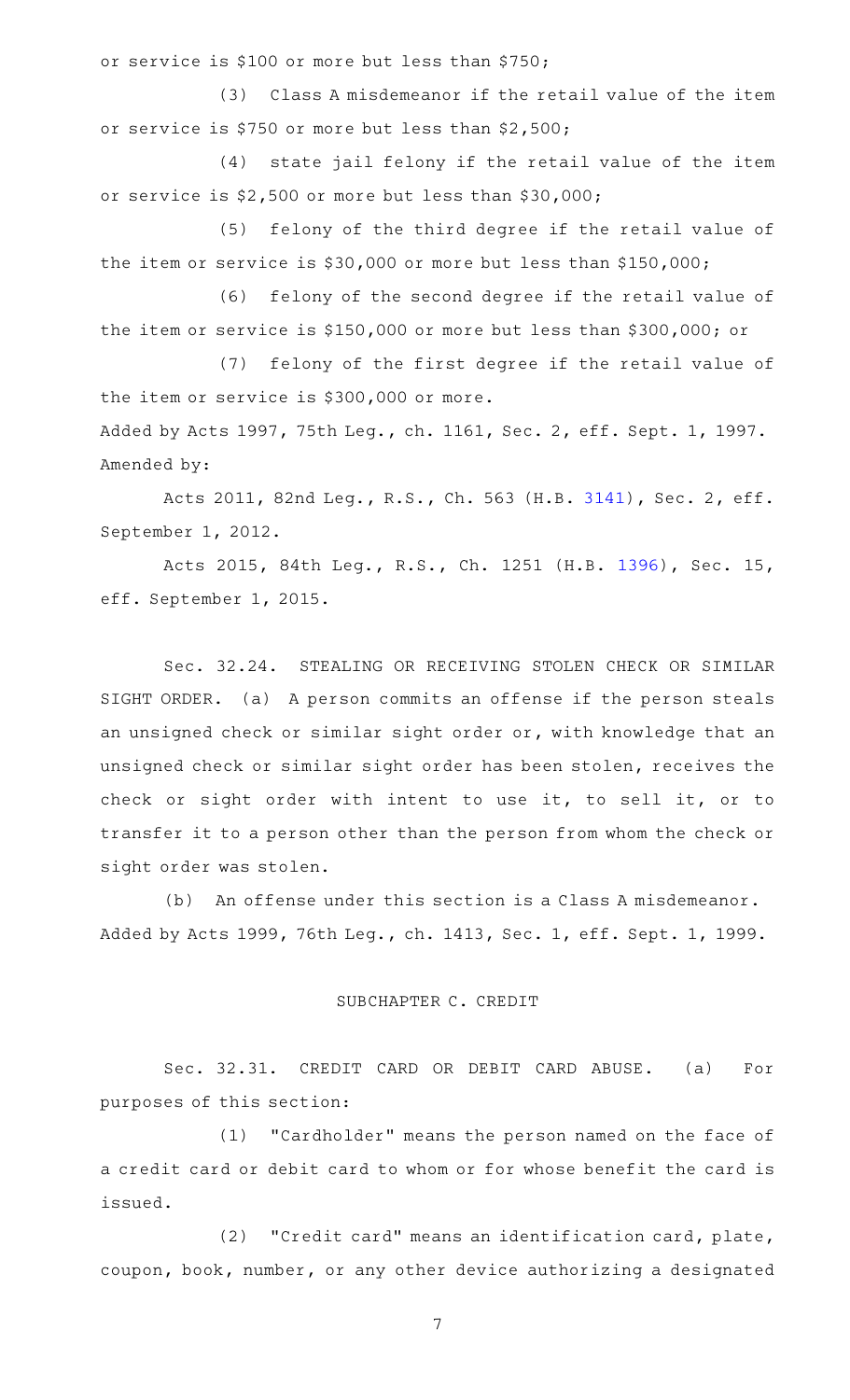person or bearer to obtain property or services on credit. The term includes the number or description of the device if the device itself is not produced at the time of ordering or obtaining the property or service.

(3) "Expired credit card" means a credit card bearing an expiration date after that date has passed.

(4) "Debit card" means an identification card, plate, coupon, book, number, or any other device authorizing a designated person or bearer to communicate a request to an unmanned teller machine or a customer convenience terminal or obtain property or services by debit to an account at a financial institution. The term includes the number or description of the device if the device itself is not produced at the time of ordering or obtaining the benefit.

(5) "Expired debit card" means a debit card bearing as its expiration date a date that has passed.

(6) "Unmanned teller machine" means a machine, other than a telephone, capable of being operated by a customer, by which a customer may communicate to a financial institution a request to withdraw a benefit for himself or for another directly from the customer 's account or from the customer 's account under a line of credit previously authorized by the institution for the customer.

(7) "Customer convenience terminal" means an unmanned teller machine the use of which does not involve personnel of a financial institution.

(b) A person commits an offense if:

 $(1)$  with intent to obtain a benefit fraudulently, he presents or uses a credit card or debit card with knowledge that:

(A) the card, whether or not expired, has not been issued to him and is not used with the effective consent of the cardholder; or

(B) the card has expired or has been revoked or cancelled;

 $(2)$  with intent to obtain a benefit, he uses a fictitious credit card or debit card or the pretended number or description of a fictitious card;

(3) he receives a benefit that he knows has been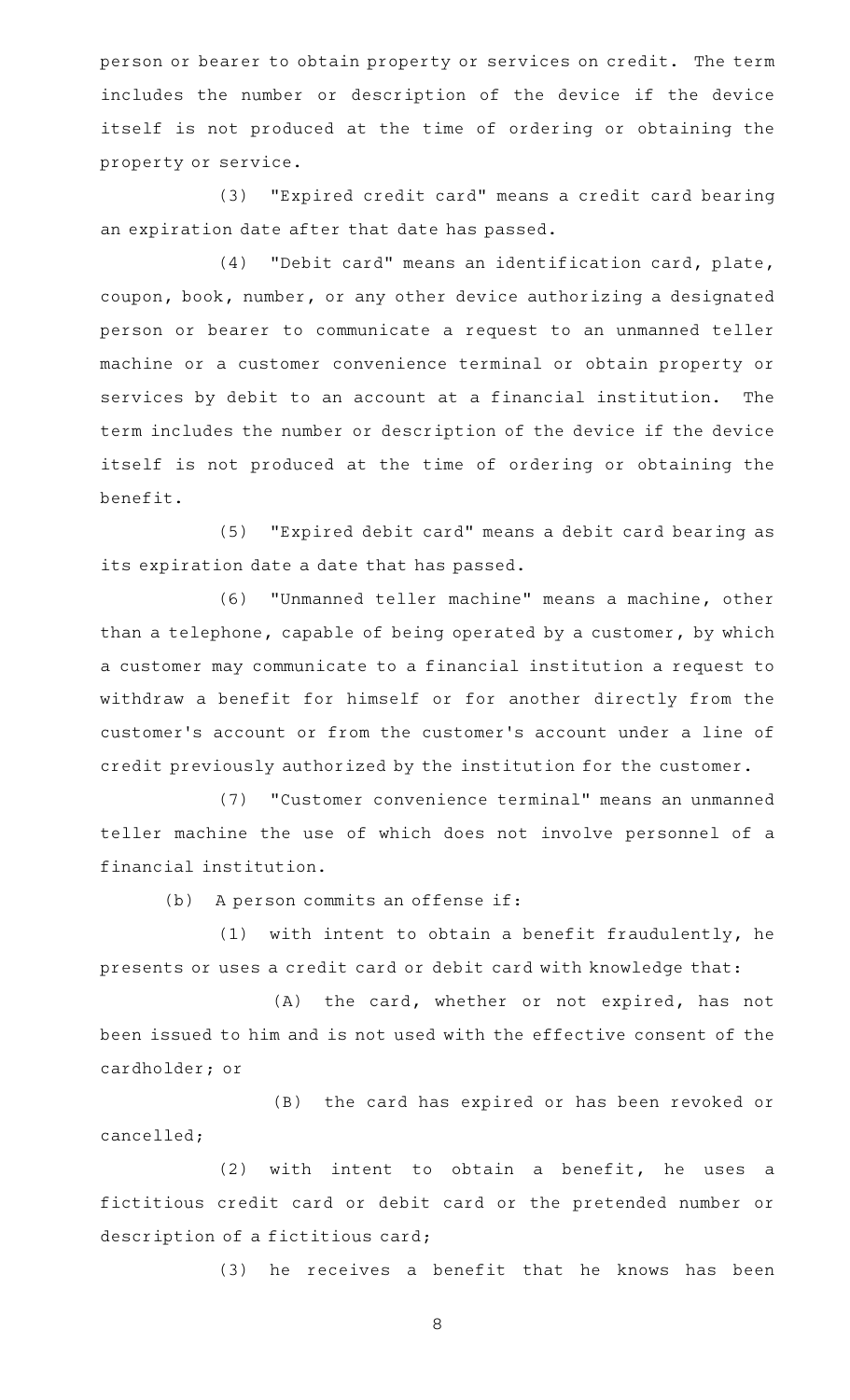obtained in violation of this section;

 $(4)$  he steals a credit card or debit card or, with knowledge that it has been stolen, receives a credit card or debit card with intent to use it, to sell it, or to transfer it to a person other than the issuer or the cardholder;

(5) he buys a credit card or debit card from a person who he knows is not the issuer;

(6) not being the issuer, he sells a credit card or debit card;

(7) he uses or induces the cardholder to use the cardholder 's credit card or debit card to obtain property or service for the actor's benefit for which the cardholder is financially unable to pay;

 $(8)$  not being the cardholder, and without the effective consent of the cardholder, he possesses a credit card or debit card with intent to use it;

(9) he possesses two or more incomplete credit cards or debit cards that have not been issued to him with intent to complete them without the effective consent of the issuer. For purposes of this subdivision, a card is incomplete if part of the matter that an issuer requires to appear on the card before it can be used, other than the signature of the cardholder, has not yet been stamped, embossed, imprinted, or written on it;

(10) being authorized by an issuer to furnish goods or services on presentation of a credit card or debit card, he, with intent to defraud the issuer or the cardholder, furnishes goods or services on presentation of a credit card or debit card obtained or retained in violation of this section or a credit card or debit card that is forged, expired, or revoked; or

(11) being authorized by an issuer to furnish goods or services on presentation of a credit card or debit card, he, with intent to defraud the issuer or a cardholder, fails to furnish goods or services that he represents in writing to the issuer that he has furnished.

(c) It is presumed that a person who used a revoked, cancelled, or expired credit card or debit card had knowledge that the card had been revoked, cancelled, or expired if he had received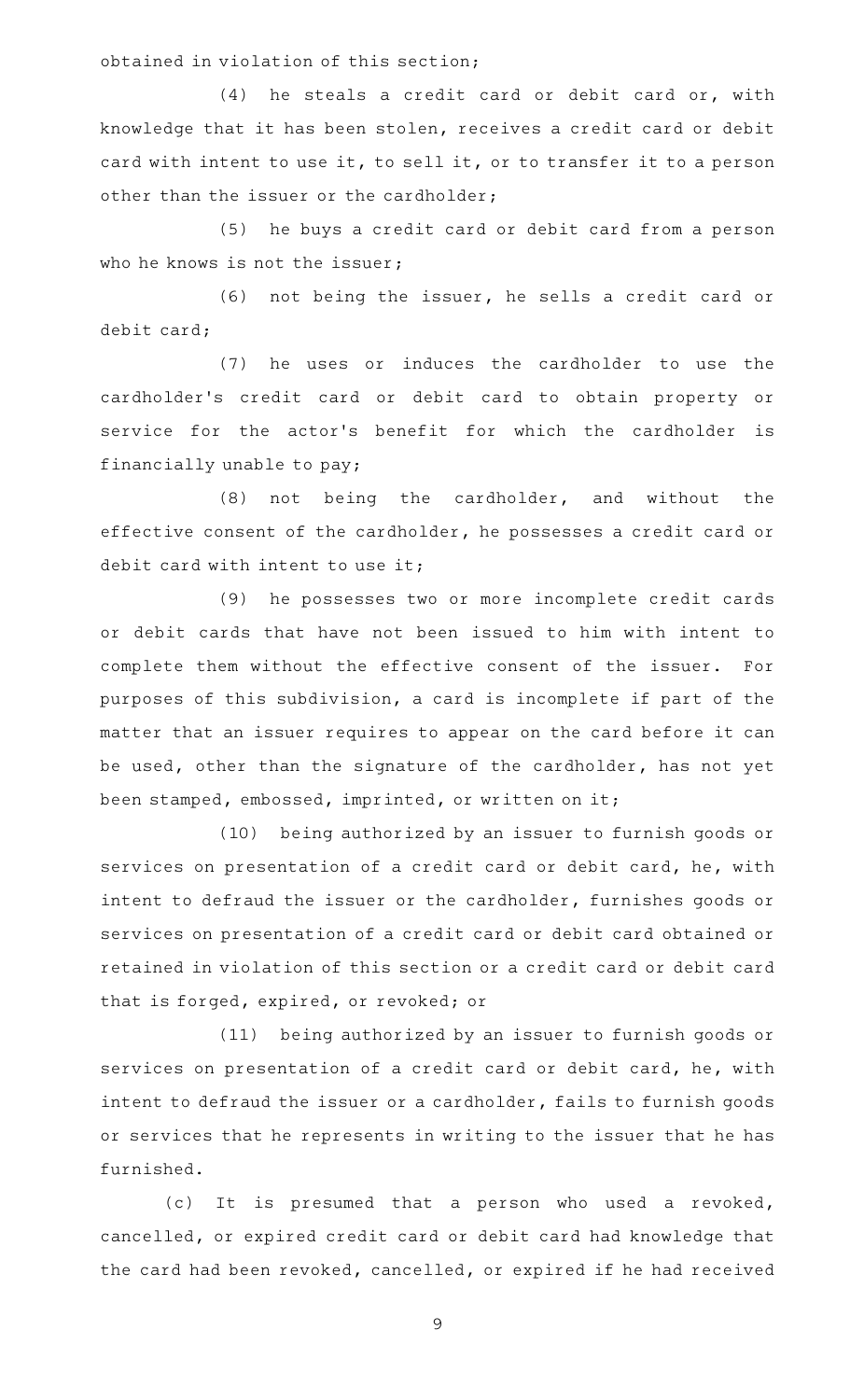notice of revocation, cancellation, or expiration from the issuer. For purposes of this section, notice may be either notice given orally in person or by telephone, or in writing by mail or by telegram. If written notice was sent by registered or certified mail with return receipt requested, or by telegram with report of delivery requested, addressed to the cardholder at the last address shown by the records of the issuer, it is presumed that the notice was received by the cardholder no later than five days after sent.

(d) An offense under this section is a state jail felony, except that the offense is a felony of the third degree if it is shown on the trial of the offense that the offense was committed against an elderly individual as defined by Section [22.04](http://www.statutes.legis.state.tx.us/GetStatute.aspx?Code=PE&Value=22.04).

Acts 1973, 63rd Leg., p. 883, ch. 399, Sec. 1, eff. Jan. 1, 1974. Amended by Acts 1993, 73rd Leg., ch. 900, Sec. 1.01, eff. Sept. 1, 1994; Acts 2003, 78th Leg., ch. 1104, Sec. 2, 3, eff. Sept. 1, 2003. Amended by:

Acts 2005, 79th Leg., Ch. 1054 (H.B. [1323](http://www.legis.state.tx.us/tlodocs/79R/billtext/html/HB01323F.HTM)), Sec. 1, eff. September 1, 2005.

Acts 2009, 81st Leg., R.S., Ch. 670 (H.B. [2328](http://www.legis.state.tx.us/tlodocs/81R/billtext/html/HB02328F.HTM)), Sec. 2, eff. September 1, 2009.

Sec. 32.315. FRAUDULENT USE OR POSSESSION OF CREDIT CARD OR DEBIT CARD INFORMATION. (a) In this section:

(1) "Counterfeit credit card or debit card" means a:

 $(A)$  credit card or debit card that:

(i) purports on its face to have been issued by an issuer that did not issue the card;

(ii) has been altered to contain a digital imprint other than that which was placed on the card by the issuer;

(iii) contains a digital imprint with account information or account holder information differing from that which is printed or embossed on the card; or

(iv) has been altered to change the account information or account holder information on the face of the card from that which was printed or embossed on the card by the issuer; or

(B) card, other than one issued as a credit card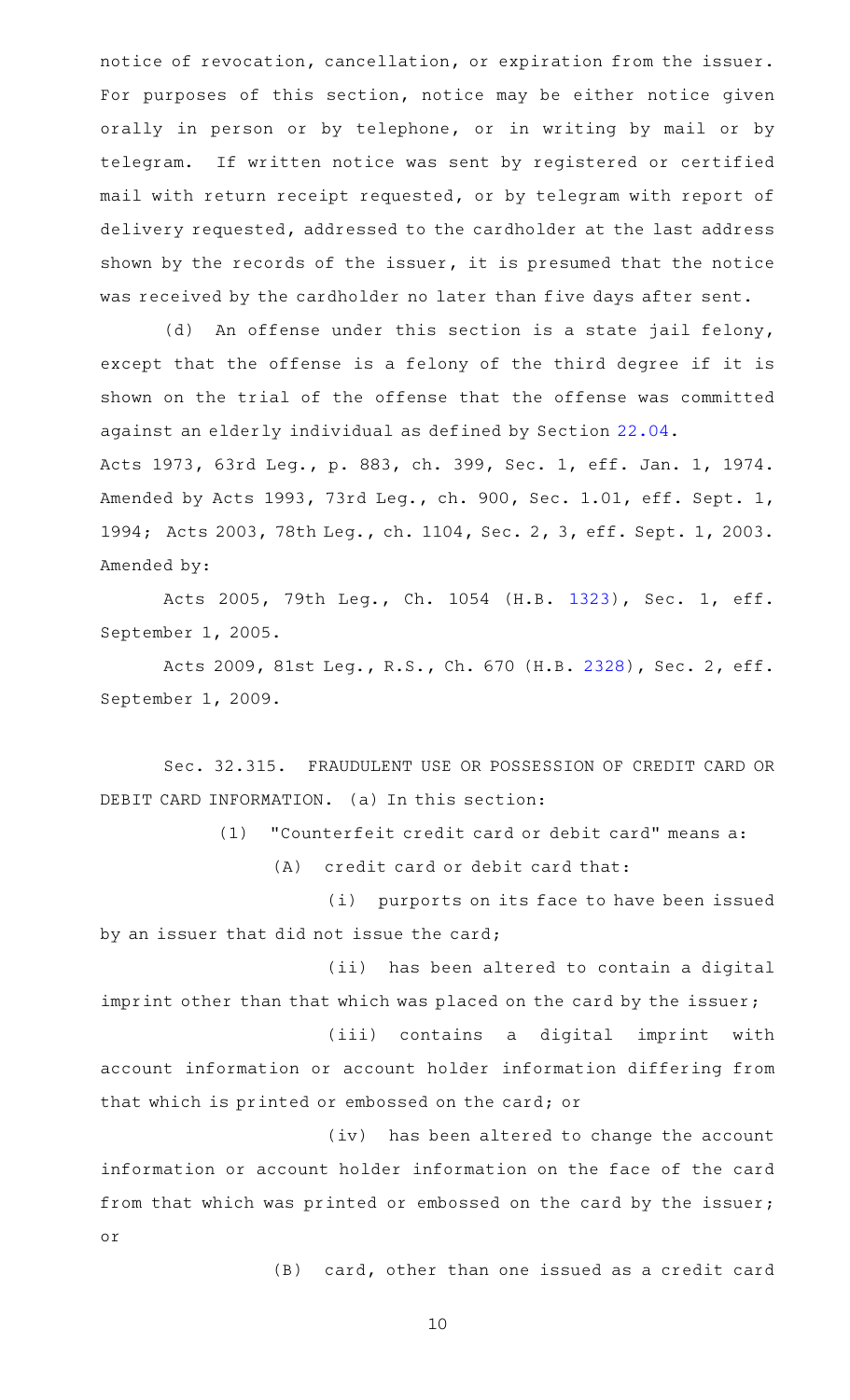or debit card, that has been altered to contain the digital imprint of a credit card or debit card.

(2) "Credit card" and "debit card" have the meanings assigned by Section [32.31](http://www.statutes.legis.state.tx.us/GetStatute.aspx?Code=PE&Value=32.31).

(3) "Digital imprint" means the digital data placed on a credit card or debit card or on a counterfeit credit card or debit card.

(b) A person commits an offense if the person, with the intent to harm or defraud another, obtains, possesses, transfers, or uses:

 $(1)$  a counterfeit credit card or debit card;

(2) the number and expiration date of a credit card or debit card without the consent of the account holder; or

(3) the data stored on the digital imprint of a credit card or debit card without the consent of the account holder.

(c) If an actor possessed five or more of an item described by Subsection (b)(2) or (3), a rebuttable presumption exists that the actor possessed each item without the consent of the account holder.

(d) The presumption established under Subsection (c) does not apply to a business or other commercial entity or a government agency that is engaged in a business activity or governmental function that does not violate a penal law of this state.

(e) An offense under this section is:

(1) a state jail felony if the number of items obtained, possessed, transferred, or used is less than five;

 $(2)$  a felony of the third degree if the number of items obtained, possessed, transferred, or used is five or more but less than 10;

(3) a felony of the second degree if the number of items obtained, possessed, transferred, or used is 10 or more but less than 50; or

(4) a felony of the first degree if the number of items obtained, possessed, transferred, or used is 50 or more.

(f) If a court orders a defendant convicted of an offense under this section to make restitution to a victim of the offense, the court may order the defendant to reimburse the victim for lost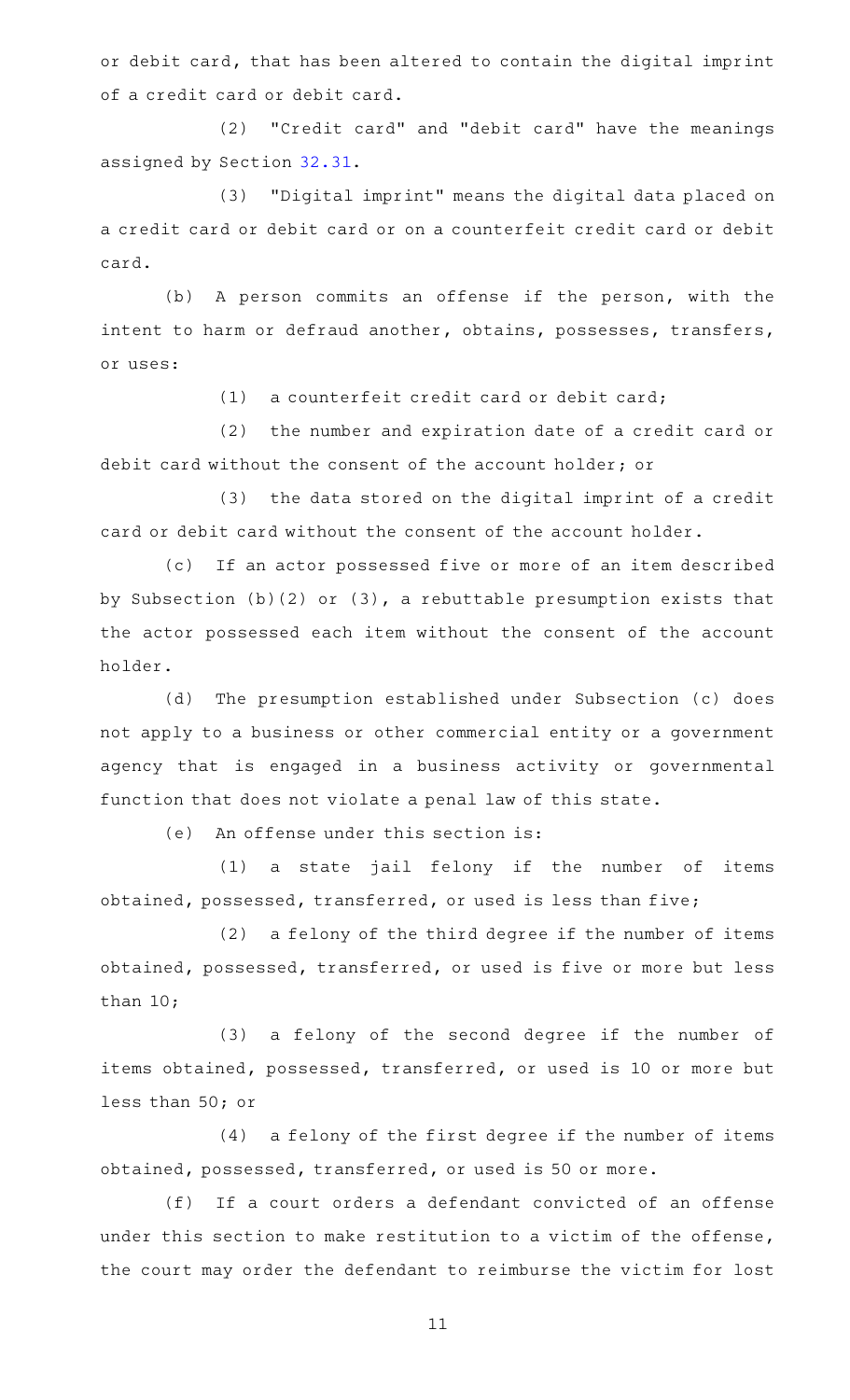income or other expenses, other than attorney's fees, incurred as a result of the offense.

(g) If conduct that constitutes an offense under this section also constitutes an offense under any other law, the actor may be prosecuted under this section, the other law, or both. Added by Acts 2019, 86th Leg., R.S., Ch. 832 (H.B. [2625](http://www.legis.state.tx.us/tlodocs/86R/billtext/html/HB02625F.HTM)), Sec. 1, eff. September 1, 2019.

Sec. 32.32. FALSE STATEMENT TO OBTAIN PROPERTY OR CREDIT OR IN THE PROVISION OF CERTAIN SERVICES. (a) For purposes of this section, "credit" includes:

 $(1)$  a loan of money;

(2) furnishing property or service on credit;

 $(3)$  extending the due date of an obligation;

(4) comaking, endorsing, or guaranteeing a note or other instrument for obtaining credit;

 $(5)$  a line or letter of credit;

 $(6)$  a credit card, as defined in Section [32.31](http://www.statutes.legis.state.tx.us/GetStatute.aspx?Code=PE&Value=32.31) (Credit Card or Debit Card Abuse); and

(7) a mortgage loan.

(b) A person commits an offense if he intentionally or knowingly makes a materially false or misleading written statement to obtain property or credit, including a mortgage loan.

(b-1)AAA person commits an offense if the person intentionally or knowingly makes a materially false or misleading written statement in providing an appraisal of real property for compensation.

(c) An offense under this section is:

(1) a Class C misdemeanor if the value of the property or the amount of credit is less than \$100;

 $(2)$  a Class B misdemeanor if the value of the property or the amount of credit is \$100 or more but less than \$750;

(3) a Class A misdemeanor if the value of the property or the amount of credit is \$750 or more but less than \$2,500;

(4) a state jail felony if the value of the property or the amount of credit is \$2,500 or more but less than \$30,000;

(5) a felony of the third degree if the value of the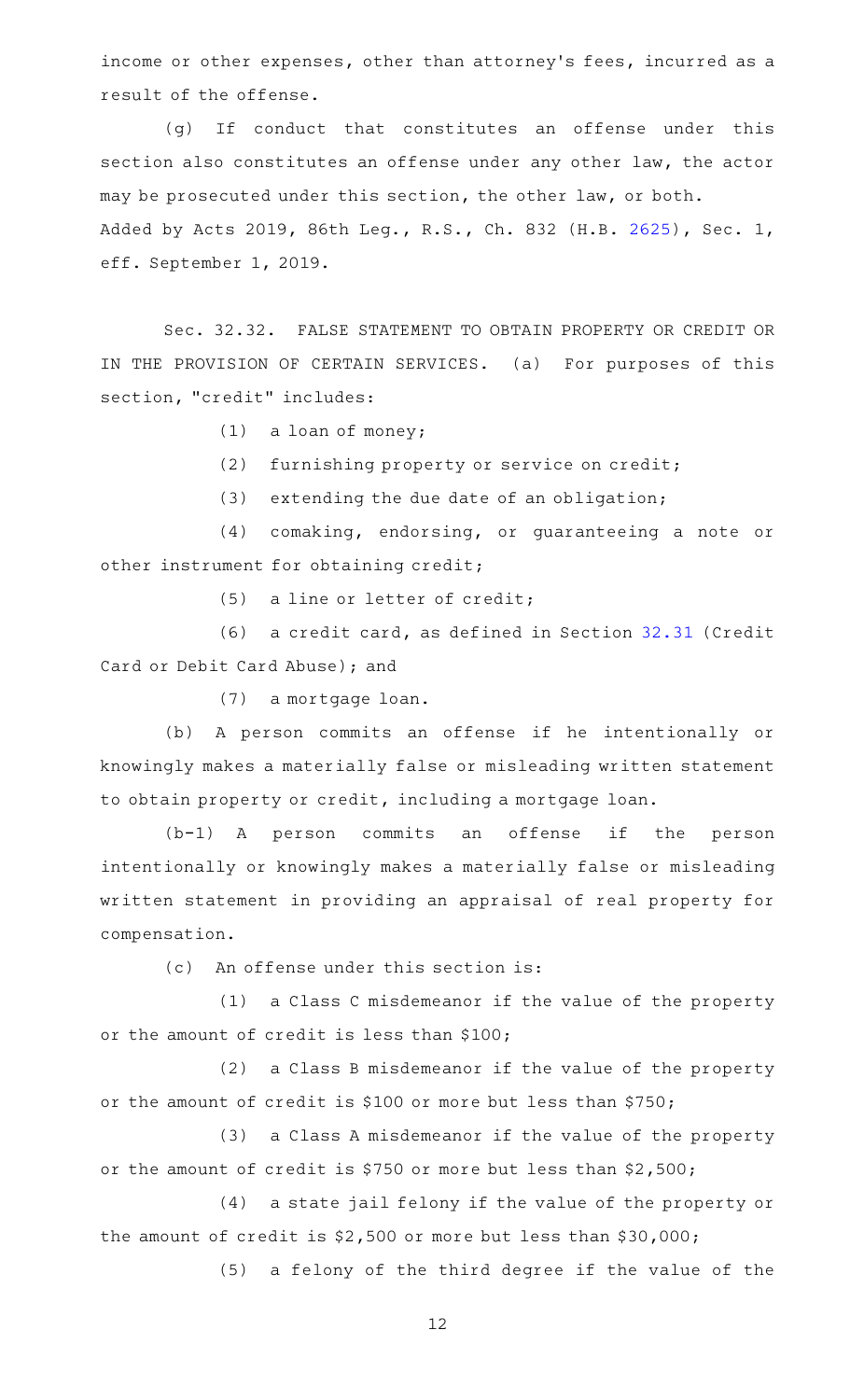property or the amount of credit is \$30,000 or more but less than \$150,000;

(6) a felony of the second degree if the value of the property or the amount of credit is \$150,000 or more but less than \$300,000; or

(7) a felony of the first degree if the value of the property or the amount of credit is \$300,000 or more.

(d) The following agencies shall assist a prosecuting attorney of the United States or of a county or judicial district of this state, a county or state law enforcement agency of this state, or a federal law enforcement agency in the investigation of an offense under this section involving a mortgage loan:

- $(1)$  the office of the attorney general;
- (2) the Department of Public Safety;
- (3) the Texas Department of Insurance;
- (4) the Office of Consumer Credit Commissioner;
- (5) the Texas Department of Banking;
- $(6)$  the credit union department;
- (7) the Department of Savings and Mortgage Lending;
- (8) the Texas Real Estate Commission;

(9) the Texas Appraiser Licensing and Certification Board; and

(10) the Texas Department of Housing and Community Affairs.

(e) With the consent of the appropriate local county or district attorney, the attorney general has concurrent jurisdiction with that consenting local prosecutor to prosecute an offense under this section that involves a mortgage loan.

Acts 1973, 63rd Leg., p. 883, ch. 399, Sec. 1, eff. Jan. 1, 1974. Amended by Acts 1993, 73rd Leg., ch. 900, Sec. 1.01, eff. Sept. 1, 1994; Acts 1995, 74th Leg., ch. 76, Sec. 14.50, eff. Sept. 1, 1995; Acts 2001, 77th Leg., ch. 1245, Sec. 3, eff. Sept. 1, 2001. Amended by:

Acts 2007, 80th Leg., R.S., Ch. 285 (H.B. [716](http://www.legis.state.tx.us/tlodocs/80R/billtext/html/HB00716F.HTM)), Sec. 5, eff. September 1, 2007.

Acts 2009, 81st Leg., R.S., Ch. 709 (H.B. [2840](http://www.legis.state.tx.us/tlodocs/81R/billtext/html/HB02840F.HTM)), Sec. 4, eff. September 1, 2009.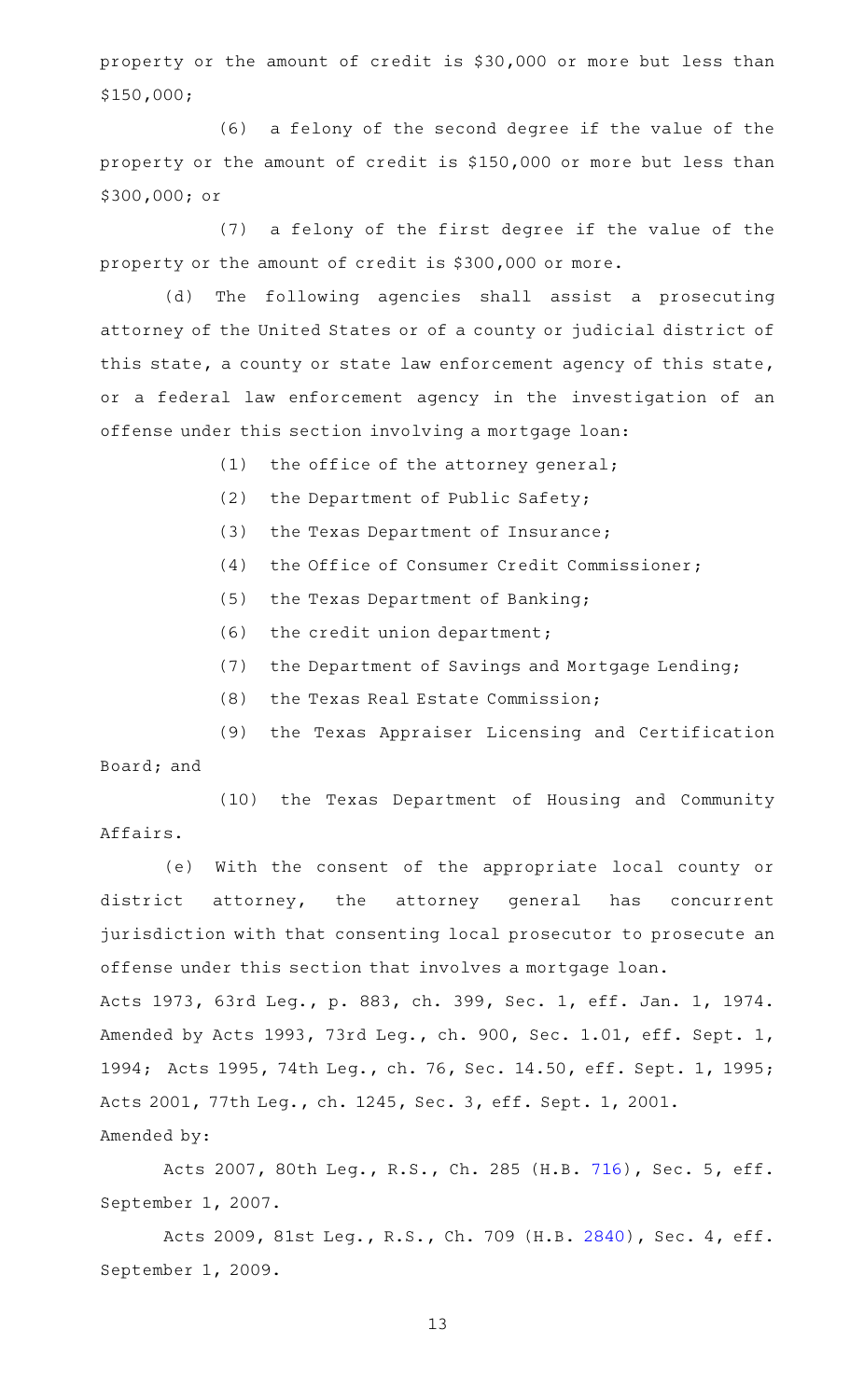Acts 2009, 81st Leg., R.S., Ch. 709 (H.B. [2840](http://www.legis.state.tx.us/tlodocs/81R/billtext/html/HB02840F.HTM)), Sec. 5, eff. September 1, 2009.

Acts 2015, 84th Leg., R.S., Ch. 1251 (H.B. [1396](http://www.legis.state.tx.us/tlodocs/84R/billtext/html/HB01396F.HTM)), Sec. 16, eff. September 1, 2015.

Sec. 32.33. HINDERING SECURED CREDITORS. (a) For purposes of this section:

(1) "Remove" means transport, without the effective consent of the secured party, from the state in which the property was located when the security interest or lien attached.

(2) "Security interest" means an interest in personal property or fixtures that secures payment or performance of an obligation.

(b) A person who has signed a security agreement creating a security interest in property or a mortgage or deed of trust creating a lien on property commits an offense if, with intent to hinder enforcement of that interest or lien, he destroys, removes, conceals, encumbers, or otherwise harms or reduces the value of the property.

(c) For purposes of this section, a person is presumed to have intended to hinder enforcement of the security interest or lien if, when any part of the debt secured by the security interest or lien was due, he failed:

 $(1)$  to pay the part then due; and

 $(2)$  if the secured party had made demand, to deliver possession of the secured property to the secured party.

(d) An offense under Subsection (b) is a:

(1) Class C misdemeanor if the value of the property destroyed, removed, concealed, encumbered, or otherwise harmed or reduced in value is less than \$100;

(2) Class B misdemeanor if the value of the property destroyed, removed, concealed, encumbered, or otherwise harmed or reduced in value is \$100 or more but less than \$750;

(3) Class A misdemeanor if the value of the property destroyed, removed, concealed, encumbered, or otherwise harmed or reduced in value is \$750 or more but less than \$2,500;

(4) state jail felony if the value of the property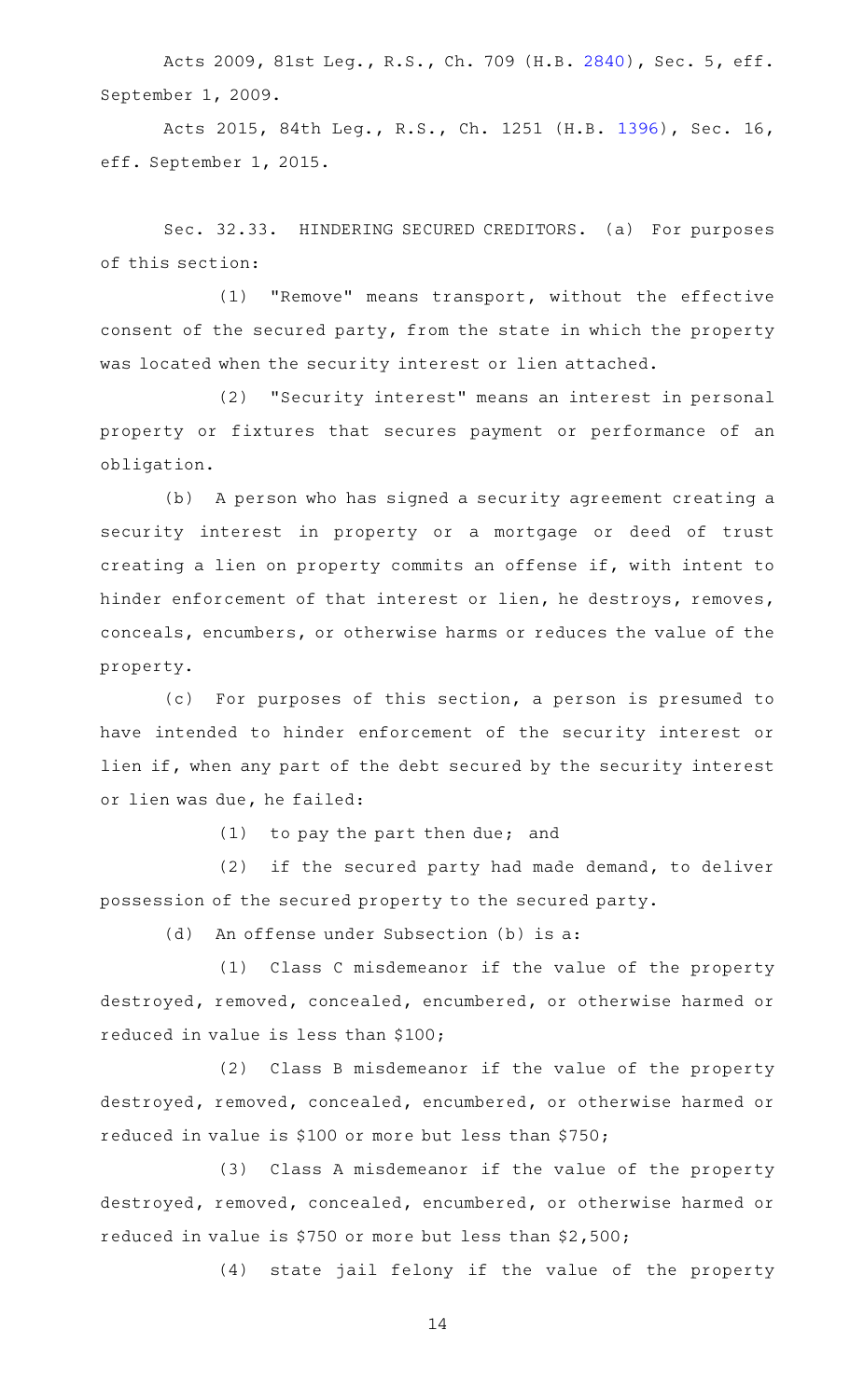destroyed, removed, concealed, encumbered, or otherwise harmed or reduced in value is \$2,500 or more but less than \$30,000;

(5) felony of the third degree if the value of the property destroyed, removed, concealed, encumbered, or otherwise harmed or reduced in value is \$30,000 or more but less than \$150,000;

(6) felony of the second degree if the value of the property destroyed, removed, concealed, encumbered, or otherwise harmed or reduced in value is \$150,000 or more but less than \$300,000; or

(7) felony of the first degree if the value of the property destroyed, removed, concealed, encumbered, or otherwise harmed or reduced in value is \$300,000 or more.

(e) A person who is a debtor under a security agreement, and who does not have a right to sell or dispose of the secured property or is required to account to the secured party for the proceeds of a permitted sale or disposition, commits an offense if the person sells or otherwise disposes of the secured property, or does not account to the secured party for the proceeds of a sale or other disposition as required, with intent to appropriate (as defined in Chapter  $31$ ) the proceeds or value of the secured property. A person is presumed to have intended to appropriate proceeds if the person does not deliver the proceeds to the secured party or account to the secured party for the proceeds before the 11th day after the day that the secured party makes a lawful demand for the proceeds or account. An offense under this subsection is:

(1) a Class C misdemeanor if the proceeds obtained from the sale or other disposition are money or goods having a value of less than \$100;

(2) a Class B misdemeanor if the proceeds obtained from the sale or other disposition are money or goods having a value of \$100 or more but less than \$750;

(3) a Class A misdemeanor if the proceeds obtained from the sale or other disposition are money or goods having a value of \$750 or more but less than \$2,500;

(4) a state jail felony if the proceeds obtained from the sale or other disposition are money or goods having a value of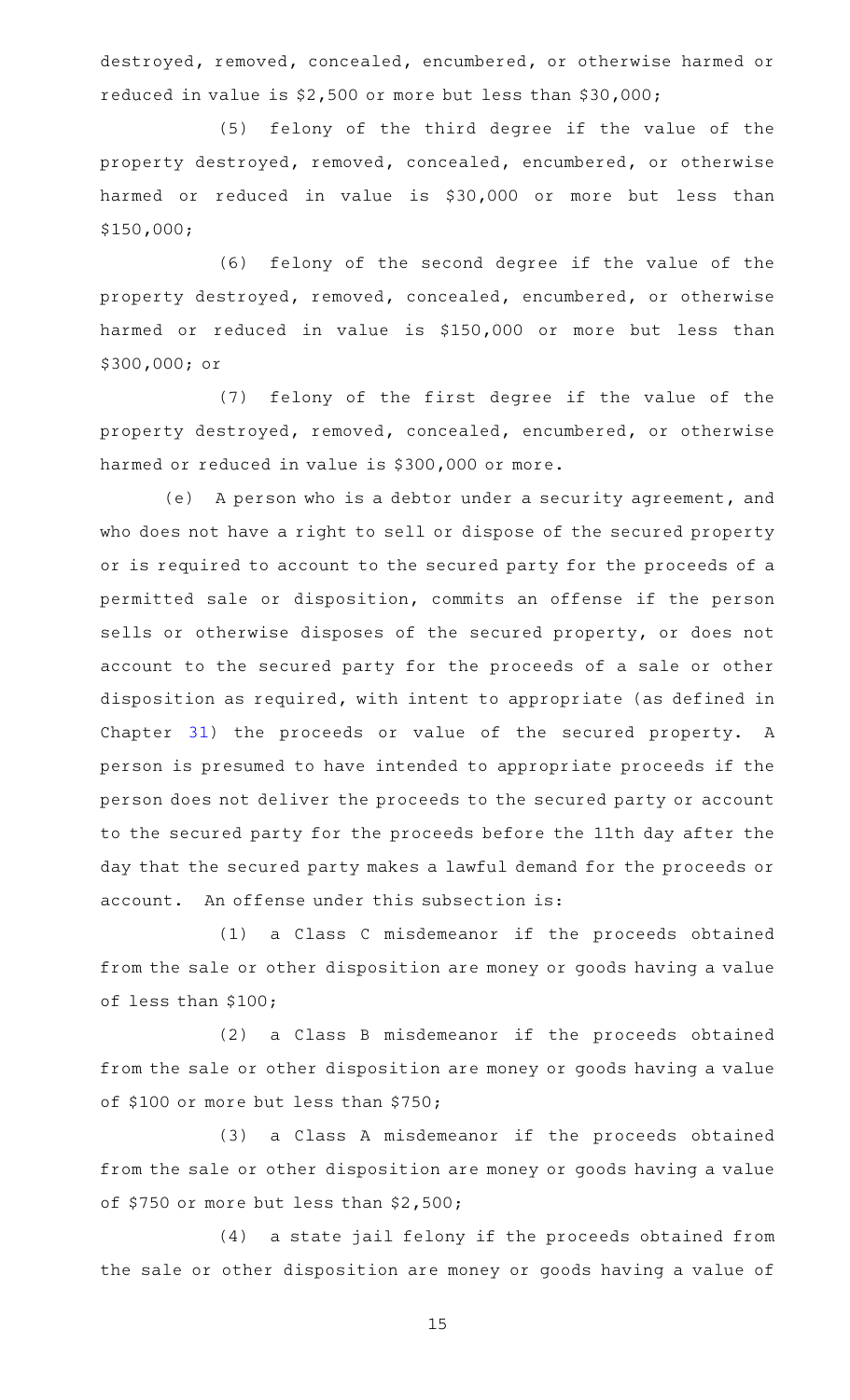\$2,500 or more but less than \$30,000;

(5) a felony of the third degree if the proceeds obtained from the sale or other disposition are money or goods having a value of \$30,000 or more but less than \$150,000;

(6) a felony of the second degree if the proceeds obtained from the sale or other disposition are money or goods having a value of \$150,000 or more but less than \$300,000; or

(7) a felony of the first degree if the proceeds obtained from the sale or other disposition are money or goods having a value of \$300,000 or more.

Acts 1973, 63rd Leg., p. 883, ch. 399, Sec. 1, eff. Jan. 1, 1974. Amended by Acts 1979, 66th Leg., p. 501, ch. 232, Sec. 1, eff. Sept. 1, 1979; Acts 1985, 69th Leg., ch. 914, Sec. 5, eff. Sept. 1, 1985; Acts 1993, 73rd Leg., ch. 900, Sec. 1.01, eff. Sept. 1, 1994. Amended by:

Acts 2015, 84th Leg., R.S., Ch. 1251 (H.B. [1396](http://www.legis.state.tx.us/tlodocs/84R/billtext/html/HB01396F.HTM)), Sec. 17, eff. September 1, 2015.

Sec. 32.34. FRAUDULENT TRANSFER OF A MOTOR VEHICLE. (a) In this section:

(1) "Lease" means the grant of use and possession of a motor vehicle for consideration, whether or not the grant includes an option to buy the vehicle.

(2) "Motor vehicle" means a device in, on, or by which a person or property is or may be transported or drawn on a highway, except a device used exclusively on stationary rails or tracks.

(3) "Security interest" means an interest in personal property or fixtures that secures payment or performance of an obligation.

(4) "Third party" means a person other than the actor or the owner of the vehicle.

(5) "Transfer" means to transfer possession, whether or not another right is also transferred, by means of a sale, lease, sublease, lease assignment, or other property transfer.

(b) A person commits an offense if the person acquires, accepts possession of, or exercises control over the motor vehicle of another under a written or oral agreement to arrange for the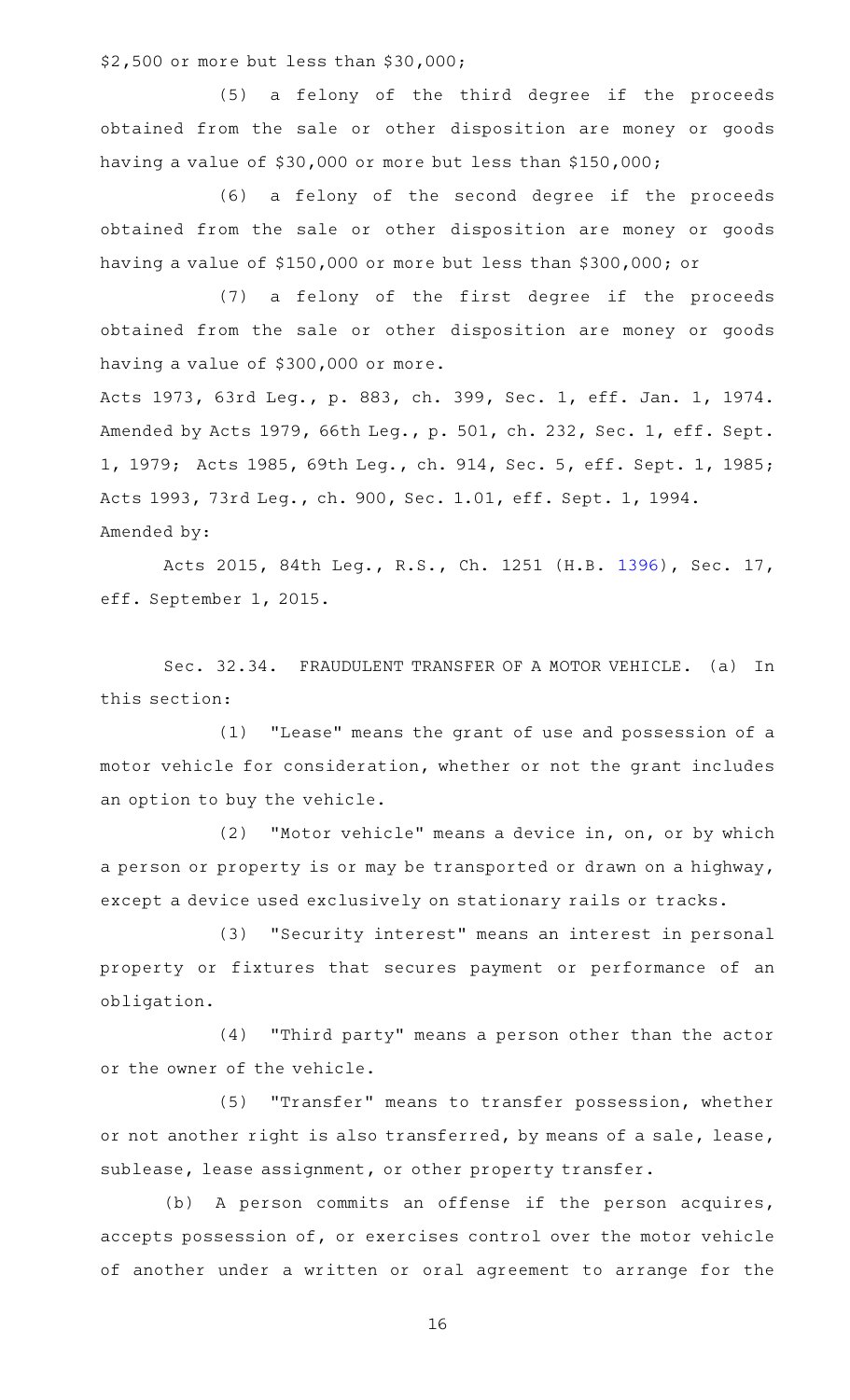transfer of the vehicle to a third party and:

(1) knowing the vehicle is subject to a security interest, lease, or lien, the person transfers the vehicle to a third party without first obtaining written authorization from the vehicle's secured creditor, lessor, or lienholder;

(2) intending to defraud or harm the vehicle's owner, the person transfers the vehicle to a third party;

(3) intending to defraud or harm the vehicle's owner, the person disposes of the vehicle in a manner other than by transfer to a third party; or

(4) the person does not disclose the location of the vehicle on the request of the vehicle's owner, secured creditor, lessor, or lienholder.

(c) For the purposes of Subsection  $(b)(2)$ , the actor is presumed to have intended to defraud or harm the motor vehicle 's owner if the actor does not take reasonable steps to determine whether or not the third party is financially able to pay for the vehicle.

(d) It is a defense to prosecution under Subsection (b)(1) that the entire indebtedness secured by or owed under the security interest, lease, or lien is paid or satisfied in full not later than the 30th day after the date that the transfer was made.

(e) It is not a defense to prosecution under Subsection (b)(1) that the motor vehicle 's owner has violated a contract creating a security interest, lease, or lien in the motor vehicle.

(f) An offense under Subsection  $(b)(1)$ ,  $(b)(2)$ , or  $(b)(3)$ is:

(1) a state jail felony if the value of the motor vehicle is less than \$30,000;

(2) a felony of the third degree if the value of the motor vehicle is \$30,000 or more but less than \$150,000;

(3) a felony of the second degree if the value of the motor vehicle is \$150,000 or more but less than \$300,000; or

 $(4)$  a felony of the first degree if the value of the motor vehicle is \$300,000 or more.

(g) An offense under Subsection (b)(4) is a Class A misdemeanor.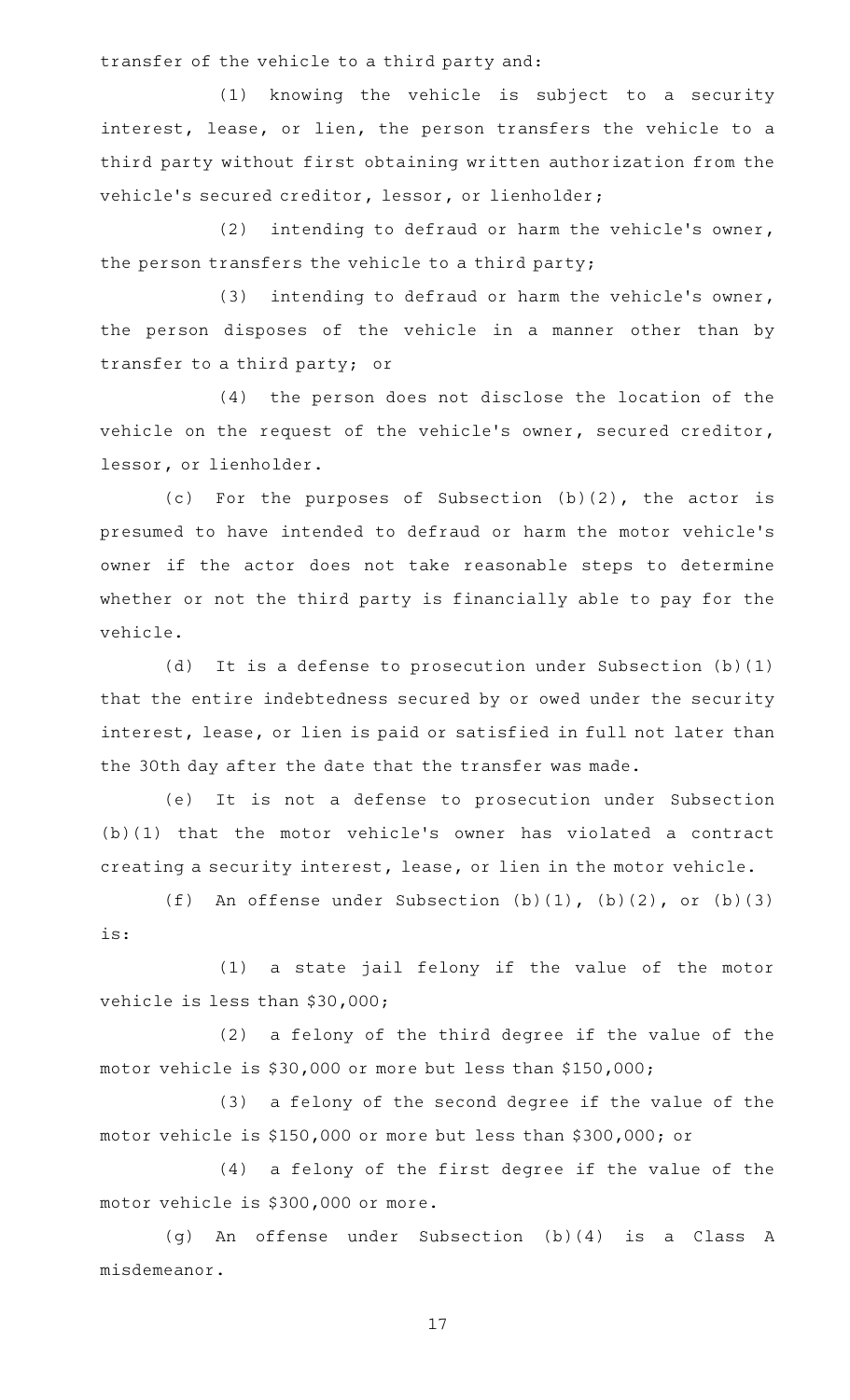Added by Acts 1989, 71st Leg., ch. 954, Sec. 1, eff. Sept. 1, 1989. Renumbered from Penal Code, Sec. 32.36 and amended by Acts 1993, 73rd Leg., ch. 900, Sec. 1.01, eff. Sept. 1, 1994. Amended by:

Acts 2015, 84th Leg., R.S., Ch. 1251 (H.B. [1396](http://www.legis.state.tx.us/tlodocs/84R/billtext/html/HB01396F.HTM)), Sec. 18, eff. September 1, 2015.

Sec. 32.35. CREDIT CARD TRANSACTION RECORD LAUNDERING. (a) In this section:

(1) "Agent" means a person authorized to act on behalf of another and includes an employee.

(2) "Authorized vendor" means a person authorized by a creditor to furnish property, service, or anything else of value upon presentation of a credit card by a cardholder.

(3) "Cardholder" means the person named on the face of a credit card to whom or for whose benefit the credit card is issued, and includes the named person 's agents.

(4) "Credit card" means an identification card, plate, coupon, book, number, or any other device authorizing a designated person or bearer to obtain property or services on credit. It includes the number or description on the device if the device itself is not produced at the time of ordering or obtaining the property or service.

(5) "Creditor" means a person licensed under Chapter [342,](http://www.statutes.legis.state.tx.us/GetStatute.aspx?Code=FI&Value=342) Finance Code, a bank, savings and loan association, credit union, or other regulated financial institution that lends money or otherwise extends credit to a cardholder through a credit card and that authorizes other persons to honor the credit card.

(b) A person commits an offense if the person is an authorized vendor who, with intent to defraud the creditor or cardholder, presents to a creditor, for payment, a credit card transaction record of a sale that was not made by the authorized vendor or the vendor 's agent.

(c) A person commits an offense if, without the creditor's authorization, the person employs, solicits, or otherwise causes an authorized vendor or the vendor 's agent to present to a creditor, for payment, a credit card transaction record of a sale that was not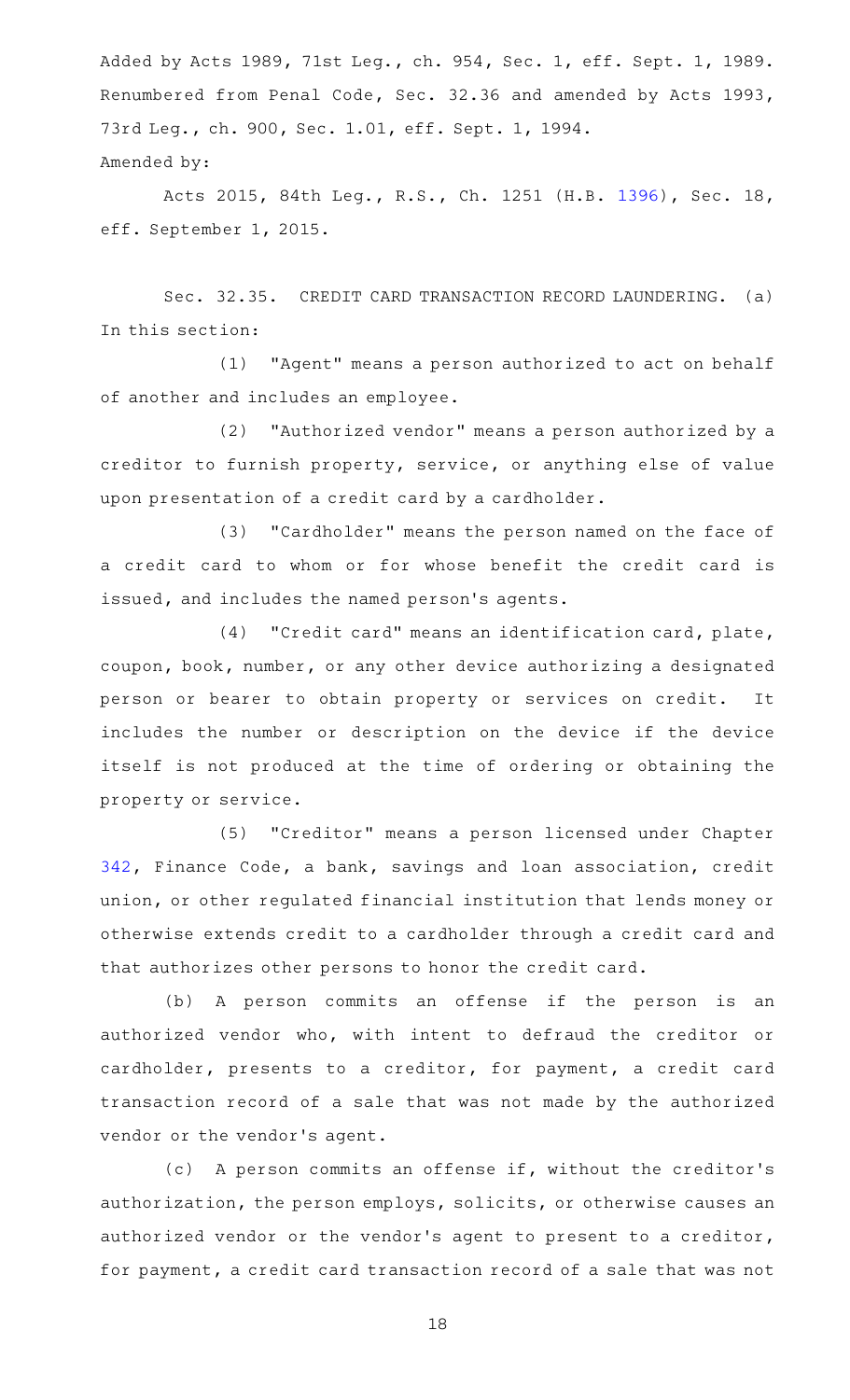made by the authorized vendor or the vendor 's agent.

(d) It is presumed that a person is not the agent of an authorized vendor if a fee is paid or offered to be paid by the person to the authorized vendor in connection with the vendor 's presentment to a creditor of a credit card transaction record.

 $(e)$  An offense under this section is a:

(1) Class C misdemeanor if the amount of the record of a sale is less than \$100;

(2) Class B misdemeanor if the amount of the record of a sale is \$100 or more but less than \$750;

(3) Class A misdemeanor if the amount of the record of a sale is \$750 or more but less than \$2,500;

(4) state jail felony if the amount of the record of a sale is \$2,500 or more but less than \$30,000;

(5) felony of the third degree if the amount of the record of a sale is \$30,000 or more but less than \$150,000;

(6) felony of the second degree if the amount of the record of a sale is \$150,000 or more but less than \$300,000; or

(7) felony of the first degree if the amount of the record of a sale is \$300,000 or more.

Added by Acts 1991, 72nd Leg., ch. 792, Sec. 1, eff. Aug. 26, 1991. Renumbered from Penal Code Sec. 32.37 and amended by Acts 1993, 73rd Leg., ch. 900, Sec. 1.01, eff. Sept. 1, 1994. Amended by Acts 1997, 75th Leg., ch. 1396, Sec. 38, eff. Sept. 1, 1997; Acts 1999, 76th Leg., ch. 62, Sec. 7.83, eff. Sept. 1, 1999.

Amended by:

Acts 2015, 84th Leg., R.S., Ch. 1251 (H.B. [1396](http://www.legis.state.tx.us/tlodocs/84R/billtext/html/HB01396F.HTM)), Sec. 19, eff. September 1, 2015.

### SUBCHAPTER D. OTHER DECEPTIVE PRACTICES

Sec. 32.41. ISSUANCE OF BAD CHECK OR SIMILAR SIGHT ORDER. (a) A person commits an offense if he issues or passes a check or similar sight order for the payment of money knowing that the issuer does not have sufficient funds in or on deposit with the bank or other drawee for the payment in full of the check or order as well as all other checks or orders outstanding at the time of issuance.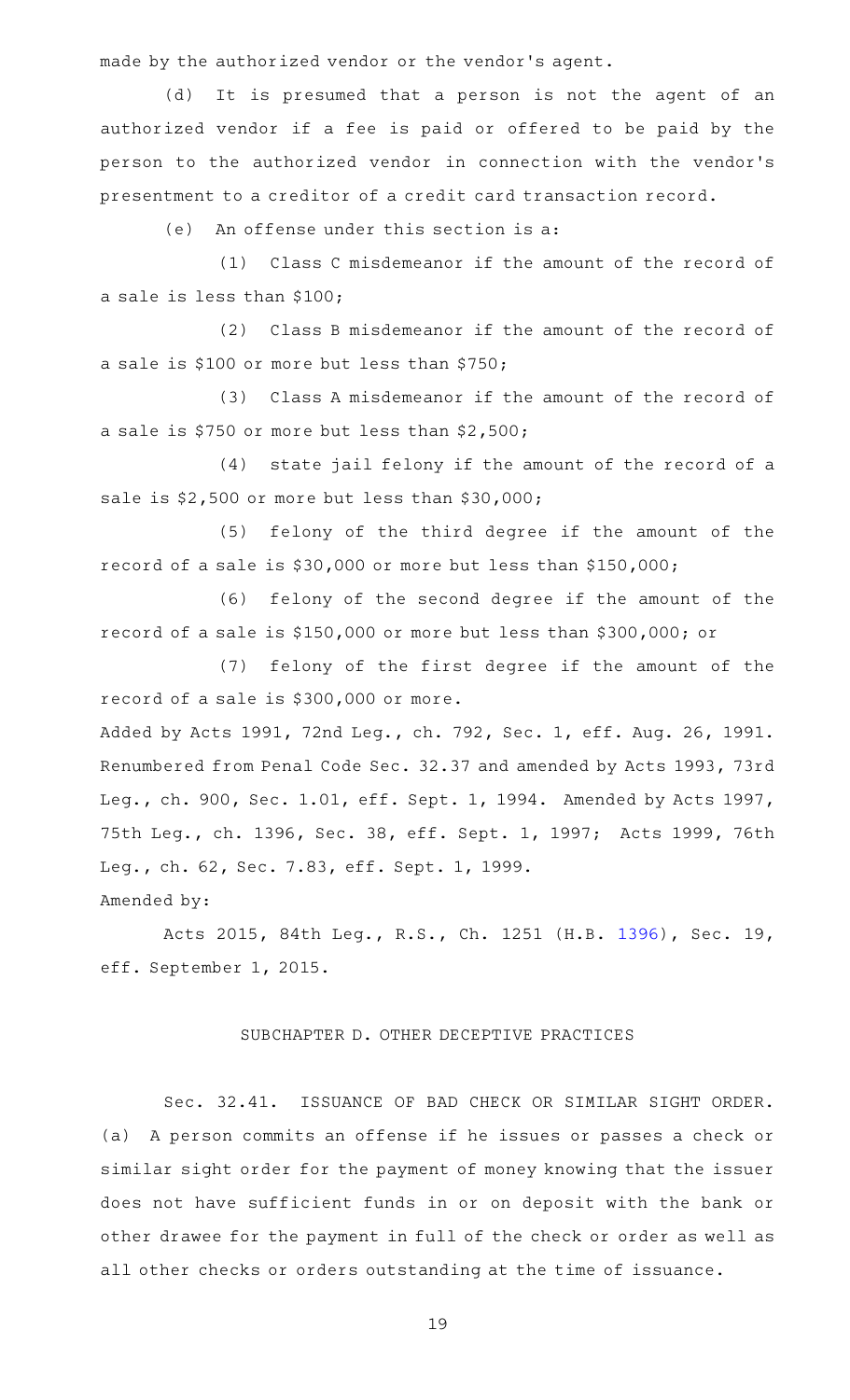(b) This section does not prevent the prosecution from establishing the required knowledge by direct evidence; however, for purposes of this section, the issuer's knowledge of insufficient funds is presumed (except in the case of a postdated check or order) if:

 $(1)$  he had no account with the bank or other drawee at the time he issued the check or order; or

(2) payment was refused by the bank or other drawee for lack of funds or insufficient funds on presentation within 30 days after issue and the issuer failed to pay the holder in full within 10 days after receiving notice of that refusal.

(c) Notice for purposes of Subsection (b)(2) may be actual notice or notice in writing that:

 $(1)$  is sent by:

(A) first class mail, evidenced by an affidavit of service; or

(B) registered or certified mail with return receipt requested;

(2) is addressed to the issuer at the issuer's address shown on:

(A) the check or order;

(B) the records of the bank or other drawee; or

(C) the records of the person to whom the check or order has been issued or passed; and

 $(3)$  contains the following statement:

"This is a demand for payment in full for a check or order not paid because of a lack of funds or insufficient funds. If you fail to make payment in full within 10 days after the date of receipt of this notice, the failure to pay creates a presumption for committing an offense, and this matter may be referred for criminal prosecution."

(d) If notice is given in accordance with Subsection (c), it is presumed that the notice was received no later than five days after it was sent.

(e) A person charged with an offense under this section may make restitution for the bad checks or sight orders. Restitution shall be made through the prosecutor 's office if collection and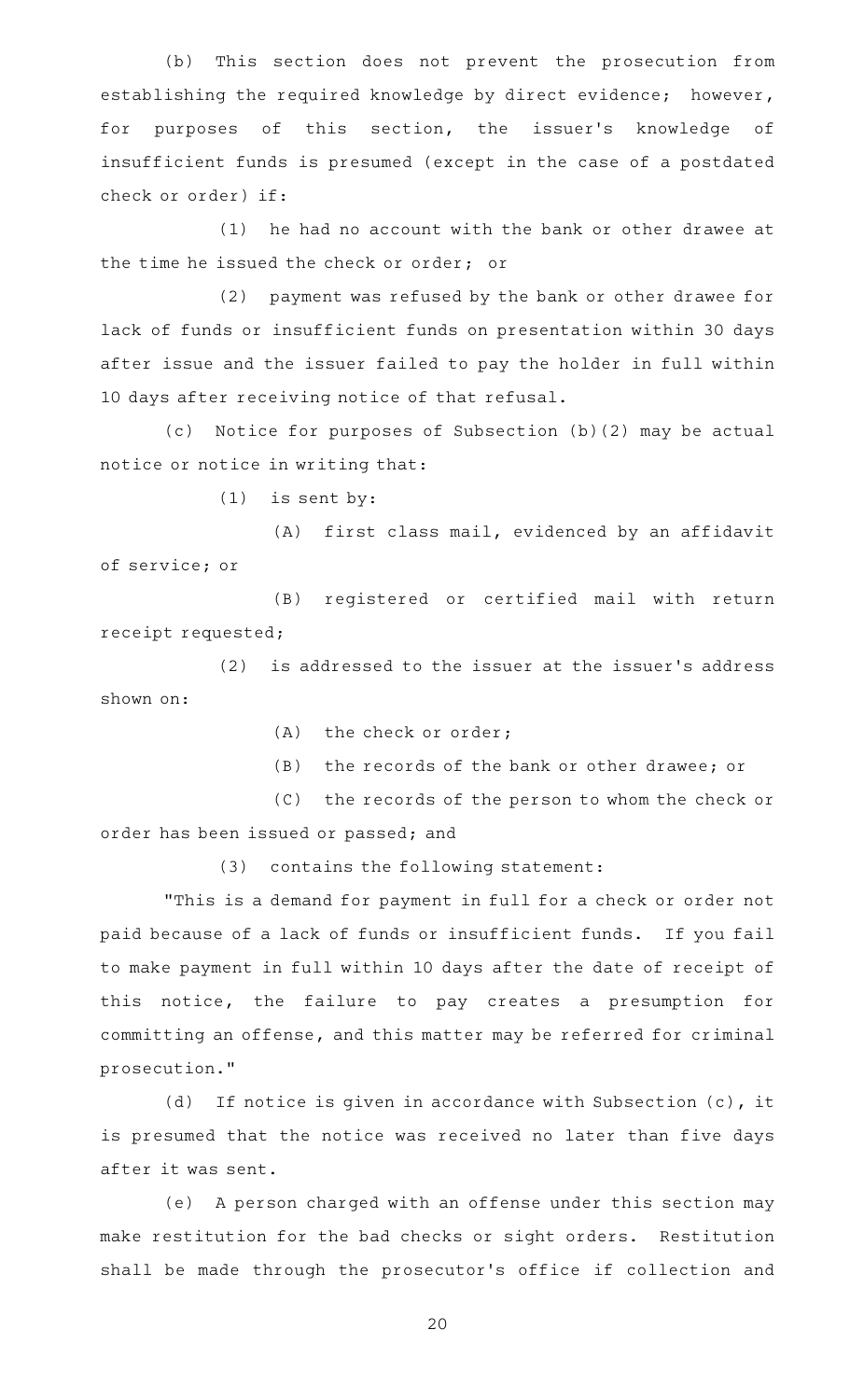processing were initiated through that office. In other cases restitution may be, with the approval of the court in which the offense is filed:

 $(1)$  made through the court; or

 $(2)$  collected by a law enforcement agency if a peace officer of that agency executes a warrant against the person charged with the offense.

(f) Except as otherwise provided by this subsection, an offense under this section is a Class C misdemeanor. If the check or similar sight order that was issued or passed was for a child support payment the obligation for which is established under a court order, the offense is a Class B misdemeanor.

(g) An offense under this section is not a lesser included offense of an offense under Section [31.03](http://www.statutes.legis.state.tx.us/GetStatute.aspx?Code=PE&Value=31.03) or [31.04](http://www.statutes.legis.state.tx.us/GetStatute.aspx?Code=PE&Value=31.04).

Acts 1973, 63rd Leg., p. 883, ch. 399, Sec. 1, eff. Jan. 1, 1974. Amended by Acts 1983, 68th Leg., p. 5050, ch. 911, Sec. 1, eff. Aug. 29, 1983; Acts 1987, 70th Leg., ch. 687, Sec. 2, eff. June 18, 1987; Acts 1989, 71st Leg., ch. 1038, Sec. 1, eff. June 16, 1989; Acts 1993, 73rd Leg., ch. 900, Sec. 1.01, eff. Sept. 1, 1994; Acts 1995, 74th Leg., ch. 753, Sec. 2, eff. Sept. 1, 1995; Acts 1997, 75th Leg., ch. 702, Sec. 14, eff. Sept. 1, 1997. Amended by:

Acts 2007, 80th Leg., R.S., Ch. 976 (S.B. [548](http://www.legis.state.tx.us/tlodocs/80R/billtext/html/SB00548F.HTM)), Sec. 2, eff. September 1, 2007.

Acts 2007, 80th Leg., R.S., Ch. 1393 (H.B. [485](http://www.legis.state.tx.us/tlodocs/80R/billtext/html/HB00485F.HTM)), Sec. 1, eff. September 1, 2007.

Acts 2013, 83rd Leg., R.S., Ch. 128 (S.B. [821](http://www.legis.state.tx.us/tlodocs/83R/billtext/html/SB00821F.HTM)), Sec. 3, eff. September 1, 2013.

Acts 2013, 83rd Leg., R.S., Ch. 128 (S.B. [821](http://www.legis.state.tx.us/tlodocs/83R/billtext/html/SB00821F.HTM)), Sec. 4, eff. September 1, 2013.

Sec. 32.42. DECEPTIVE BUSINESS PRACTICES. (a) For purposes of this section:

(1) "Adulterated" means varying from the standard of composition or quality prescribed by law or set by established commercial usage.

(2) "Business" includes trade and commerce and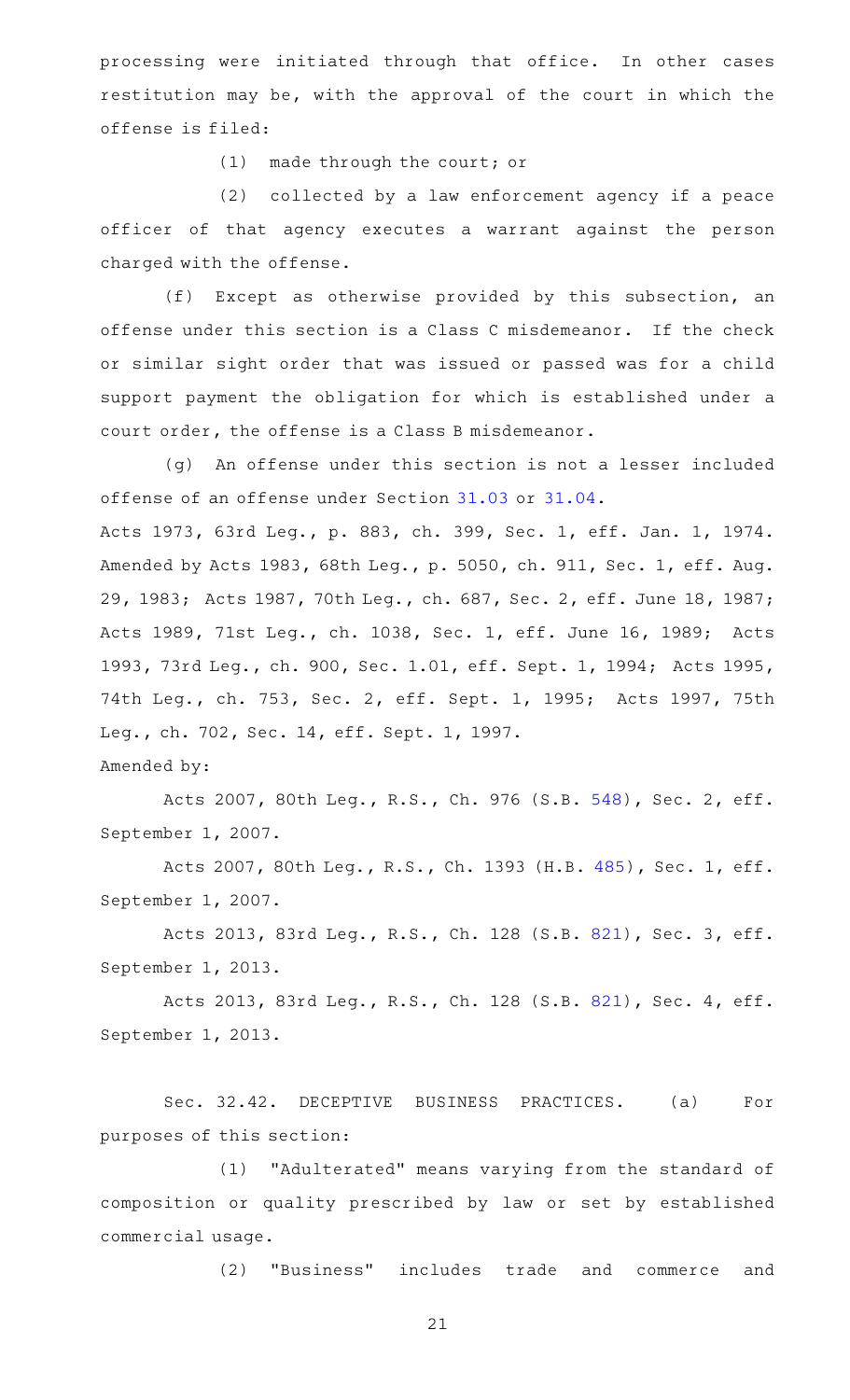advertising, selling, and buying service or property.

(3) "Commodity" means any tangible or intangible personal property.

(4) "Contest" includes sweepstake, puzzle, and game of chance.

(5) "Deceptive sales contest" means a sales contest:

(A) that misrepresents the participant's chance of winning a prize;

(B) that fails to disclose to participants on a conspicuously displayed permanent poster (if the contest is conducted by or through a retail outlet) or on each card game piece, entry blank, or other paraphernalia required for participation in the contest (if the contest is not conducted by or through a retail outlet):

(i) the geographical area or number of outlets in which the contest is to be conducted;

(ii) an accurate description of each type

(iv) the minimum number of each other type

of prize;

(iii) the minimum number and minimum amount of cash prizes; and

of prize; or

(C) that is manipulated or rigged so that prizes are given to predetermined persons or retail establishments. A sales contest is not deceptive if the total value of prizes to each retail outlet is in a uniform ratio to the number of game pieces distributed to that outlet.

(6) "Mislabeled" means varying from the standard of truth or disclosure in labeling prescribed by law or set by established commercial usage.

(7) "Prize" includes gift, discount, coupon, certificate, gratuity, and any other thing of value awarded in a sales contest.

(8) "Sales contest" means a contest in connection with the sale of a commodity or service by which a person may, as determined by drawing, guessing, matching, or chance, receive a prize and which is not regulated by the rules of a federal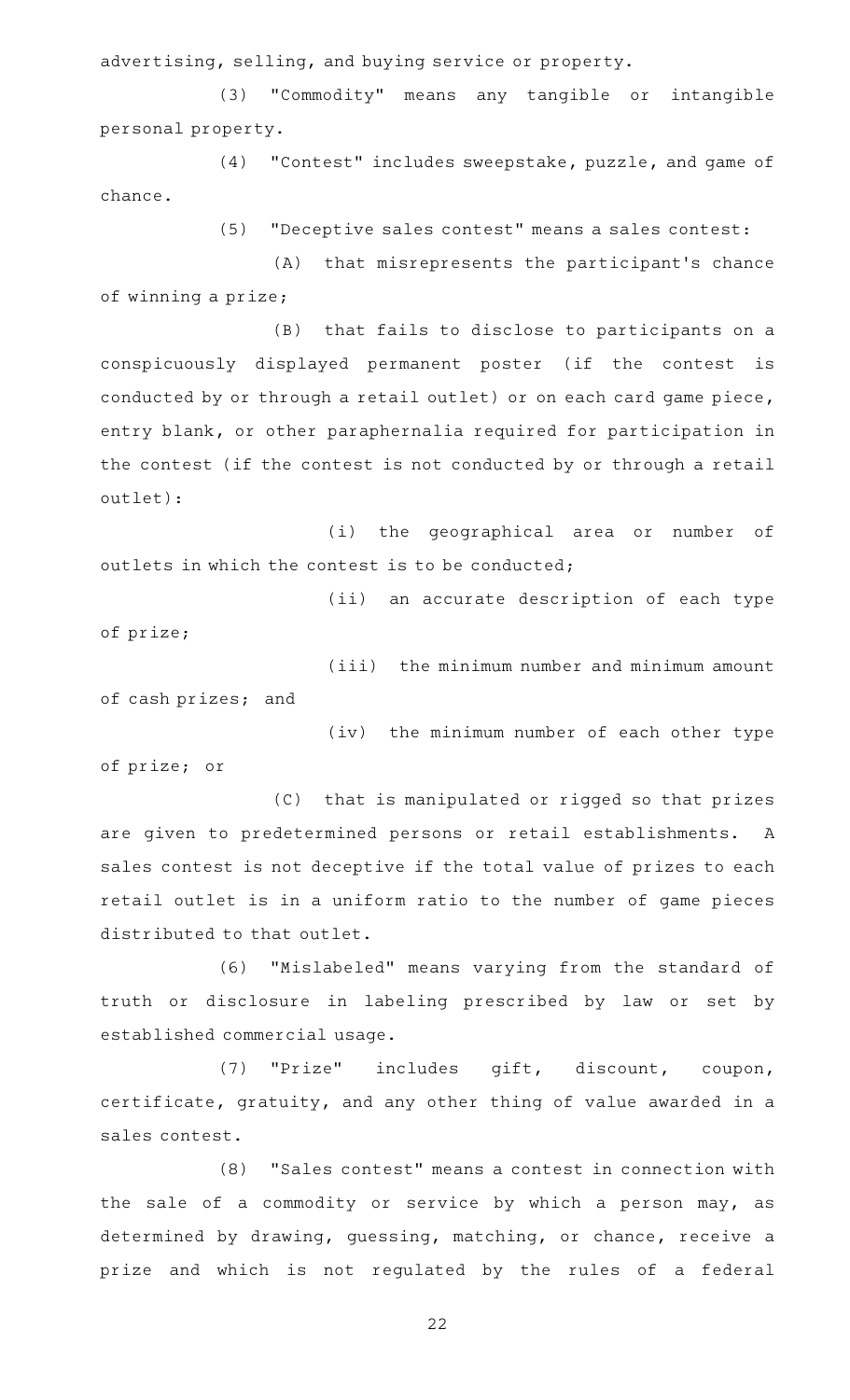regulatory agency.

(9) "Sell" and "sale" include offer for sale, advertise for sale, expose for sale, keep for the purpose of sale, deliver for or after sale, solicit and offer to buy, and every disposition for value.

(b) A person commits an offense if in the course of business he intentionally, knowingly, recklessly, or with criminal negligence commits one or more of the following deceptive business practices:

(1) using, selling, or possessing for use or sale a false weight or measure, or any other device for falsely determining or recording any quality or quantity;

(2) selling less than the represented quantity of a property or service;

(3) taking more than the represented quantity of property or service when as a buyer the actor furnishes the weight or measure;

 $(4)$  selling an adulterated or mislabeled commodity;

(5) passing off property or service as that of another;

(6) representing that a commodity is original or new if it is deteriorated, altered, rebuilt, reconditioned, reclaimed, used, or secondhand;

(7) representing that a commodity or service is of a particular style, grade, or model if it is of another;

(8) advertising property or service with intent:

(A) not to sell it as advertised, or

(B) not to supply reasonably expectable public demand, unless the advertising adequately discloses a time or quantity limit;

(9) representing the price of property or service falsely or in a way tending to mislead;

(10) making a materially false or misleading statement of fact concerning the reason for, existence of, or amount of a price or price reduction;

(11) conducting a deceptive sales contest; or

(12) making a materially false or misleading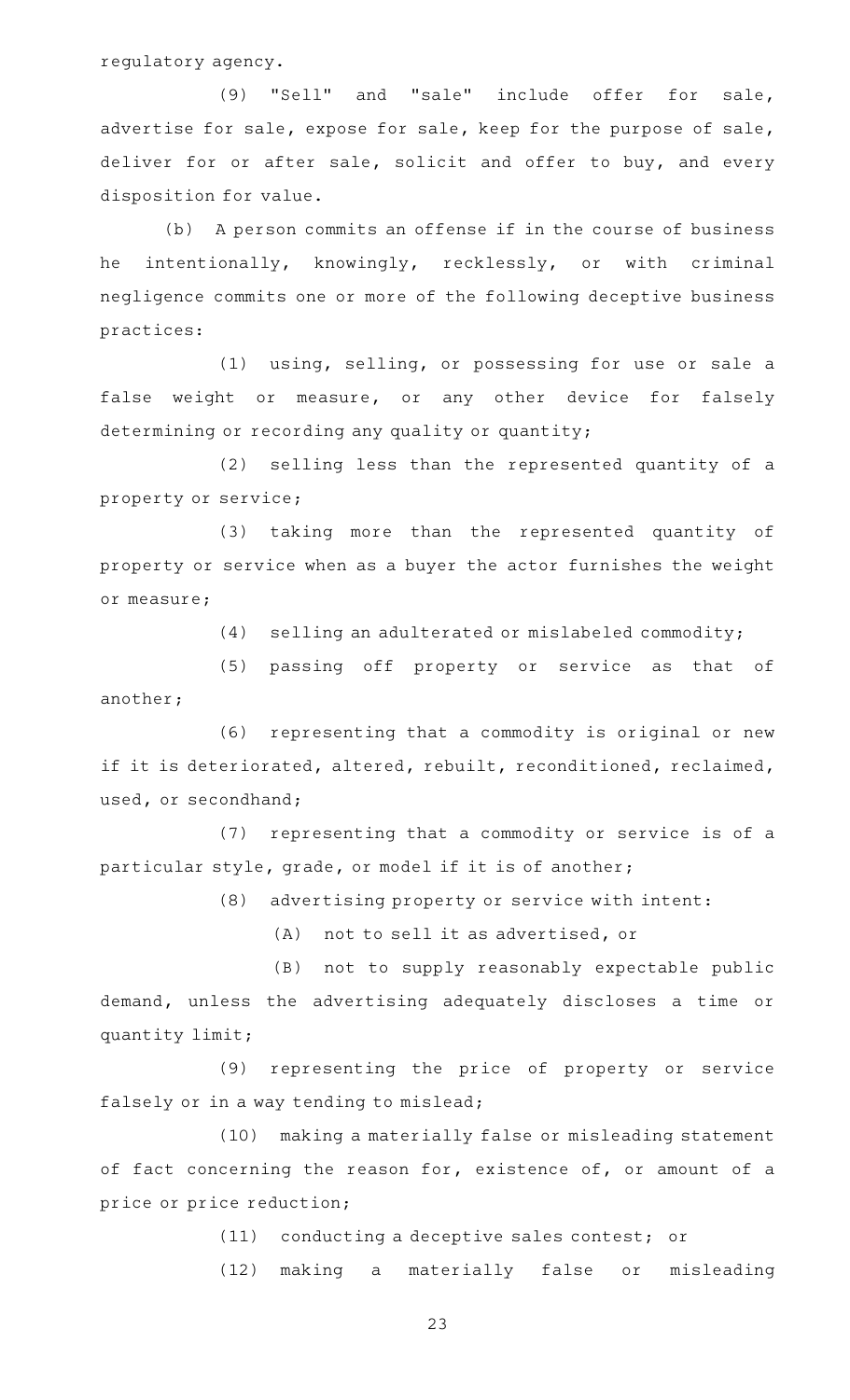statement:

(A) in an advertisement for the purchase or sale of property or service; or

(B) otherwise in connection with the purchase or sale of property or service.

(c) An offense under Subsections  $(b)(1)$ ,  $(b)(2)$ ,  $(b)(3)$ ,  $(b)(4)$ ,  $(b)(5)$ , and  $(b)(6)$  is:

(1) a Class C misdemeanor if the actor commits an offense with criminal negligence and if he has not previously been convicted of a deceptive business practice; or

(2) a Class A misdemeanor if the actor commits an offense intentionally, knowingly, recklessly or if he has been previously convicted of a Class B or C misdemeanor under this section.

(d) An offense under Subsections  $(b)(7)$ ,  $(b)(8)$ ,  $(b)(9)$ ,  $(b)(10)$ ,  $(b)(11)$ , and  $(b)(12)$  is a Class A misdemeanor. Acts 1973, 63rd Leg., p. 883, ch. 399, Sec. 1, eff. Jan. 1, 1974. Amended by Acts 1975, 64th Leg., p. 1350, ch. 508, Sec. 1, 2, eff. Sept. 1, 1975; Acts 1993, 73rd Leg., ch. 900, Sec. 1.01, eff. Sept. 1, 1994.

Sec. 32.43. COMMERCIAL BRIBERY. (a) For purposes of this section:

(1) "Beneficiary" means a person for whom a fiduciary is acting.

(2) "Fiduciary" means:

 $(A)$  an agent or employee;

(B) a trustee, guardian, custodian, administrator, executor, conservator, receiver, or similar fiduciary;

(C) a lawyer, physician, accountant, appraiser, or other professional advisor; or

(D) an officer, director, partner, manager, or other participant in the direction of the affairs of a corporation or association.

(b) A person who is a fiduciary commits an offense if, without the consent of his beneficiary, he intentionally or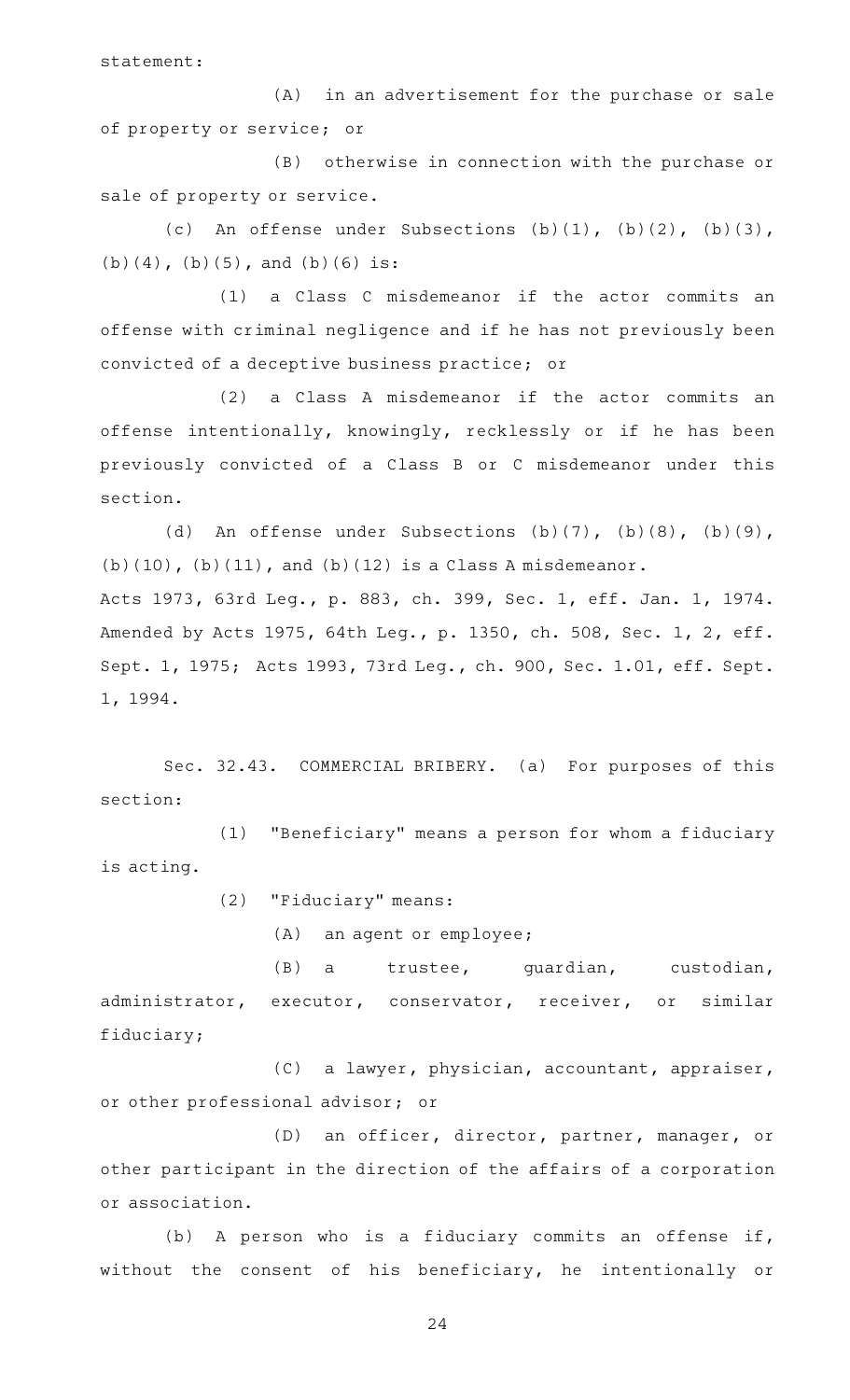knowingly solicits, accepts, or agrees to accept any benefit from another person on agreement or understanding that the benefit will influence the conduct of the fiduciary in relation to the affairs of his beneficiary.

(c) A person commits an offense if he offers, confers, or agrees to confer any benefit the acceptance of which is an offense under Subsection (b).

(d) An offense under this section is a state jail felony.

(e) In lieu of a fine that is authorized by Subsection  $(d)$ , and in addition to the imprisonment that is authorized by that subsection, if the court finds that an individual who is a fiduciary gained a benefit through the commission of an offense under Subsection (b), the court may sentence the individual to pay a fine in an amount fixed by the court, not to exceed double the value of the benefit gained. This subsection does not affect the application of Section [12.51](http://www.statutes.legis.state.tx.us/GetStatute.aspx?Code=PE&Value=12.51)(c) to an offense under this section committed by a corporation, an association, a limited liability company, or another business entity, as defined by Section [7.21.](http://www.statutes.legis.state.tx.us/GetStatute.aspx?Code=PE&Value=7.21) Acts 1973, 63rd Leg., p. 883, ch. 399, Sec. 1, eff. Jan. 1, 1974. Amended by Acts 1983, 68th Leg., p. 1942, ch. 357, Sec. 1, eff. Sept. 1, 1983; Acts 1993, 73rd Leg., ch. 900, Sec. 1.01, eff. Sept. 1, 1994.

Amended by:

Acts 2019, 86th Leg., R.S., Ch. 112 (S.B. [1258](http://www.legis.state.tx.us/tlodocs/86R/billtext/html/SB01258F.HTM)), Sec. 5, eff. September 1, 2019.

Sec. 32.44. RIGGING PUBLICLY EXHIBITED CONTEST. (a) A person commits an offense if, with intent to affect the outcome (including the score) of a publicly exhibited contest:

 $(1)$  he offers, confers, or agrees to confer any benefit on, or threatens harm to:

(A) a participant in the contest to induce him not to use his best efforts; or

(B) an official or other person associated with the contest; or

 $(2)$  he tampers with a person, animal, or thing in a manner contrary to the rules of the contest.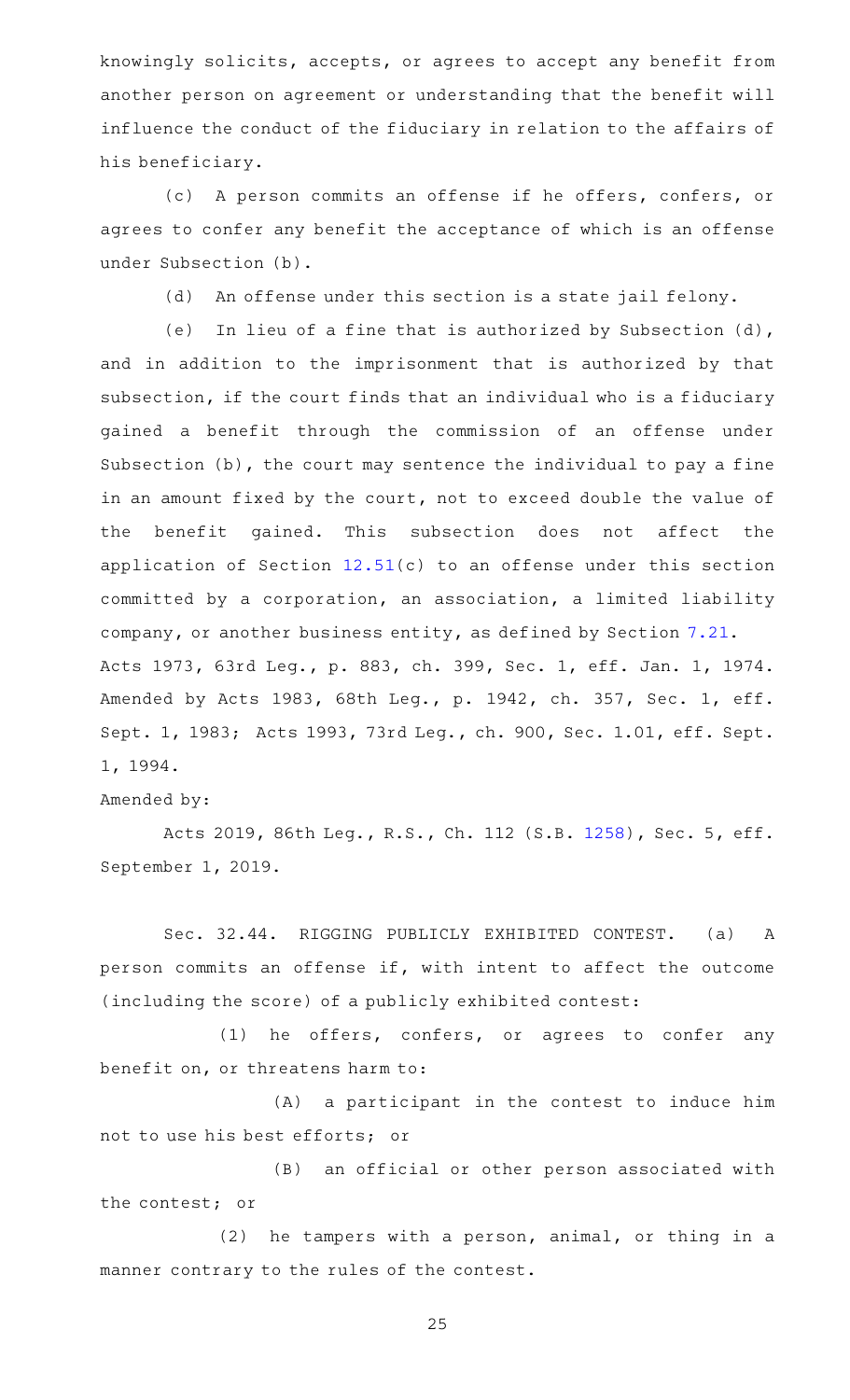(b) A person commits an offense if he intentionally or knowingly solicits, accepts, or agrees to accept any benefit the conferring of which is an offense under Subsection (a).

(c) An offense under this section is a Class A misdemeanor. Acts 1973, 63rd Leg., p. 883, ch. 399, Sec. 1, eff. Jan. 1, 1974. Amended by Acts 1993, 73rd Leg., ch. 900, Sec. 1.01, eff. Sept. 1, 1994.

Sec. 32.441. ILLEGAL RECRUITMENT OF AN ATHLETE. (a) A person commits an offense if, without the consent of the governing body or a designee of the governing body of an institution of higher education, the person intentionally or knowingly solicits, accepts, or agrees to accept any benefit from another on an agreement or understanding that the benefit will influence the conduct of the person in enrolling in the institution and participating in intercollegiate athletics.

(b) A person commits an offense if he offers, confers, or agrees to confer any benefit the acceptance of which is an offense under Subsection (a).

(c) It is an exception to prosecution under this section that the person offering, conferring, or agreeing to confer a benefit and the person soliciting, accepting, or agreeing to accept a benefit are related within the second degree of consanguinity or affinity, as determined under Chapter [573,](http://www.statutes.legis.state.tx.us/GetStatute.aspx?Code=GV&Value=573) Government Code.

(d) It is an exception to prosecution under Subsection (a) that, not later than the 60th day after the date the person accepted or agreed to accept a benefit, the person contacted a law enforcement agency and furnished testimony or evidence about the offense.

(e) An offense under this section is a:

 $(1)$  Class C misdemeanor if the value of the benefit is less than \$100;

 $(2)$  Class B misdemeanor if the value of the benefit is \$100 or more but less than \$750;

(3) Class A misdemeanor if the value of the benefit is \$750 or more but less than \$2,500;

(4) state jail felony if the value of the benefit is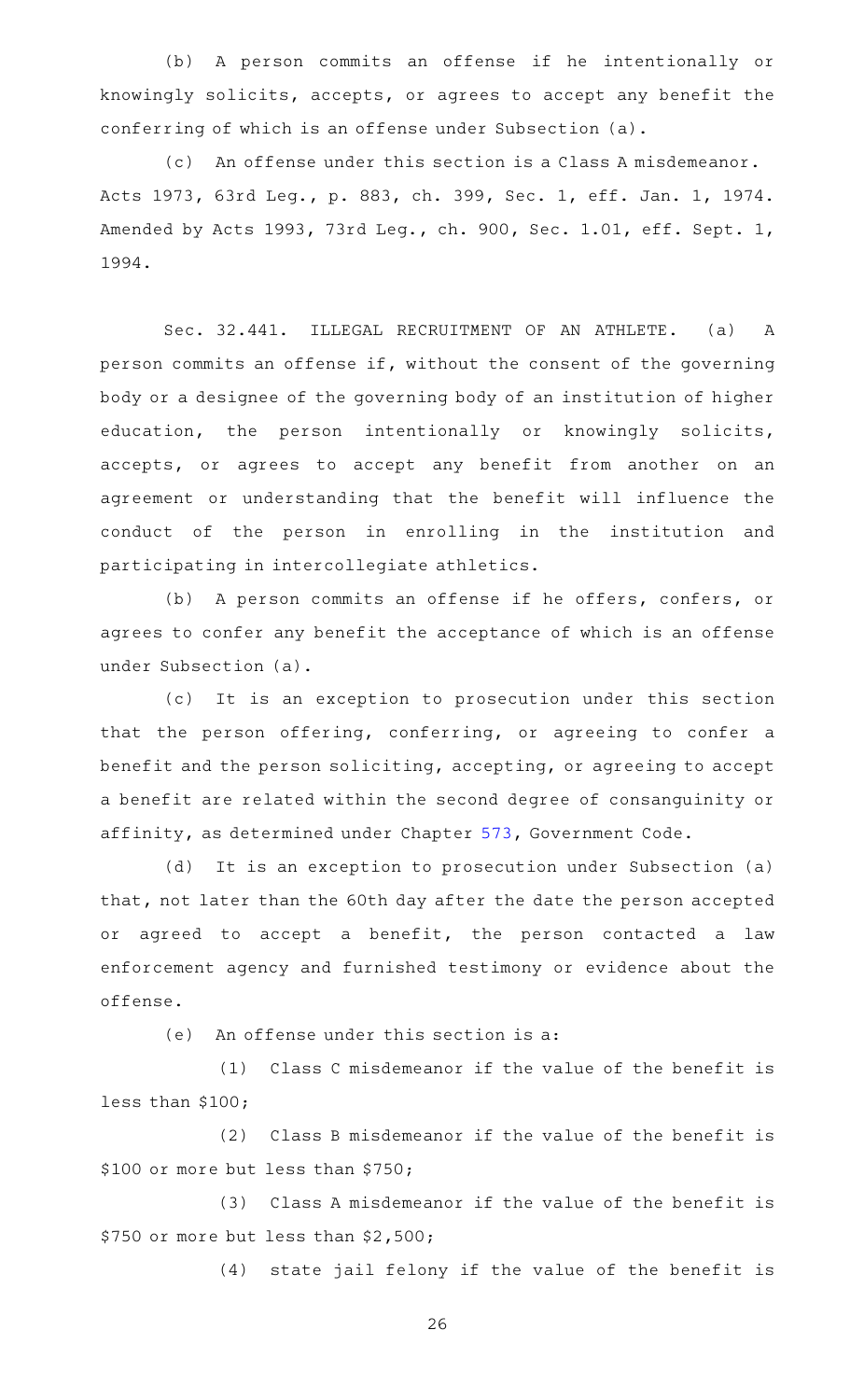\$2,500 or more but less than \$30,000;

(5) felony of the third degree if the value of the benefit is \$30,000 or more but less than \$150,000;

(6) felony of the second degree if the value of the benefit is \$150,000 or more but less than \$300,000; or

(7) felony of the first degree if the value of the benefit is \$300,000 or more.

Added by Acts 1989, 71st Leg., ch. 125, Sec. 1, eff. Sept. 1, 1989. Amended by Acts 1991, 72nd Leg., ch. 561, Sec. 41, eff. Aug. 26, 1991; Acts 1993, 73rd Leg., ch. 900, Sec. 1.01, eff. Sept. 1, 1994; Acts 1995, 74th Leg., ch. 76, Sec. 5.95(27), eff. Sept. 1, 1995. Amended by:

Acts 2015, 84th Leg., R.S., Ch. 1251 (H.B. [1396](http://www.legis.state.tx.us/tlodocs/84R/billtext/html/HB01396F.HTM)), Sec. 20, eff. September 1, 2015.

Sec. 32.45. MISAPPLICATION OF FIDUCIARY PROPERTY OR PROPERTY OF FINANCIAL INSTITUTION. (a) For purposes of this section:

(1) "Fiduciary" includes:

(A) a trustee, guardian, administrator, executor, conservator, and receiver;

(B) an attorney in fact or agent appointed under a durable power of attorney as provided by Subtitle P, Title 2, Estates Code;

(C) any other person acting in a fiduciary capacity, but not a commercial bailee unless the commercial bailee is a party in a motor fuel sales agreement with a distributor or supplier, as those terms are defined by Section [162.001](http://www.statutes.legis.state.tx.us/GetStatute.aspx?Code=TX&Value=162.001), Tax Code; and

(D) an officer, manager, employee, or agent carrying on fiduciary functions on behalf of a fiduciary.

(2) "Misapply" means deal with property contrary to:

(A) an agreement under which the fiduciary holds the property; or

(B) a law prescribing the custody or disposition of the property.

(b) A person commits an offense if he intentionally,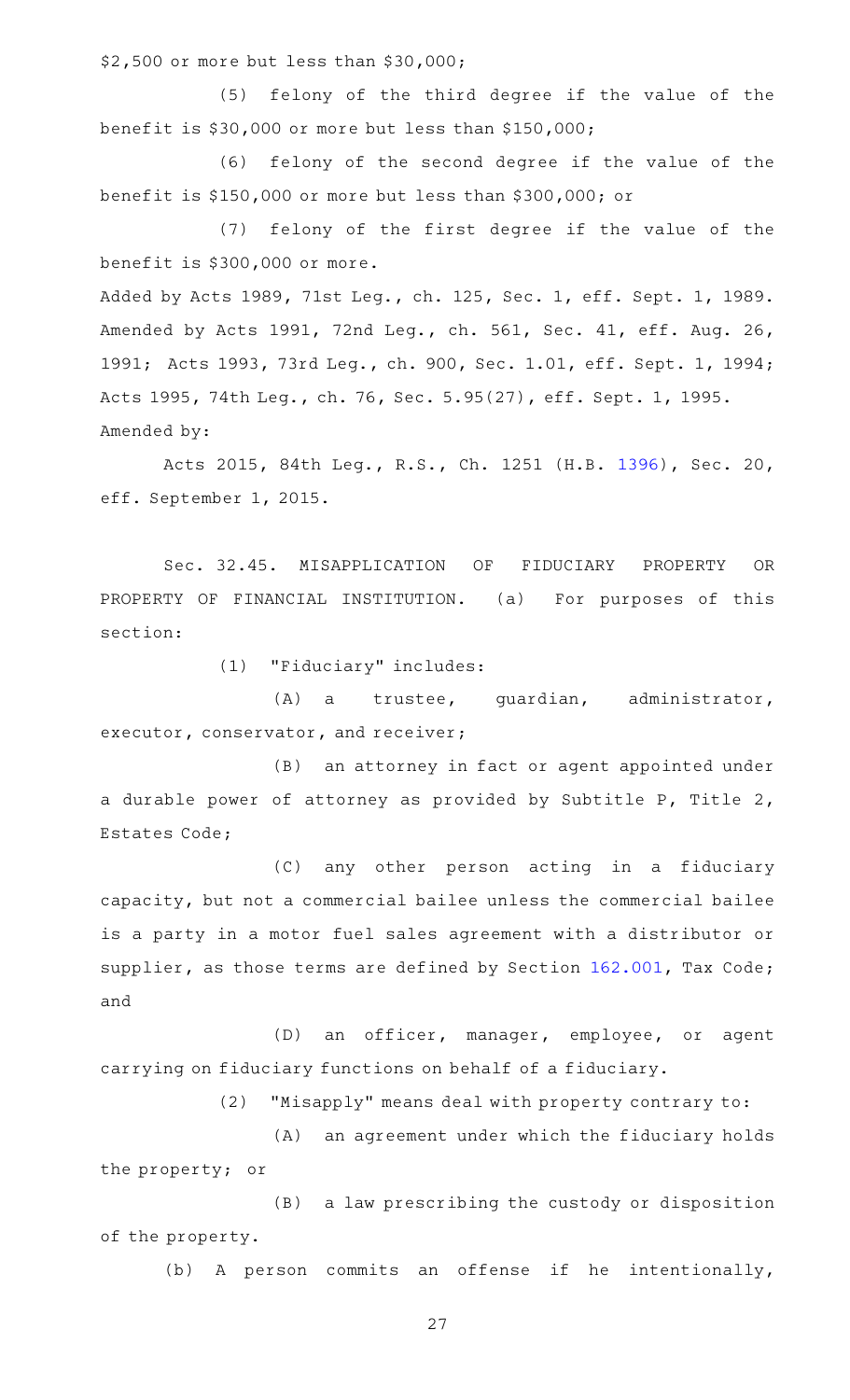knowingly, or recklessly misapplies property he holds as a fiduciary or property of a financial institution in a manner that involves substantial risk of loss to the owner of the property or to a person for whose benefit the property is held.

(c) An offense under this section is:

(1) a Class C misdemeanor if the value of the property misapplied is less than \$100;

(2) a Class B misdemeanor if the value of the property misapplied is \$100 or more but less than \$750;

(3) a Class A misdemeanor if the value of the property misapplied is \$750 or more but less than \$2,500;

(4) a state jail felony if the value of the property misapplied is \$2,500 or more but less than \$30,000;

(5) a felony of the third degree if the value of the property misapplied is \$30,000 or more but less than \$150,000;

(6) a felony of the second degree if the value of the property misapplied is \$150,000 or more but less than \$300,000; or

(7) a felony of the first degree if the value of the property misapplied is \$300,000 or more.

(d) An offense described for purposes of punishment by Subsections  $(c)(1)-(6)$  is increased to the next higher category of offense if it is shown on the trial of the offense that the offense was committed against an elderly individual as defined by Section [22.04.](http://www.statutes.legis.state.tx.us/GetStatute.aspx?Code=PE&Value=22.04)

(e) With the consent of the appropriate local county or district attorney, the attorney general has concurrent jurisdiction with that consenting local prosecutor to prosecute an offense under this section that involves the state Medicaid program.

Acts 1973, 63rd Leg., p. 883, ch. 399, Sec. 1, eff. Jan. 1, 1974. Amended by Acts 1991, 72nd Leg., ch. 565, Sec. 2, eff. Sept. 1, 1991; Acts 1993, 73rd Leg., ch. 900, Sec. 1.01, eff. Sept. 1, 1994; Acts 1997, 75th Leg., ch. 1036, Sec. 14, eff. Sept. 1, 1997; Acts 2001, 77th Leg., ch. 1047, Sec. 1, eff. Sept. 1, 2001; Acts 2003, 78th Leg., ch. 198, Sec. 2.137, eff. Sept. 1, 2003; Acts 2003, 78th Leg., ch. 257, Sec. 14, eff. Sept. 1, 2003; Acts 2003, 78th Leg., ch. 432, Sec. 3, eff. Sept. 1, 2003.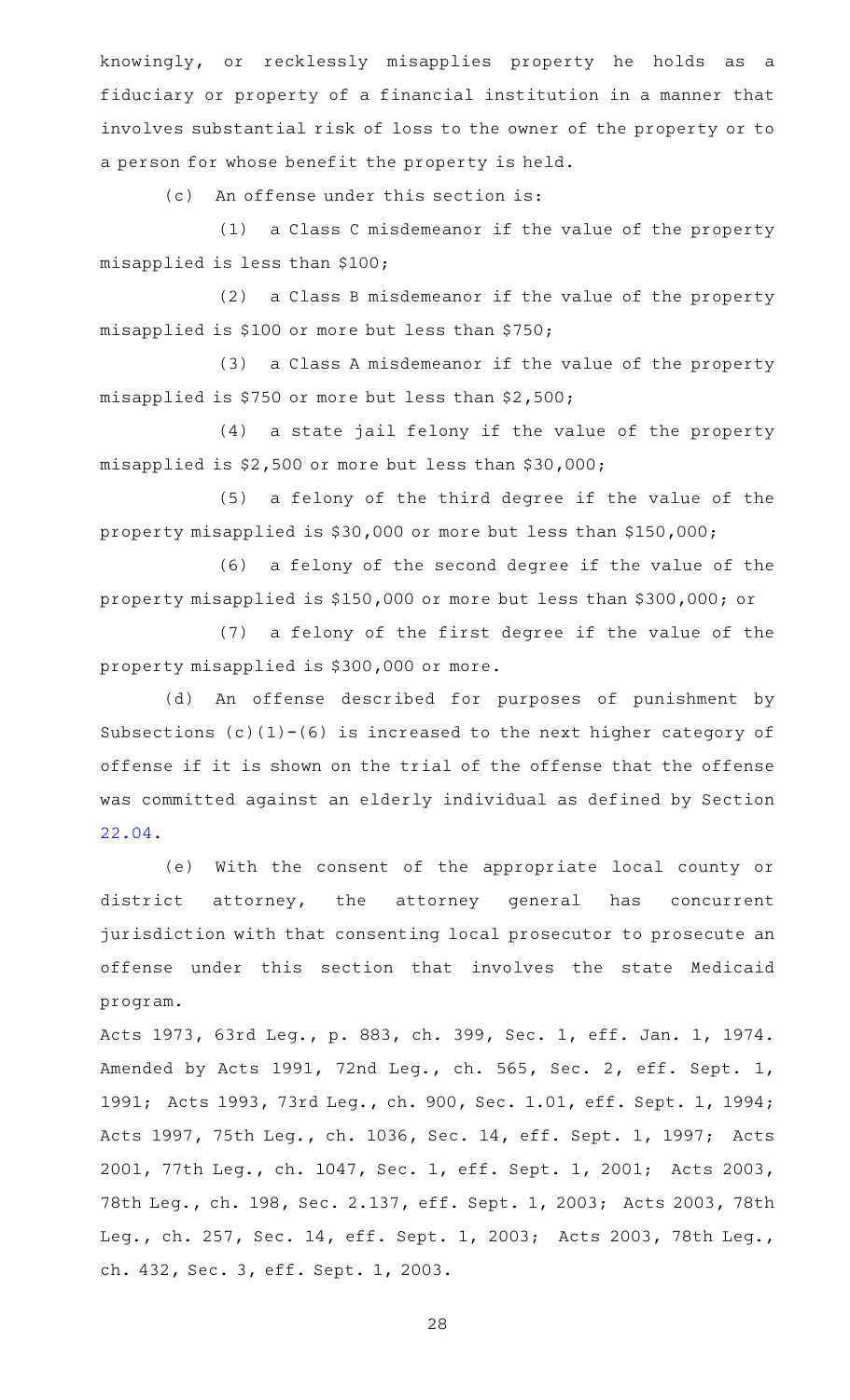Amended by:

Acts 2005, 79th Leg., Ch. 728 (H.B. [2018\)](http://www.legis.state.tx.us/tlodocs/79R/billtext/html/HB02018F.HTM), Sec. 23.001(77), eff. September 1, 2005.

Acts 2013, 83rd Leg., R.S., Ch. 128 (S.B. [821](http://www.legis.state.tx.us/tlodocs/83R/billtext/html/SB00821F.HTM)), Sec. 5, eff. September 1, 2013.

Acts 2015, 84th Leg., R.S., Ch. 1251 (H.B. [1396](http://www.legis.state.tx.us/tlodocs/84R/billtext/html/HB01396F.HTM)), Sec. 21, eff. September 1, 2015.

Acts 2017, 85th Leg., R.S., Ch. 324 (S.B. [1488\)](http://www.legis.state.tx.us/tlodocs/85R/billtext/html/SB01488F.HTM), Sec. 22.057, eff. September 1, 2017.

Sec. 32.46. FRAUDULENT SECURING OF DOCUMENT EXECUTION. (a) A person commits an offense if the person, with the intent to defraud or harm any person:

(1) causes another person, without that person's effective consent, to sign or execute any document affecting property or service or the pecuniary interest of any person; or

 $(2)$  causes a public servant, without the public servant's effective consent, to file or record any purported judgment or other document purporting to memorialize or evidence an act, an order, a directive, or process of:

(A) a purported court that is not expressly created or established under the constitution or the laws of this state or of the United States;

(B) a purported judicial entity that is not expressly created or established under the constitution or laws of this state or of the United States; or

(C) a purported judicial officer of a purported court or purported judicial entity described by Paragraph (A) or (B).

(b) An offense under Subsection  $(a)(1)$  is a:

(1) Class C misdemeanor if the value of the property, service, or pecuniary interest is less than \$100;

 $(2)$  Class B misdemeanor if the value of the property, service, or pecuniary interest is \$100 or more but less than \$750;

(3) Class A misdemeanor if the value of the property, service, or pecuniary interest is \$750 or more but less than \$2,500;

 $(4)$  state jail felony if the value of the property,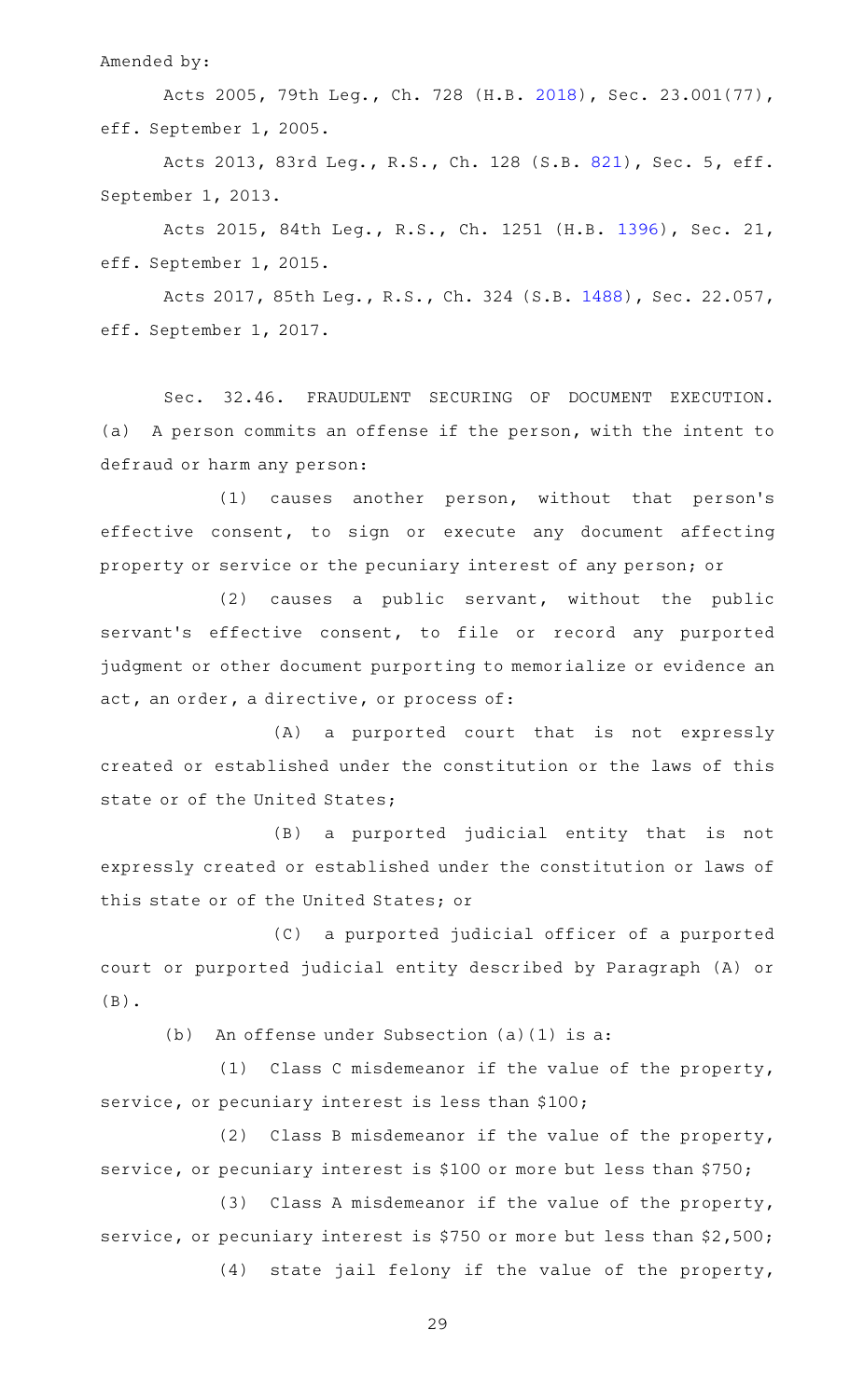service, or pecuniary interest is \$2,500 or more but less than \$30,000;

(5) felony of the third degree if the value of the property, service, or pecuniary interest is \$30,000 or more but less than \$150,000;

(6) felony of the second degree if the value of the property, service, or pecuniary interest is \$150,000 or more but less than \$300,000; or

(7) felony of the first degree if the value of the property, service, or pecuniary interest is \$300,000 or more.

(c) An offense under Subsection (a)(2) is a state jail felony.

(c-1)AAAn offense described for purposes of punishment by Subsections  $(b)(1)-(6)$  and  $(c)$  is increased to the next higher category of offense if it is shown on the trial of the offense that the offense was committed against an elderly individual as defined by Section [22.04](http://www.statutes.legis.state.tx.us/GetStatute.aspx?Code=PE&Value=22.04) or involves the state Medicaid program.

 $(d)$  In this section:

(1) "Deception" has the meaning assigned by Section [31.01.](http://www.statutes.legis.state.tx.us/GetStatute.aspx?Code=PE&Value=31.01)

(2) "Document" includes electronically stored data or other information that is retrievable in a readable, perceivable form.

(3) "Effective consent" includes consent by a person legally authorized to act for the owner. Consent is not effective if:

 $(A)$  induced by deception or coercion;

(B) given by a person who by reason of youth, mental disease or defect, or intoxication is known by the actor to be unable to make reasonable property dispositions; or

(C) given by a person who by reason of advanced age is known by the actor to have a diminished capacity to make informed and rational decisions about the reasonable disposition of property.

(e) With the consent of the appropriate local county or district attorney, the attorney general has concurrent jurisdiction with that consenting local prosecutor to prosecute an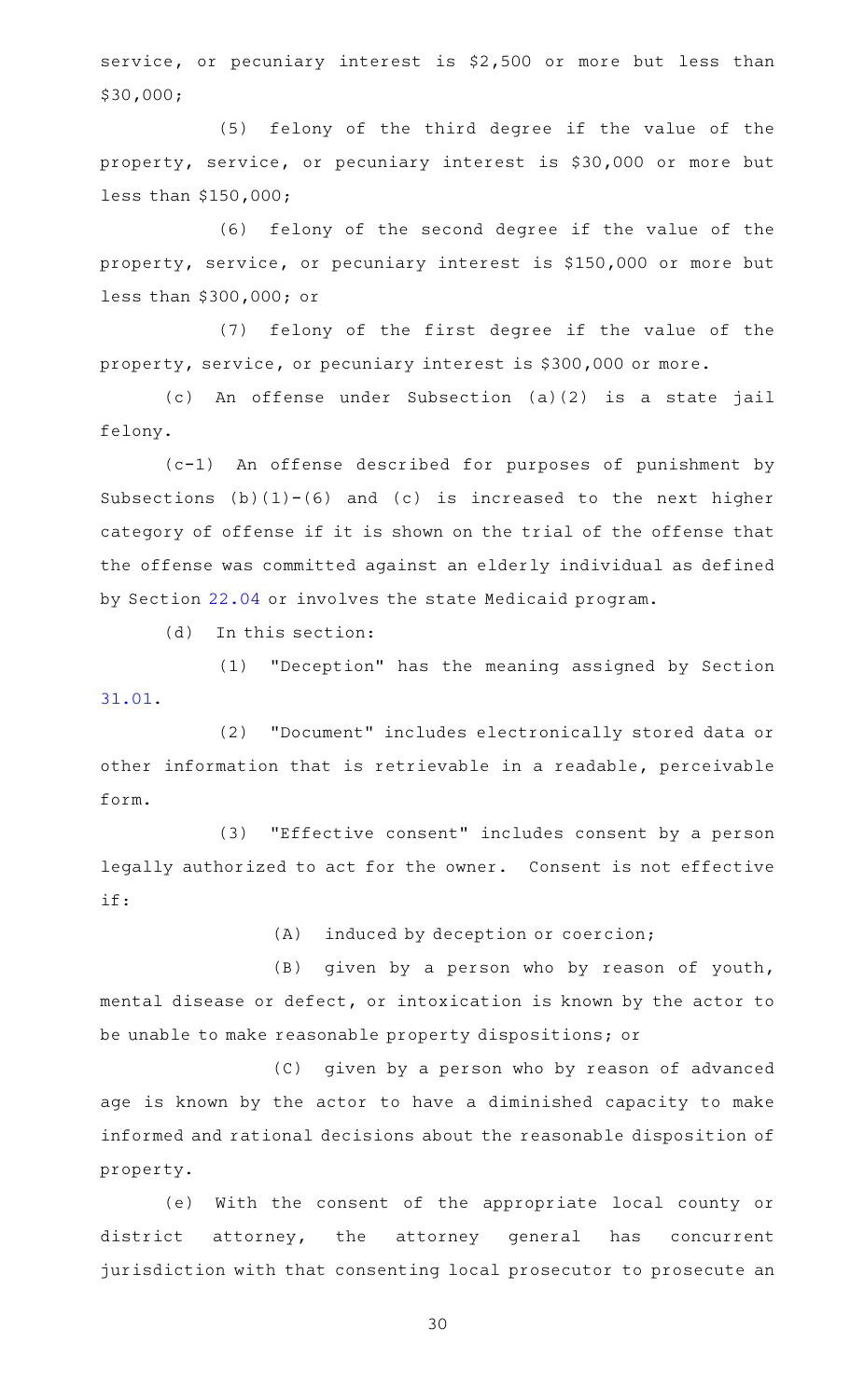offense under this section that involves the state Medicaid program.

Acts 1973, 63rd Leg., p. 883, ch. 399, Sec. 1, eff. Jan. 1, 1974. Amended by Acts 1993, 73rd Leg., ch. 900, Sec. 1.01, eff. Sept. 1, 1994; Acts 1997, 75th Leg., ch. 189, Sec. 2, eff. May 21, 1997; Acts 2003, 78th Leg., ch. 198, Sec. 2.138, eff. Sept. 1, 2003; Acts 2003, 78th Leg., ch. 257, Sec. 15, eff. Sept. 1, 2003; Acts 2003, 78th Leg., ch. 432, Sec. 4, eff. Sept. 1, 2003.

Amended by:

Acts 2007, 80th Leg., R.S., Ch. 127 (S.B. [1694](http://www.legis.state.tx.us/tlodocs/80R/billtext/html/SB01694F.HTM)), Sec. 4, eff. September 1, 2007.

Acts 2011, 82nd Leg., R.S., Ch. 620 (S.B. [688](http://www.legis.state.tx.us/tlodocs/82R/billtext/html/SB00688F.HTM)), Sec. 6, eff. September 1, 2011.

Acts 2015, 84th Leg., R.S., Ch. 1251 (H.B. [1396](http://www.legis.state.tx.us/tlodocs/84R/billtext/html/HB01396F.HTM)), Sec. 22, eff. September 1, 2015.

Acts 2021, 87th Leg., R.S., Ch. 837 (S.B. [109](http://www.legis.state.tx.us/tlodocs/87R/billtext/html/SB00109F.HTM)), Sec. 1, eff. September 1, 2021.

Acts 2021, 87th Leg., R.S., Ch. 837 (S.B. [109](http://www.legis.state.tx.us/tlodocs/87R/billtext/html/SB00109F.HTM)), Sec. 2, eff. September 1, 2021.

Acts 2021, 87th Leg., R.S., Ch. 837 (S.B. [109](http://www.legis.state.tx.us/tlodocs/87R/billtext/html/SB00109F.HTM)), Sec. 3, eff. September 1, 2021.

Sec. 32.47. FRAUDULENT DESTRUCTION, REMOVAL, OR CONCEALMENT OF WRITING. (a) A person commits an offense if, with intent to defraud or harm another, he destroys, removes, conceals, alters, substitutes, or otherwise impairs the verity, legibility, or availability of a writing, other than a governmental record.

(b) For purposes of this section, "writing" includes:

(1) printing or any other method of recording information;

(2) money, coins, tokens, stamps, seals, credit cards, badges, trademarks;

(3) symbols of value, right, privilege, or identification; and

(4) universal product codes, labels, price tags, or markings on goods.

(c) Except as provided by Subsection (d), an offense under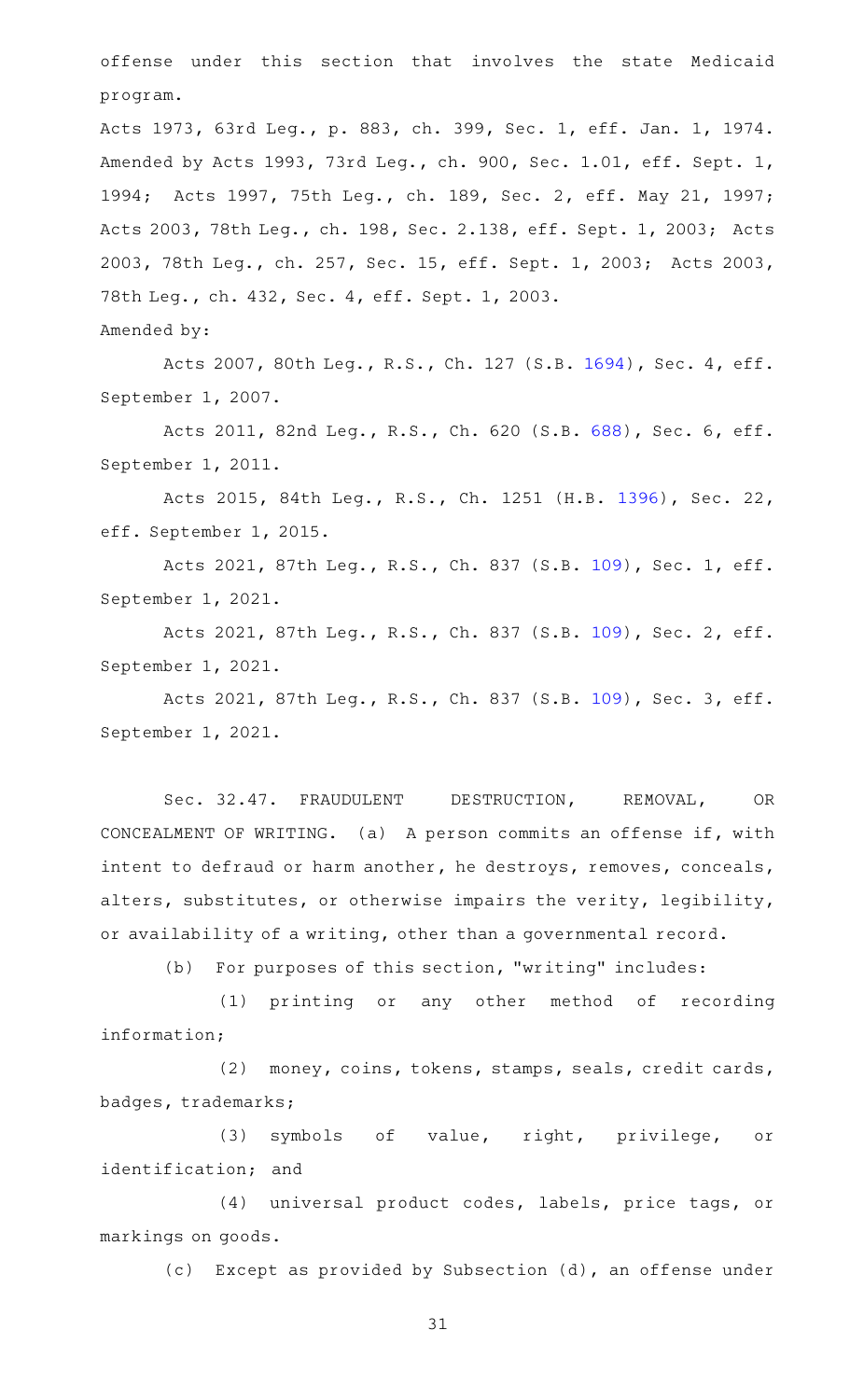this section is a Class A misdemeanor, provided that:

(1) the writing is not attached to tangible property to indicate the price for the sale of that property; and

(2) the actor did not engage in the conduct described by Subsection (a) with respect to that writing for the purpose of obtaining the property for a lesser price indicated by a separate writing.

(d) An offense under this section is a state jail felony if the writing:

 $(1)$  is a will or codicil of another, whether or not the maker is alive or dead and whether or not it has been admitted to probate; or

(2) is a deed, mortgage, deed of trust, security instrument, security agreement, or other writing for which the law provides public recording or filing, whether or not the writing has been acknowledged.

(e) If at the time of the offense the writing was attached to tangible property to indicate the price for the sale of that property and the actor engaged in the conduct described by Subsection (a) with respect to that writing for the purpose of obtaining the property for a lesser price indicated by a separate writing, an offense under this section is:

(1) a Class C misdemeanor if the difference between the impaired writing and the lesser price indicated by the other writing is less than \$100;

(2) a Class B misdemeanor if the difference between the impaired writing and the lesser price indicated by the other writing is \$100 or more but less than \$750;

(3) a Class A misdemeanor if the difference between the impaired writing and the lesser price indicated by the other writing is \$750 or more but less than \$2,500;

(4) a state jail felony if the difference between the impaired writing and the lesser price indicated by the other writing is \$2,500 or more but less than \$30,000;

(5) a felony of the third degree if the difference between the impaired writing and the lesser price indicated by the other writing is \$30,000 or more but less than \$150,000;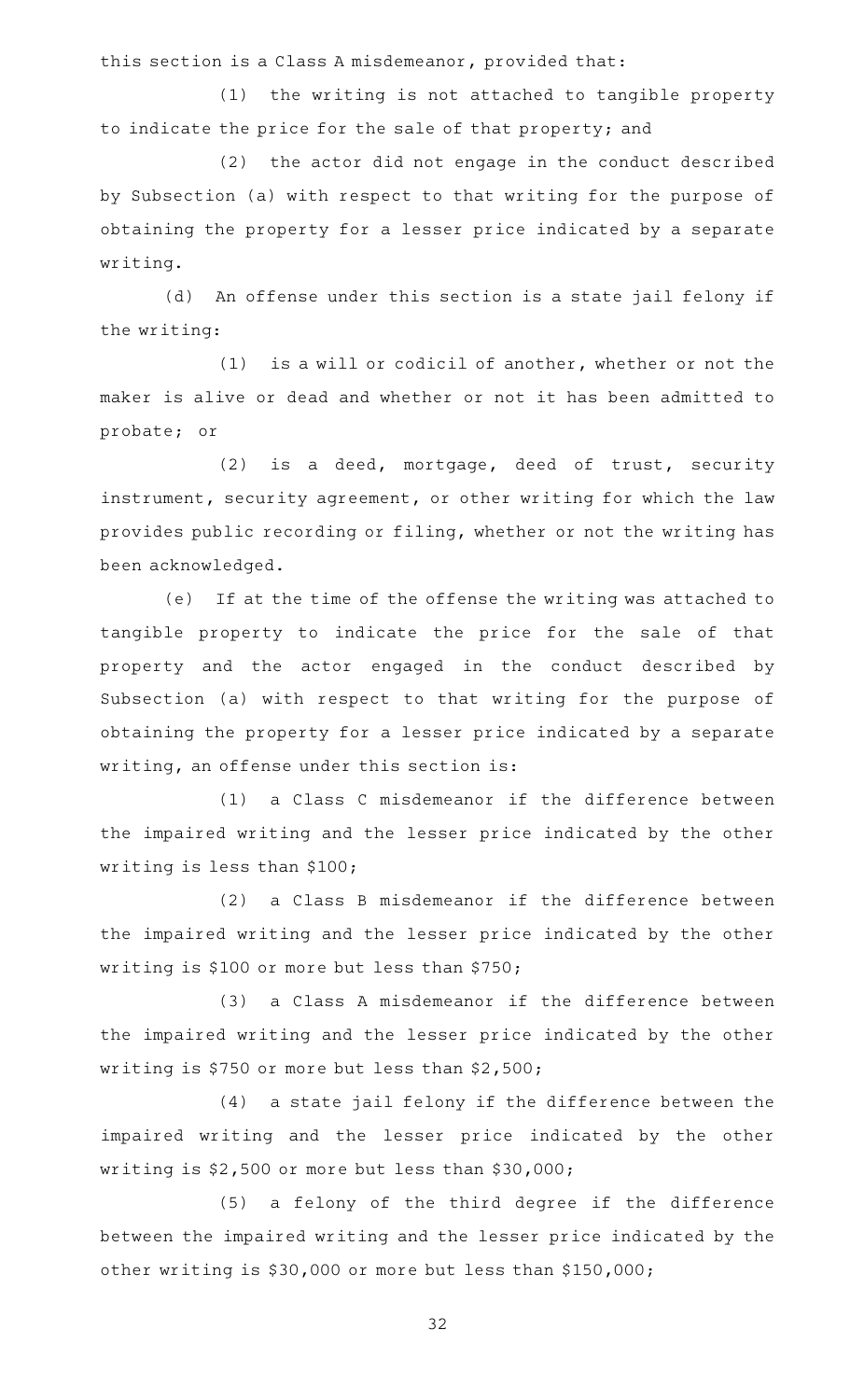(6) a felony of the second degree if the difference between the impaired writing and the lesser price indicated by the other writing is \$150,000 or more but less than \$300,000; or

(7) a felony of the first degree if the difference between the impaired writing and the lesser price indicated by the other writing is \$300,000 or more.

Acts 1973, 63rd Leg., p. 883, ch. 399, Sec. 1, eff. Jan. 1, 1974. Amended by Acts 1993, 73rd Leg., ch. 900, Sec. 1.01, eff. Sept. 1, 1994; Acts 2001, 77th Leg., ch. 21, Sec. 1, eff. Sept. 1, 2001. Amended by:

Acts 2019, 86th Leg., R.S., Ch. 215 (H.B. [427](http://www.legis.state.tx.us/tlodocs/86R/billtext/html/HB00427F.HTM)), Sec. 1, eff. September 1, 2019.

Sec. 32.48. SIMULATING LEGAL PROCESS. (a) A person commits an offense if the person recklessly causes to be delivered to another any document that simulates a summons, complaint, judgment, or other court process with the intent to:

(1) induce payment of a claim from another person; or

 $(2)$  cause another to:

(A) submit to the putative authority of the document; or

(B) take any action or refrain from taking any action in response to the document, in compliance with the document, or on the basis of the document.

(b) Proof that the document was mailed to any person with the intent that it be forwarded to the intended recipient is a sufficient showing that the document was delivered.

(c) It is not a defense to prosecution under this section that the simulating document:

(1) states that it is not legal process; or

(2) purports to have been issued or authorized by a person or entity who did not have lawful authority to issue or authorize the document.

(d) If it is shown on the trial of an offense under this section that the simulating document was filed with, presented to, or delivered to a clerk of a court or an employee of a clerk of a court created or established under the constitution or laws of this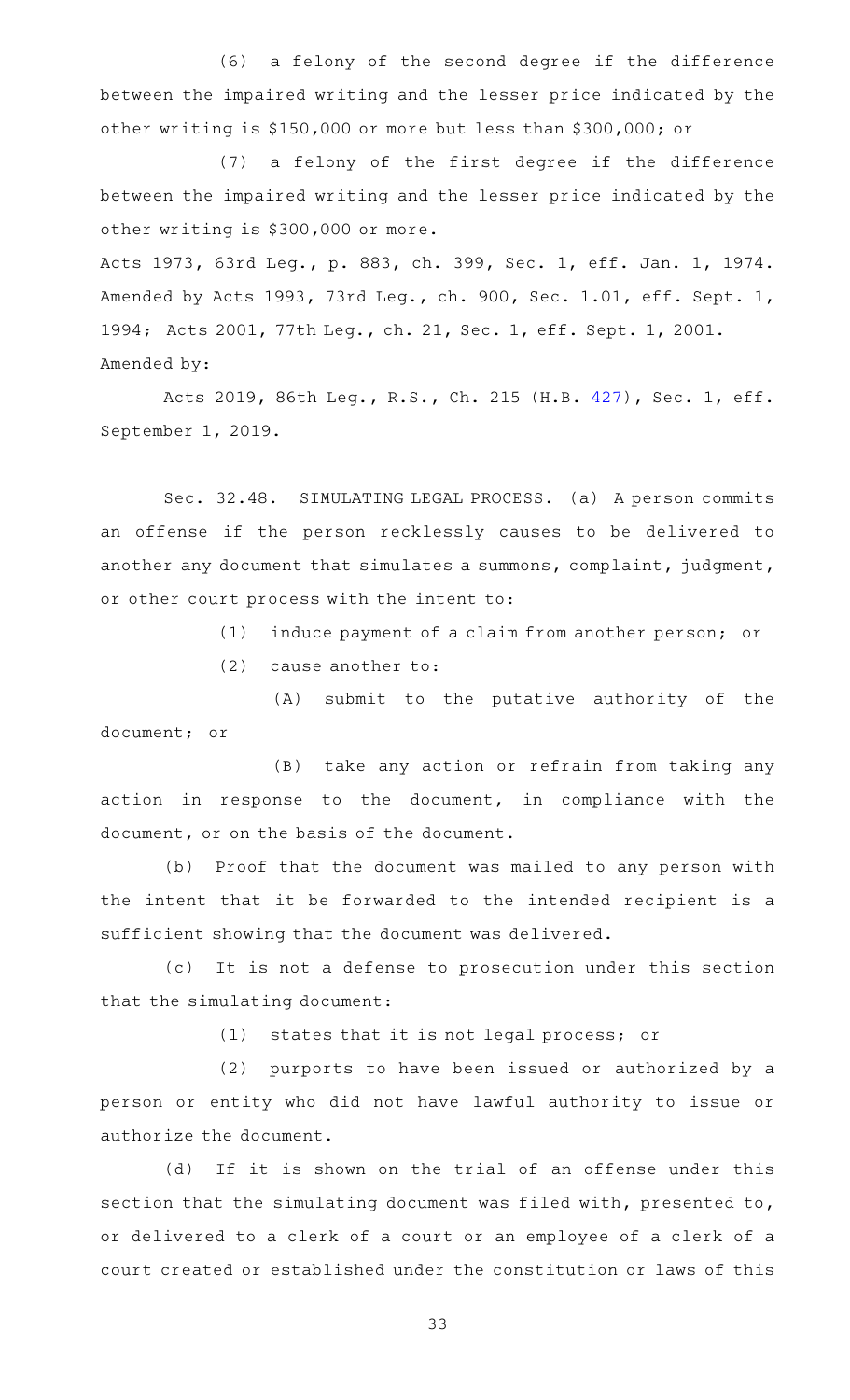state, there is a rebuttable presumption that the document was delivered with the intent described by Subsection (a).

(e) Except as provided by Subsection (f), an offense under this section is a Class A misdemeanor.

(f) If it is shown on the trial of an offense under this section that the defendant has previously been convicted of a violation of this section, the offense is a state jail felony. Added by Acts 1997, 75th Leg., ch. 189, Sec. 3, eff. May 21, 1997.

Sec. 32.49. REFUSAL TO EXECUTE RELEASE OF FRAUDULENT LIEN OR CLAIM. (a) A person commits an offense if, with intent to defraud or harm another, the person:

 $(1)$  owns, holds, or is the beneficiary of a purported lien or claim asserted against real or personal property or an interest in real or personal property that is fraudulent, as described by Section [51.901](http://www.statutes.legis.state.tx.us/GetStatute.aspx?Code=GV&Value=51.901)(c), Government Code; and

(2) not later than the 21st day after the date of receipt of actual or written notice sent by either certified or registered mail, return receipt requested, to the person's last known address, or by telephonic document transfer to the recipient 's current telecopier number, requesting the execution of a release of the fraudulent lien or claim, refuses to execute the release on the request of:

(A) the obligor or debtor; or

(B) any person who owns any interest in the real or personal property described in the document or instrument that is the basis for the lien or claim.

(b) A person who fails to execute a release of the purported lien or claim within the period prescribed by Subsection (a)(2) is presumed to have had the intent to harm or defraud another.

(c) An offense under this section is a Class A misdemeanor. Added by Acts 1997, 75th Leg., ch. 189, Sec. 4, eff. May 21, 1997.

Sec. 32.50. DECEPTIVE PREPARATION AND MARKETING OF ACADEMIC PRODUCT. (a) For purposes of this section:

(1) "Academic product" means a term paper, thesis, dissertation, essay, report, recording, work of art, or other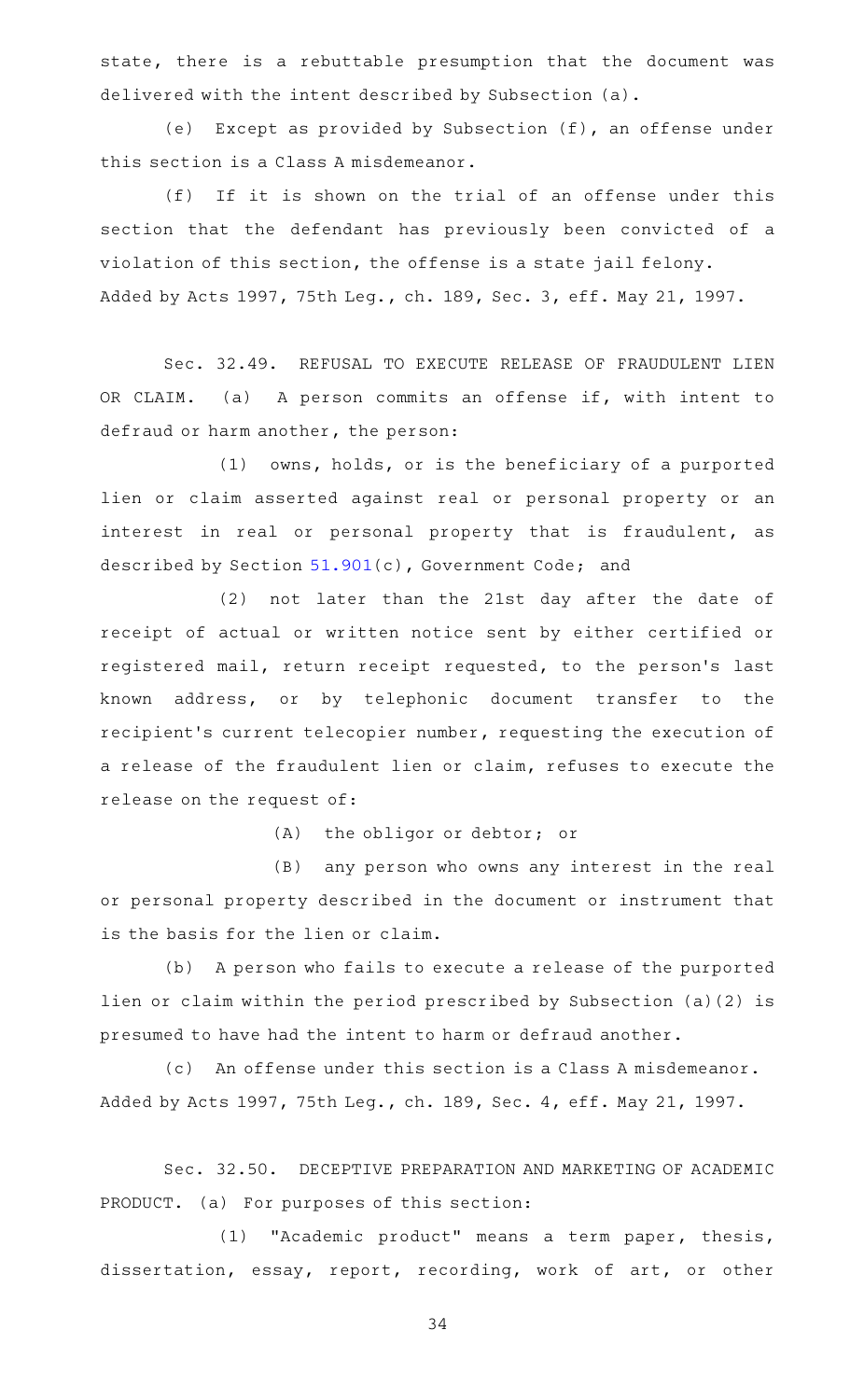written, recorded, pictorial, or artistic product or material submitted or intended to be submitted by a person to satisfy an academic requirement of the person.

(2) "Academic requirement" means a requirement or prerequisite to receive course credit or to complete a course of study or degree, diploma, or certificate program at an institution of higher education.

(3) "Institution of higher education" means an institution of higher education or private or independent institution of higher education as those terms are defined by Section [61.003,](http://www.statutes.legis.state.tx.us/GetStatute.aspx?Code=ED&Value=61.003) Education Code, or a private postsecondary educational institution as that term is defined by Section [61.302](http://www.statutes.legis.state.tx.us/GetStatute.aspx?Code=ED&Value=61.302), Education Code.

(b) A person commits an offense if, with intent to make a profit, the person prepares, sells, offers or advertises for sale, or delivers to another person an academic product when the person knows, or should reasonably have known, that a person intends to submit or use the academic product to satisfy an academic requirement of a person other than the person who prepared the product.

(c) A person commits an offense if, with intent to induce another person to enter into an agreement or obligation to obtain or have prepared an academic product, the person knowingly makes or disseminates a written or oral statement that the person will prepare or cause to be prepared an academic product to be sold for use in satisfying an academic requirement of a person other than the person who prepared the product.

(d) It is a defense to prosecution under this section that the actor 's conduct consisted solely of action taken as an employee of an institution of higher education in providing instruction, counseling, or tutoring in research or writing to students of the institution.

(e) It is a defense to prosecution under this section that the actor 's conduct consisted solely of offering or providing tutorial or editing assistance to another person in connection with the other person's preparation of an academic product to satisfy the other person's academic requirement, and the actor does not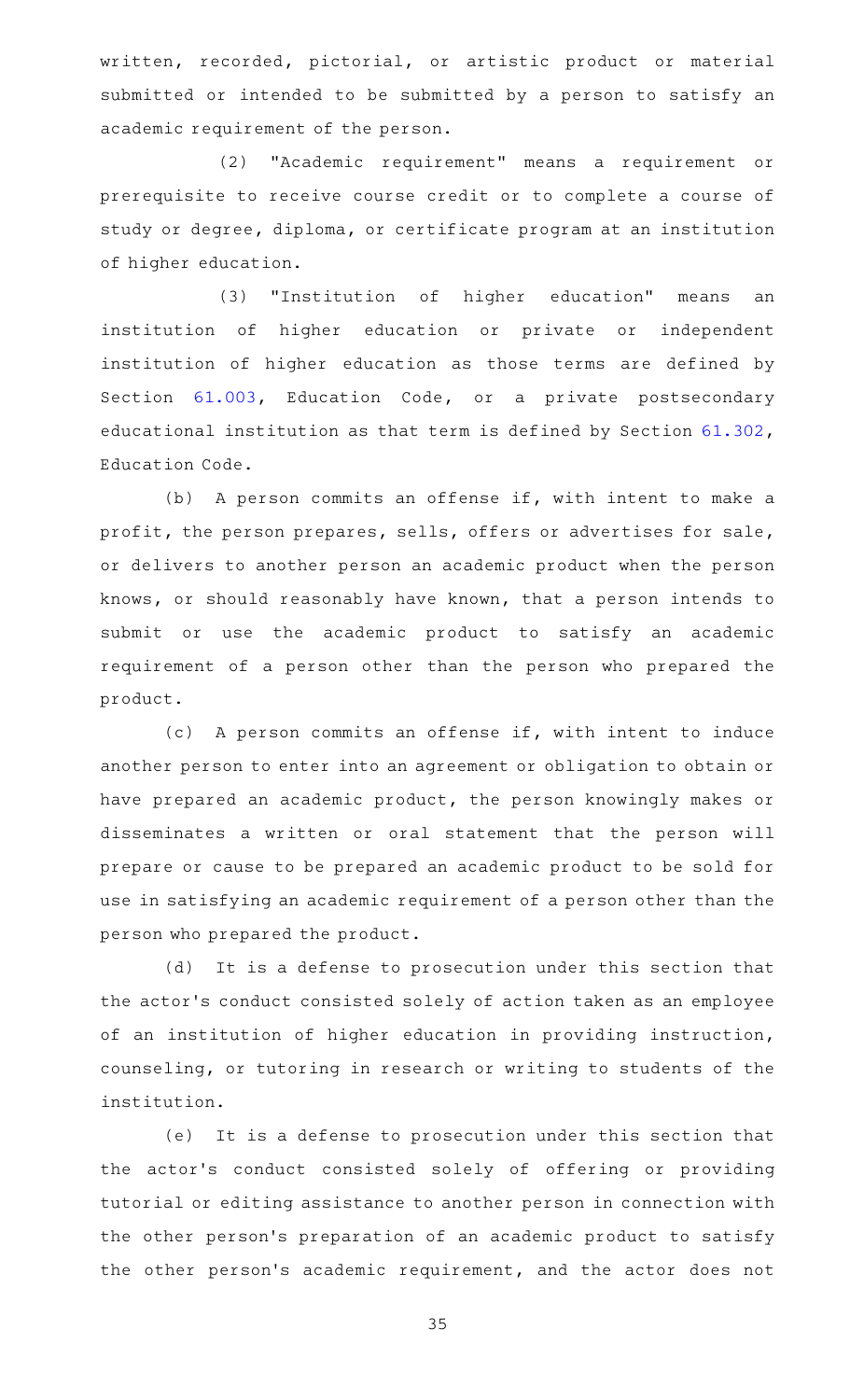offer or provide substantial preparation, writing, or research in the production of the academic product.

(f) It is a defense to prosecution under this section that the actor 's conduct consisted solely of typing, transcribing, or reproducing a manuscript for a fee, or of offering to do so.

 $(q)$  An offense under this section is a Class C misdemeanor. Added by Acts 1997, 75th Leg., ch. 730, Sec. 1, eff. Sept. 1, 1997. Renumbered from Penal Code Sec. 32.49 by Acts 1999, 76th Leg., ch. 62, Sec. 19.01(87), (88), eff. Sept. 1, 1999.

Sec. 32.51. FRAUDULENT USE OR POSSESSION OF IDENTIFYING INFORMATION. (a) In this section:

(1) "Identifying information" means information that alone or in conjunction with other information identifies a person, including a person 's:

 $(A)$  name and date of birth;

(B) unique biometric data, including the person 's fingerprint, voice print, or retina or iris image;

(C) unique electronic identification number, address, routing code, or financial institution account number;

(D) telecommunication identifying information or access device; and

(E) social security number or other government-issued identification number.

(2) "Telecommunication access device" means a card, plate, code, account number, personal identification number, electronic serial number, mobile identification number, or other telecommunications service, equipment, or instrument identifier or means of account access that alone or in conjunction with another telecommunication access device may be used to:

(A) obtain money, goods, services, or other thing of value; or

(B) initiate a transfer of funds other than a transfer originated solely by paper instrument.

(b) A person commits an offense if the person, with the intent to harm or defraud another, obtains, possesses, transfers, or uses an item of: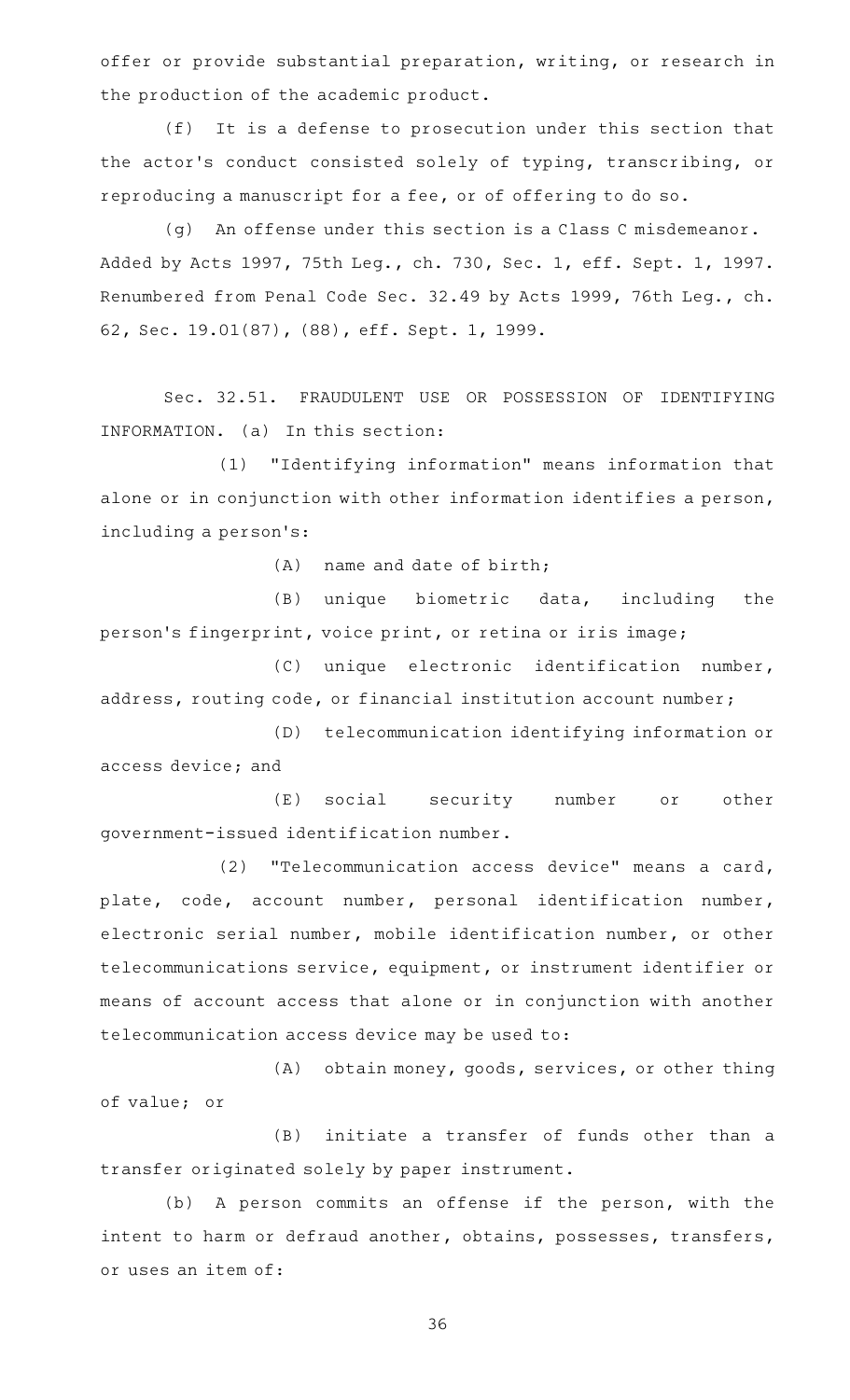(1) identifying information of another person without the other person's consent or effective consent;

 $(2)$  information concerning a deceased natural person, including a stillborn infant or fetus, that would be identifying information of that person were that person alive, if the item of information is obtained, possessed, transferred, or used without legal authorization; or

(3) identifying information of a child younger than 18 years of age.

 $(b-1)$  For the purposes of Subsection (b), the actor is presumed to have the intent to harm or defraud another if the actor possesses:

(1) the identifying information of three or more other persons;

(2) information described by Subsection  $(b)(2)$ concerning three or more deceased persons; or

(3) information described by Subdivision (1) or (2) concerning three or more persons or deceased persons.

 $(b-2)$  The presumption established under Subsection (b-1) does not apply to a business or other commercial entity or a government agency that is engaged in a business activity or governmental function that does not violate a penal law of this state.

(c) An offense under this section is:

 $(1)$  a state jail felony if the number of items obtained, possessed, transferred, or used is less than five;

 $(2)$  a felony of the third degree if the number of items obtained, possessed, transferred, or used is five or more but less than 10;

(3) a felony of the second degree if the number of items obtained, possessed, transferred, or used is 10 or more but less than 50; or

(4) a felony of the first degree if the number of items obtained, possessed, transferred, or used is 50 or more.

(c-1) An offense described for purposes of punishment by Subsections  $(c)(1)-(3)$  is increased to the next higher category of offense if it is shown on the trial of the offense that: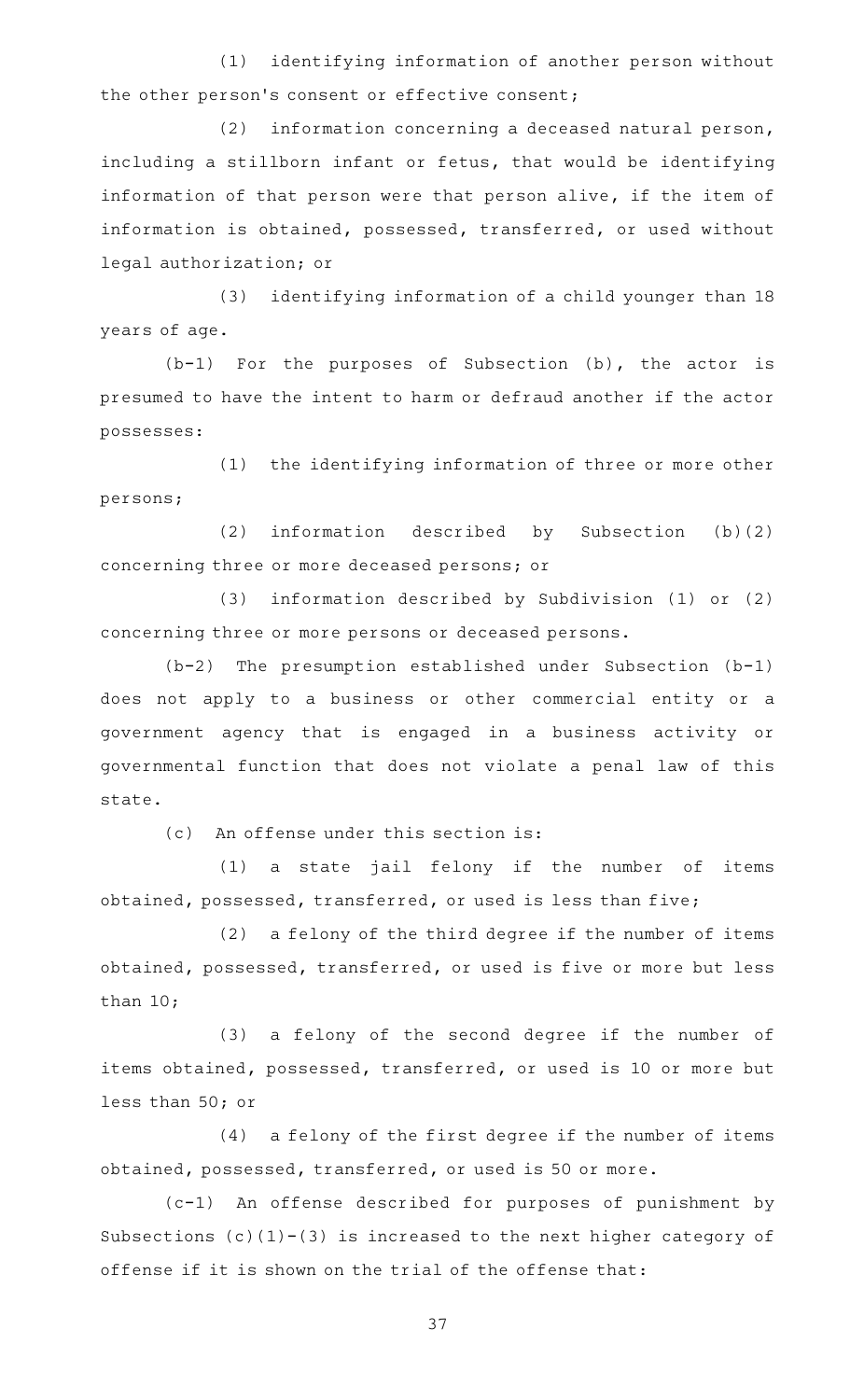(1) the offense was committed against an elderly individual as defined by Section [22.04](http://www.statutes.legis.state.tx.us/GetStatute.aspx?Code=PE&Value=22.04); or

(2) the actor fraudulently used identifying information with the intent to facilitate an offense under Article [62.102](http://www.statutes.legis.state.tx.us/GetStatute.aspx?Code=CR&Value=62.102), Code of Criminal Procedure.

(d) If a court orders a defendant convicted of an offense under this section to make restitution to the victim of the offense, the court may order the defendant to reimburse the victim for lost income or other expenses, other than attorney 's fees, incurred as a result of the offense.

(e) If conduct that constitutes an offense under this section also constitutes an offense under any other law, the actor may be prosecuted under this section, the other law, or both. Added by Acts 1999, 76th Leg., ch. 1159, Sec. 1, eff. Sept. 1, 1999. Amended by Acts 2003, 78th Leg., ch. 1104, Sec. 4, eff. Sept. 1, 2003.

Amended by:

Acts 2007, 80th Leg., R.S., Ch. 631 (H.B. [649](http://www.legis.state.tx.us/tlodocs/80R/billtext/html/HB00649F.HTM)), Sec. 1, eff. September 1, 2007.

Acts 2007, 80th Leg., R.S., Ch. 1163 (H.B. [126](http://www.legis.state.tx.us/tlodocs/80R/billtext/html/HB00126F.HTM)), Sec. 1, eff. September 1, 2007.

Acts 2007, 80th Leg., R.S., Ch. 1173 (H.B. [460](http://www.legis.state.tx.us/tlodocs/80R/billtext/html/HB00460F.HTM)), Sec. 1, eff. September 1, 2007.

Acts 2007, 80th Leg., R.S., Ch. 1173 (H.B. [460](http://www.legis.state.tx.us/tlodocs/80R/billtext/html/HB00460F.HTM)), Sec. 2, eff. September 1, 2007.

Acts 2009, 81st Leg., R.S., Ch. 87 (S.B. [1969](http://www.legis.state.tx.us/tlodocs/81R/billtext/html/SB01969F.HTM)), Sec. 19.002, eff. September 1, 2009.

Acts 2009, 81st Leg., R.S., Ch. 670 (H.B. [2328](http://www.legis.state.tx.us/tlodocs/81R/billtext/html/HB02328F.HTM)), Sec. 3, eff. September 1, 2009.

Acts 2011, 82nd Leg., R.S., Ch. 276 (H.B. [1529](http://www.legis.state.tx.us/tlodocs/82R/billtext/html/HB01529F.HTM)), Sec. 1, eff. September 1, 2011.

Acts 2013, 83rd Leg., R.S., Ch. 362 (H.B. [2637](http://www.legis.state.tx.us/tlodocs/83R/billtext/html/HB02637F.HTM)), Sec. 2, eff. September 1, 2013.

Acts 2019, 86th Leg., R.S., Ch. 319 (H.B. [2697](http://www.legis.state.tx.us/tlodocs/86R/billtext/html/HB02697F.HTM)), Sec. 2, eff. September 1, 2019.

Sec. 32.52. FRAUDULENT, SUBSTANDARD, OR FICTITIOUS DEGREE.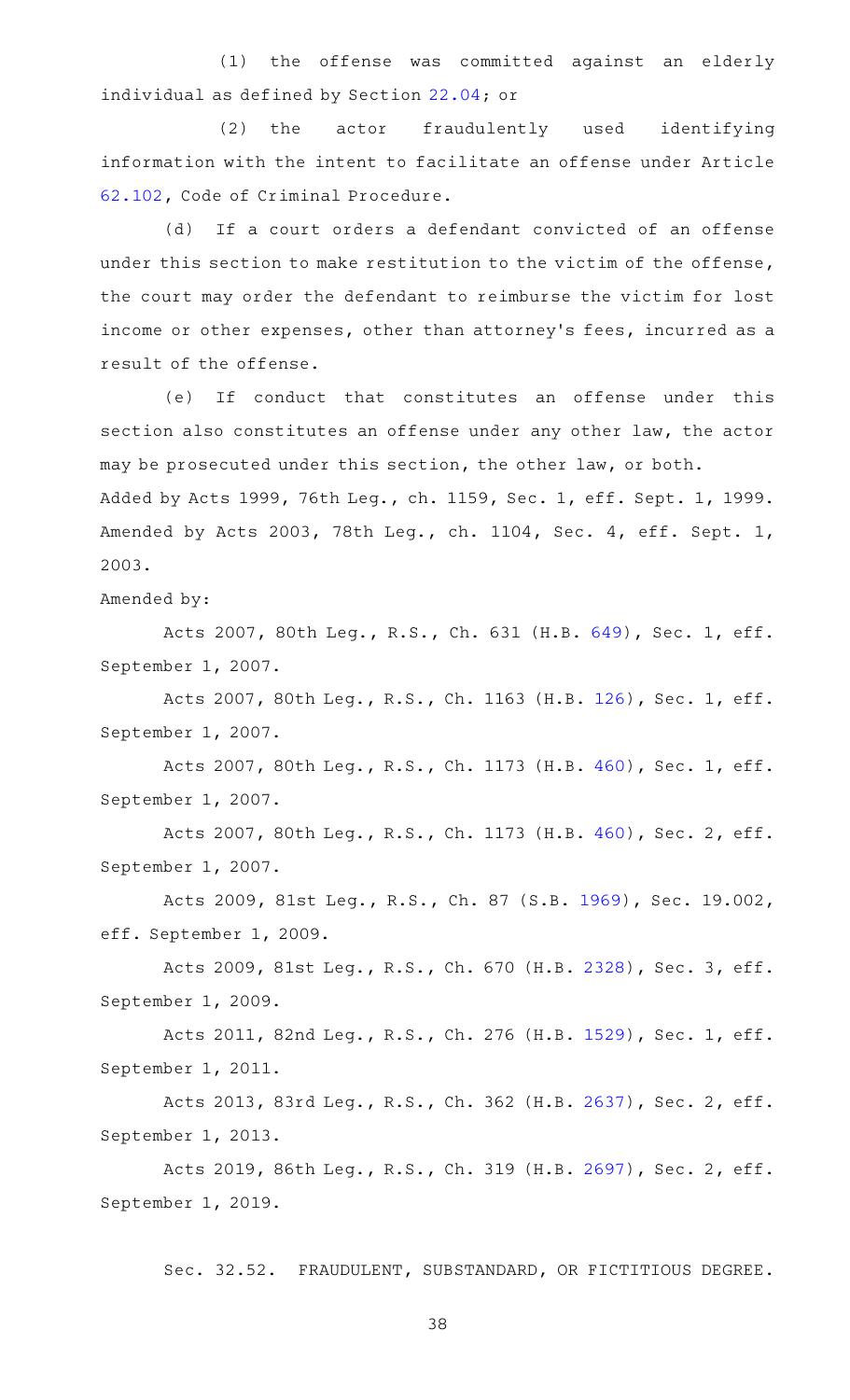(a) In this section, "fraudulent or substandard degree" has the meaning assigned by Section [61.302,](http://www.statutes.legis.state.tx.us/GetStatute.aspx?Code=ED&Value=61.302) Education Code.

(b) A person commits an offense if the person:

(1) uses or claims to hold a postsecondary degree that the person knows:

 $(A)$  is a fraudulent or substandard degree;

(B) is fictitious or has otherwise not been granted to the person; or

(C) has been revoked; and

 $(2)$  uses or claims to hold that degree:

(A) in a written or oral advertisement or other promotion of a business; or

 $(B)$  with the intent to:

(i) obtain employment;

(ii) obtain a license or certificate to practice a trade, profession, or occupation;

(iii) obtain a promotion, a compensation or other benefit, or an increase in compensation or other benefit, in employment or in the practice of a trade, profession, or occupation;

(iv) obtain admission to an educational program in this state; or

(v) gain a position in government with authority over another person, regardless of whether the actor receives compensation for the position.

(c) An offense under this section is a Class B misdemeanor.

(d) If conduct that constitutes an offense under this section also constitutes an offense under any other law, the actor may be prosecuted under this section or the other law.

Added by Acts 2005, 79th Leg., Ch. 1039 (H.B. [1173\)](http://www.legis.state.tx.us/tlodocs/79R/billtext/html/HB01173F.HTM), Sec. 8, eff. September 1, 2005.

Sec. 32.53. EXPLOITATION OF CHILD, ELDERLY INDIVIDUAL, OR DISABLED INDIVIDUAL. (a) In this section:

(1) "Child," "elderly individual," and "disabled individual" have the meanings assigned by Section [22.04.](http://www.statutes.legis.state.tx.us/GetStatute.aspx?Code=PE&Value=22.04)

(2) "Exploitation" means the illegal or improper use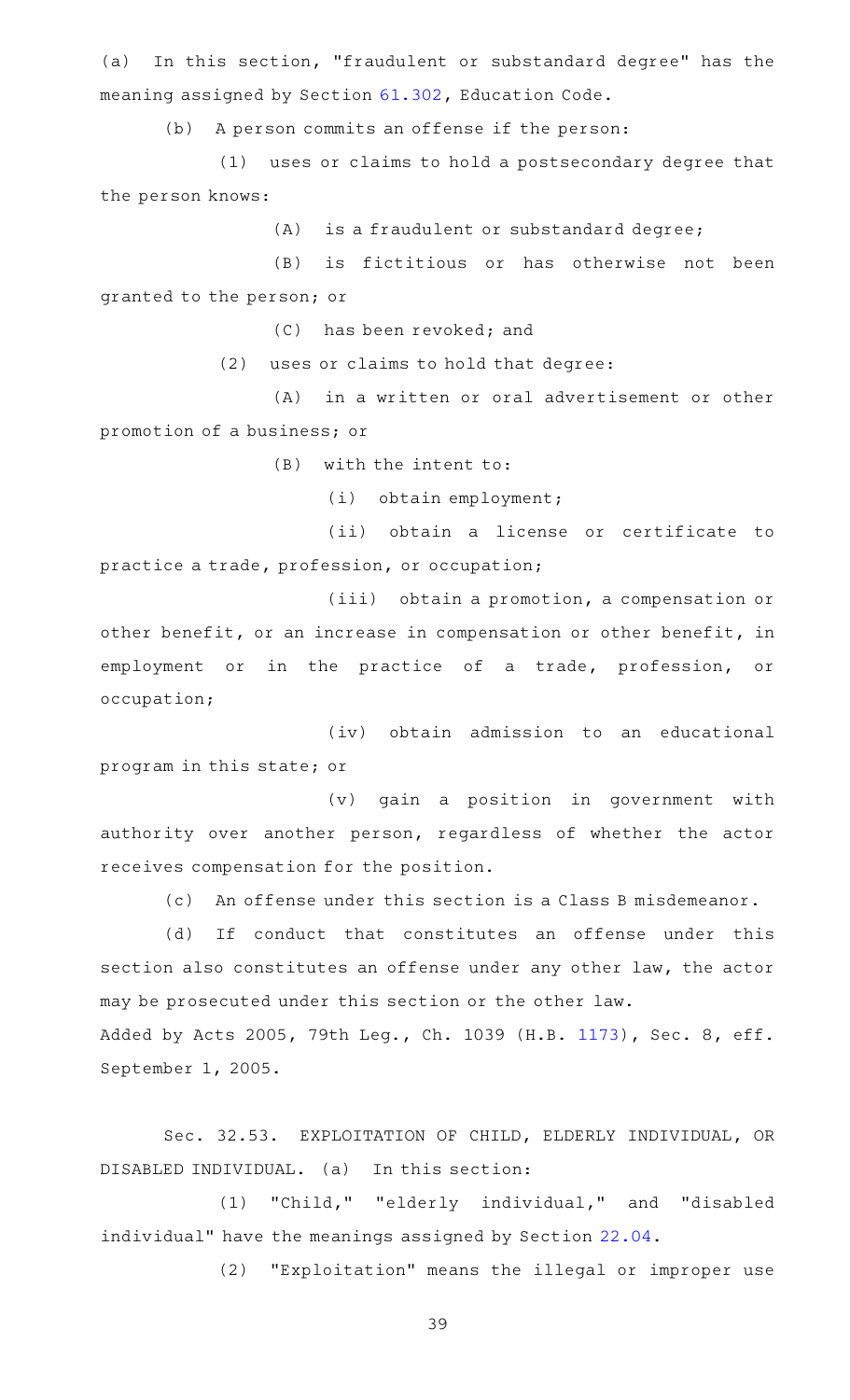of a child, elderly individual, or disabled individual or of the resources of a child, elderly individual, or disabled individual for monetary or personal benefit, profit, or gain.

(b) A person commits an offense if the person intentionally, knowingly, or recklessly causes the exploitation of a child, elderly individual, or disabled individual.

(c) An offense under this section is a felony of the third degree.

(d) A person who is subject to prosecution under both this section and another section of this code may be prosecuted under either or both sections. Section [3.04](http://www.statutes.legis.state.tx.us/GetStatute.aspx?Code=PE&Value=3.04) does not apply to criminal episodes prosecuted under both this section and another section of this code. If a criminal episode is prosecuted under both this section and another section of this code and sentences are assessed for convictions under both sections, the sentences shall run concurrently.

(e) With the consent of the appropriate local county or district attorney, the attorney general has concurrent jurisdiction with that consenting local prosecutor to prosecute an offense under this section that involves the Medicaid program. Added by Acts 2011, 82nd Leg., R.S., Ch. 620 (S.B. [688](http://www.legis.state.tx.us/tlodocs/82R/billtext/html/SB00688F.HTM)), Sec. 7, eff. September 1, 2011.

Sec. 32.54. FRAUDULENT OR FICTITIOUS MILITARY RECORD.  $(a)$  In this section:

(1) "Military record" means an enlistment record, occupation specialty, medal, award, decoration, or certification obtained by a person through the person's service in the armed forces of the United States or the state military forces.

(2) "State military forces" has the meaning assigned by Section [437.001,](http://www.statutes.legis.state.tx.us/GetStatute.aspx?Code=GV&Value=437.001) Government Code.

(b) A person commits an offense if the person:

(1) uses or claims to hold a military record that the person knows:

 $(A)$  is fraudulent;

(B) is fictitious or has otherwise not been granted or assigned to the person; or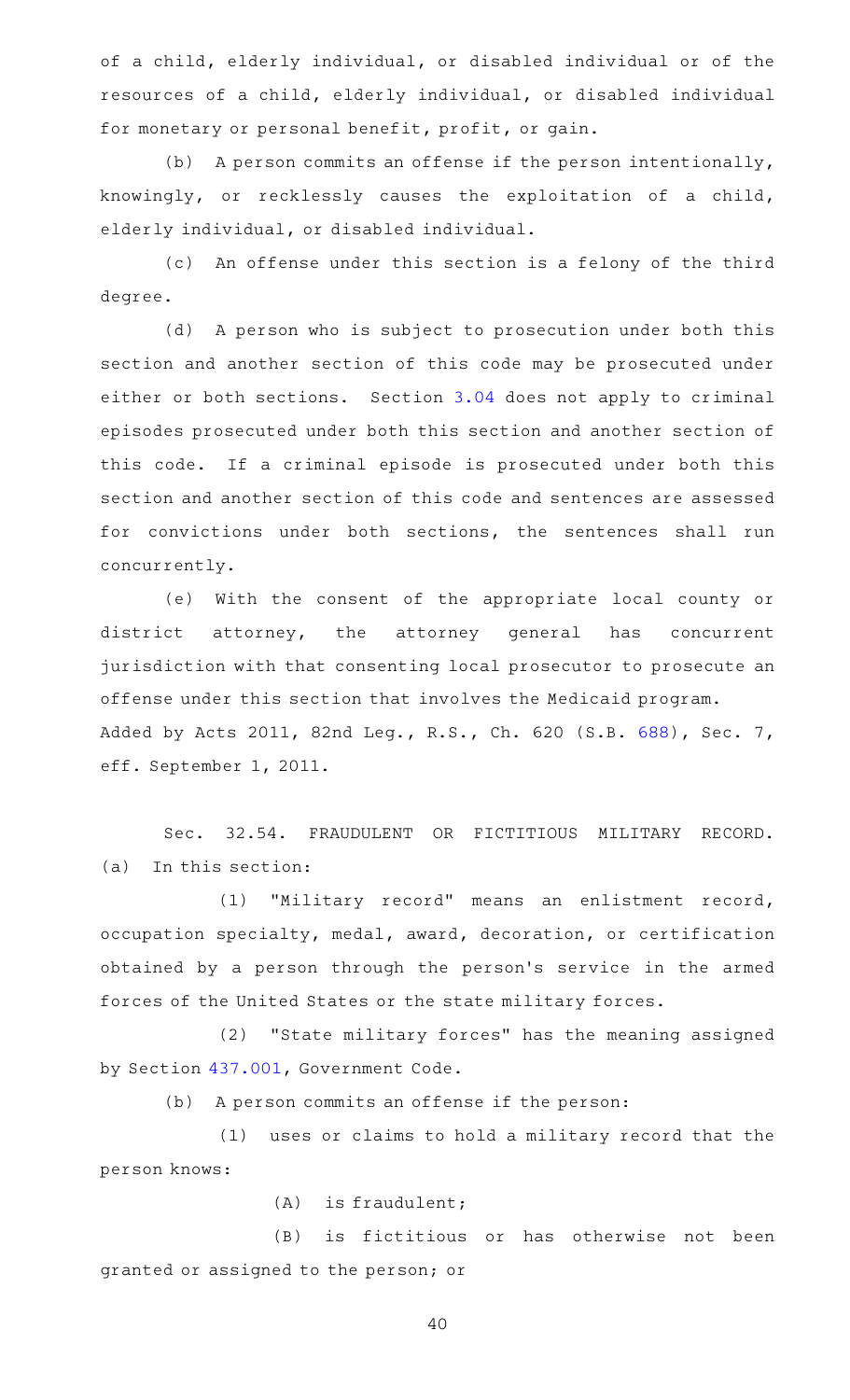(C) has been revoked; and

 $(2)$  uses or claims to hold that military record:

(A) in a written or oral advertisement or other promotion of a business; or

 $(B)$  with the intent to:

(i) obtain priority in receiving services or resources under Subchapter [G,](http://www.statutes.legis.state.tx.us/GetStatute.aspx?Code=LA&Value=302.151) Chapter [302](http://www.statutes.legis.state.tx.us/GetStatute.aspx?Code=LA&Value=302), Labor Code;

(ii) qualify for a veteran's employment preference under Chapter [657,](http://www.statutes.legis.state.tx.us/GetStatute.aspx?Code=GV&Value=657) Government Code;

(iii) obtain a license or certificate to practice a trade, profession, or occupation;

(iv) obtain a promotion, compensation, or other benefit, or an increase in compensation or other benefit, in employment or in the practice of a trade, profession, or occupation;

 $(v)$  obtain a benefit, service, or donation from another person;

(vi) obtain admission to an educational program in this state; or

(vii) gain a position in state government with authority over another person, regardless of whether the actor receives compensation for the position.

 $(c)$  An offense under this section is a Class B misdemeanor.

(d) If conduct that constitutes an offense under this section also constitutes an offense under any other law, the actor may be prosecuted under this section or the other law.

Added by Acts 2011, 82nd Leg., R.S., Ch. 386 (S.B. [431](http://www.legis.state.tx.us/tlodocs/82R/billtext/html/SB00431F.HTM)), Sec. 1, eff. September 1, 2011.

Amended by:

Acts 2013, 83rd Leg., R.S., Ch. 1217 (S.B. [1536](http://www.legis.state.tx.us/tlodocs/83R/billtext/html/SB01536F.HTM)), Sec. 3.19, eff. September 1, 2013.

Acts 2015, 84th Leg., R.S., Ch. 6 (S.B. [835](http://www.legis.state.tx.us/tlodocs/84R/billtext/html/SB00835F.HTM)), Sec. 1, eff. September 1, 2015.

Sec. 32.55. FINANCIAL ABUSE OF ELDERLY INDIVIDUAL. (a) In this section:

(1) "Elderly individual" has the meaning assigned by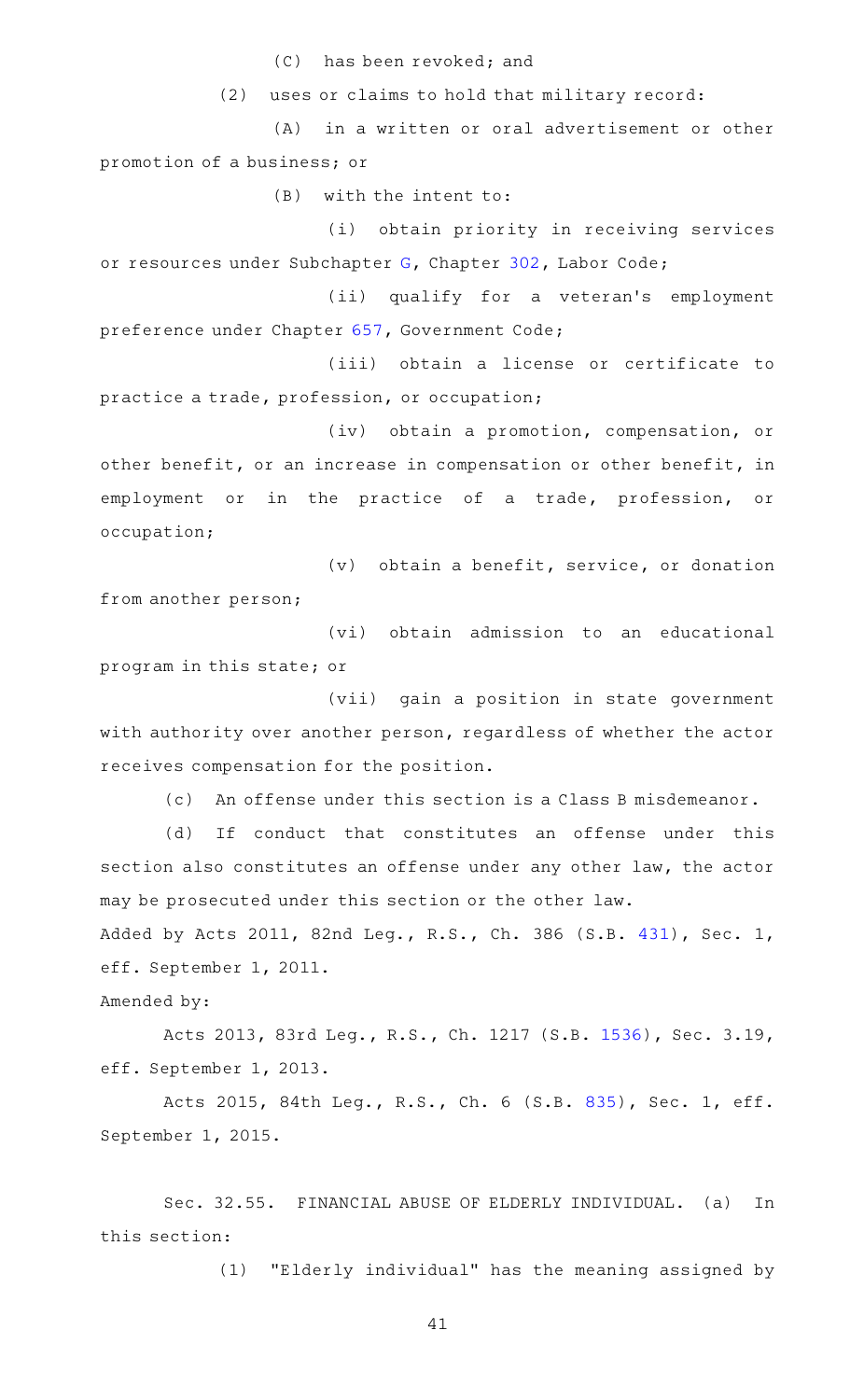Section [22.04.](http://www.statutes.legis.state.tx.us/GetStatute.aspx?Code=PE&Value=22.04)

(2) "Financial abuse" means the wrongful taking, appropriation, obtaining, retention, or use of, or assisting in the wrongful taking, appropriation, obtaining, retention, or use of, money or other property of another person by any means, including by exerting undue influence. The term includes financial exploitation.

(3) "Financial exploitation" means the wrongful taking, appropriation, obtaining, retention, or use of money or other property of another person by a person who has a relationship of confidence or trust with the other person. Financial exploitation may involve coercion, manipulation, threats, intimidation, misrepresentation, or the exerting of undue influence. The term includes:

 $(A)$  the breach of a fiduciary relationship, including the misuse of a durable power of attorney or the abuse of guardianship powers, that results in the unauthorized appropriation, sale, or transfer of another person 's property;

 $(B)$  the unauthorized taking of personal assets;

(C) the misappropriation, misuse, or unauthorized transfer of another person 's money from a personal or a joint account; and

(D) the knowing or intentional failure to effectively use another person's income and assets for the necessities required for the person 's support and maintenance.

(b) For purposes of Subsection  $(a)(3)$ , a person has a relationship of confidence or trust with another person if the person:

(1) is a parent, spouse, adult child, or other relative by blood or marriage of the other person;

(2) is a joint tenant or tenant in common with the other person;

(3) has a legal or fiduciary relationship with the other person;

(4) is a financial planner or investment professional who provides services to the other person; or

(5) is a paid or unpaid caregiver of the other person.